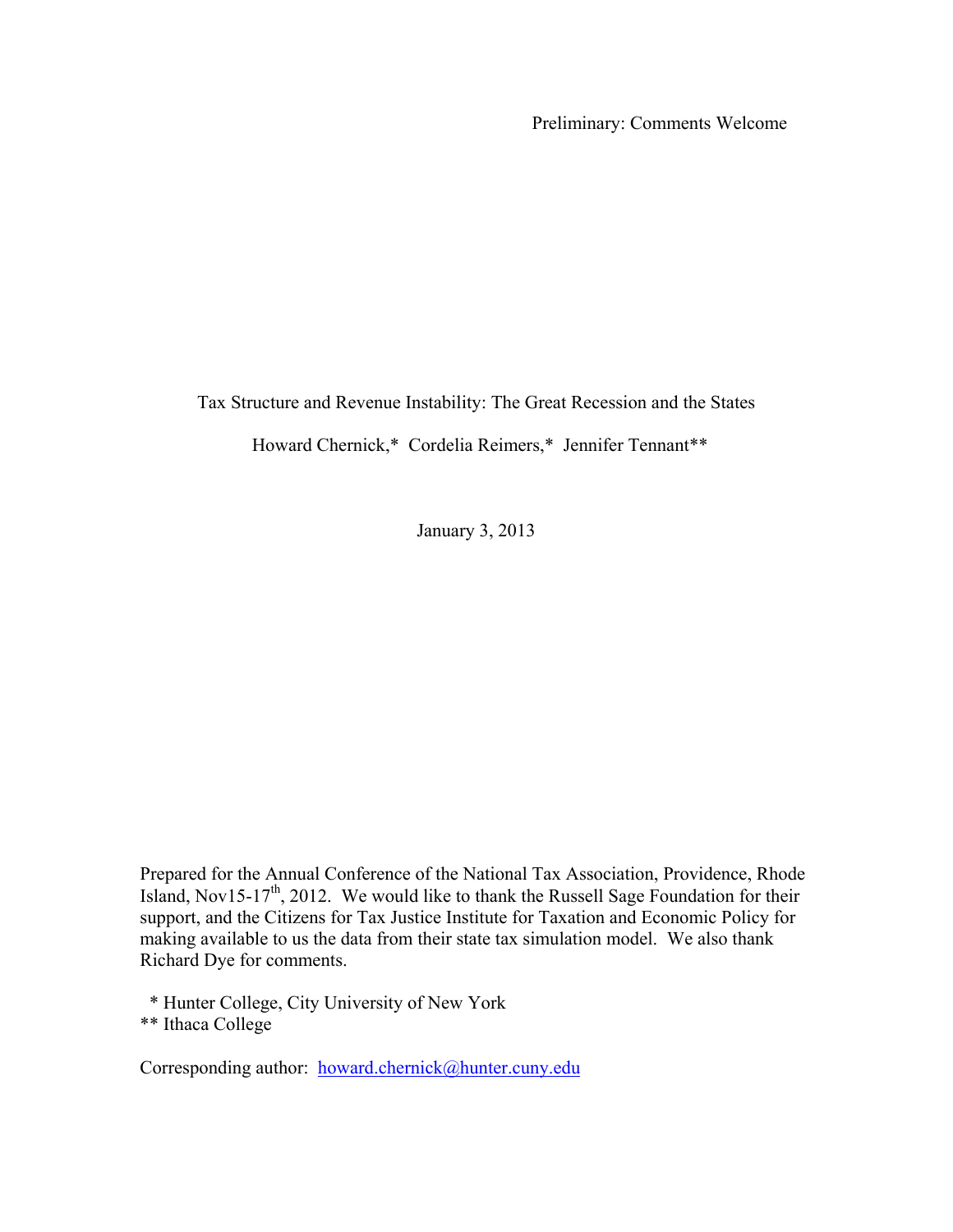Tax Structure and Revenue Instability: The Great Recession and the States

### Abstract

Though the great recession has had the most severe overall effect on state tax revenues of any downturn since the Great Depression, impacts varied widely across states. Tax revenues were affected through two different channels. The first is due to the collapse in realized capital gains income following the sharp decline in the stock market. State tax bases are affected in proportion to pre-recession reliance on capital gains income, in turn closely associated with the degree of income concentration. Largely due to capital gains income, the income of high-income taxpayers is more cyclically sensitive than that of lower-income taxpayers. The second channel, the differential effect on state output and employment, has its greatest impact on incomes below the top 5 percent of the distribution.

We hypothesize that variation in revenue impact across states is due to differences in the severity of the income shocks at different levels of income, the degree of income inequality, the importance of capital gains in top incomes, and the level and progressivity of tax burdens. Progressive states are likely to be more vulnerable to revenue losses in economic downturns. Progressivity and income volatility may interact to amplify the recession's fiscal impact.

To test these hypotheses, we construct a measure of potential revenue exposure by state for 2007-2009. We disaggregate revenue exposure by income quantile, summing state-specific changes in federal AGI per return by AGI quantile, multiplied by the effective tax burden by quantile. We simulate the effects of replacing state-specific economic shocks, average tax burdens, and tax progressivity with national averages. We find the variation in potential revenue exposure to be less than half as large as the variation in actual revenue changes. The dominant factor in potential revenue exposure is the shock to a state's tax base, particularly for the top 5 percent of filing units.

We then estimate a multiple regression model of revenue changes as a function of the components of revenue exposure and their interactions, and use the estimated coefficients to simulate the effect of a "race to the middle" for the most and least progressive states. We find that on average, states with relatively progressive tax systems are *not* more vulnerable to recessions than less-progressive states. While actual revenue changes are affected by both initial tax burdens and changes in AGI for the top 5 percent, the net effect depends on the interaction between these two factors. Given the weak correlation between income volatility and tax progressivity, larger drops in top incomes do not systematically lead to larger drops in tax revenue.

In sum, we find that the net effect of greater tax-base volatility at the top is not volatility-enhancing. In the majority of states, tax structures serve to *dampen*, not amplify revenue impacts of the change in capital gains. And surprisingly, higher tax burdens on the  $80<sup>th</sup>$  to  $95<sup>th</sup>$  percentiles of a state's income distribution tend to mitigate the recession-induced decline in tax revenues.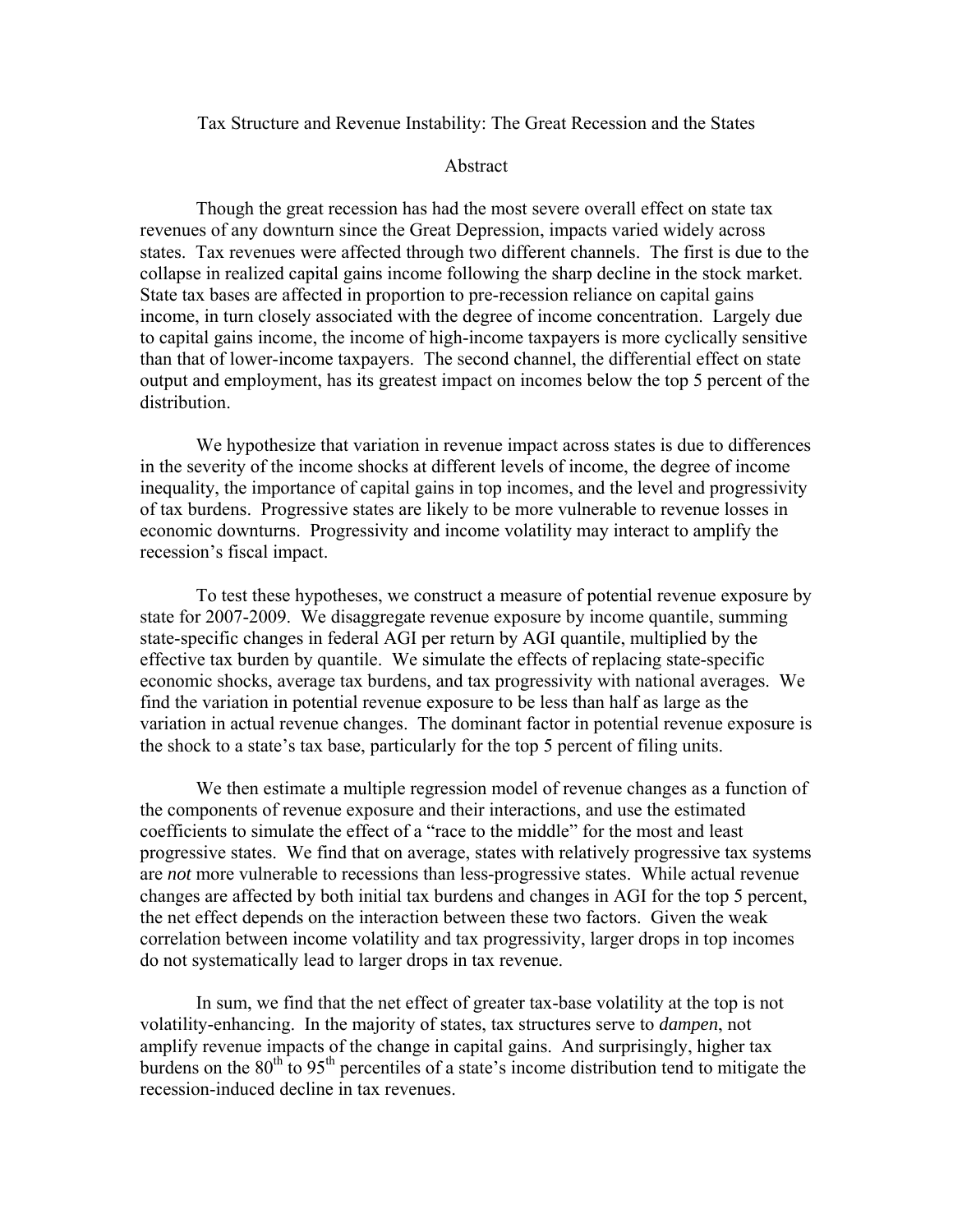Tax Structure and Revenue Instability: The Great Recession and the States

The 2007-2009 great recession precipitated the sharpest decline in state tax revenues in the post-war period. Between fiscal years 2007 and 2010 nominal tax revenues declined by 7.6 percent. It was only in 2011, four years after the onset of the recession, that state taxes regained their prior nominal peak.<sup>[1](#page-2-0)</sup> Even with offsetting federal aid increases, these revenue reductions have led to sharp decreases in state employment and state aid to local governments.<sup>[2](#page-2-1)</sup> The decline in state aid, primarily to school districts, has been a major factor in the unprecedented decline in local government employment.<sup>[3](#page-2-2)</sup> Despite the sharp overall decline, there has been considerable variation across states in the revenue impact of the recession. While 36 states had declines in state tax revenue, 12 states had increases in tax revenue during this period.

Has the sharp drop in state tax revenues been due mainly to the severity of the great recession, or have other changes in the U.S. economy exacerbated the impact?

 $\overline{a}$ 

<span id="page-2-0"></span><sup>&</sup>lt;sup>1</sup> In real terms, state tax revenues in 2012 were 5 percent lower than in 2008. In the 2001 recession, nominal tax revenues declined for only one year, showing a 4.3 percent drop from 2001 to 2002. By 2004, three years after the onset of the recession, nominal revenues were 5.7 percent higher than the previous peak in 2001. A year later, in 2005, tax revenues were 16.3 percent higher than in the year of the recession. In the double dip recession of 1980-1982, state tax revenues continued to grow in nominal terms throughout the recession and its aftermath. By 1985, five years after the onset of the first of the double-dip recessions (and three years after the official end of the second), state tax collections were up 57.4 percent.

<span id="page-2-1"></span> $2$  Through 2011, about 40 percent of the decline in state revenues was offset by increased federal assistance through the American Recovery and Reinvestment Act of 2009 (ARRA). The major vehicles for this aid were an increase in the federal matching rate for Medicaid, providing \$87 billion in increased support for Medicaid, and a \$48 billion increase in education funding. Reflecting the increased federal assistance and declining own-revenues, the federal share of state spending went from 26 percent to 30 percent in 2009. However, nearly all of the ARRA funds for fiscal relief to states were scheduled to be spent by June of 2011. Thus, despite some recovery in revenues, the fiscal pressure facing states in the 2012 fiscal year was even more acute than in the previous three years. According to newspaper reports, governors across the country have responded with a wave of additional spending cuts (*New York Times*; January 17, 2011, January 29, 2011).

<span id="page-2-2"></span> $3$  From its peak in 2008 through May 2012, local government employment has fallen by 528,000, or 3.6 percent (U.S. Bureau of Labor Statistics 2012).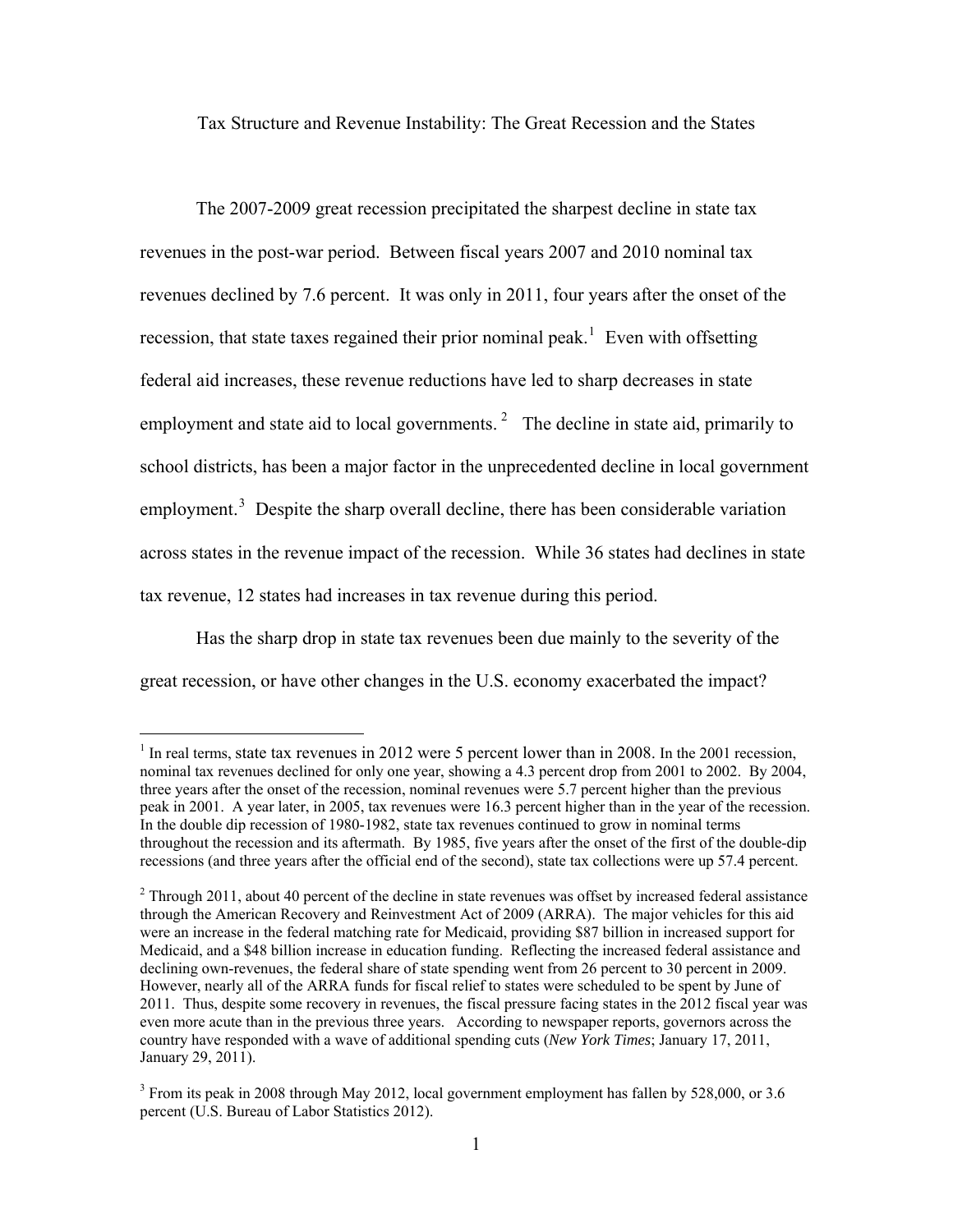Between 2007 and 2009 average real family income fell by 17 percent, by far the largest overall drop since the great depression (Saez, 2012). However, real income for the top percentile fell much faster, decreasing by 36 percent. The major source of this greater decline is the concentration of capital gains income among high-income taxpayers, and the high volatility of realized capital gains income. Before the recession, 38 percent of realizations in 2007 were received by the top one tenth of one percent of taxpayers. Aggregate realizations then plummeted, from \$913 billion in 2007 to \$48 billion in 2009.<sup>[4](#page-3-0)</sup> In the preceding decades, income has grown much rapidly at the top than for most families.<sup>5</sup>

Have the secular increase in the concentration of income, particularly from capital gains, and the high volatility of income from capital gains increased overall state fiscal exposure to recessions? If so, have these income trends increased the vulnerability of states with higher or more progressive tax burdens, relative to those states with lower or more regressive burdens? These are the questions addressed in this paper.<sup>[6](#page-3-1)</sup>

 To assess the relative impact on state revenues of the aggregate income shock versus the effects of tax progressivity, income concentration, and capital gains volatility, we decompose the sources of revenue volatility, not by separate taxes as has been done in the past (Dye, 2004), but by income level. We are able to do this by drawing on state-bystate estimates of the tax burden by income quantile from the Institute for Taxation and Economic Policy (2009) to estimate potential revenue exposure as a weighted sum of the

 $\overline{a}$ 

<span id="page-3-0"></span><sup>&</sup>lt;sup>4</sup> This is the amount reported on individual tax returns before loss carry-forwards from previous years and loss limitations (Lurie and Pierce, 2012).

<sup>&</sup>lt;sup>5</sup> Between 1993 and 2010, average real family income grew by 58 percent for the top one percent of families, versus 6.4 percent for the other 99 percent of families (Saez, 2012).

<span id="page-3-1"></span> $<sup>6</sup>$  Here we focus on the official recession years 2007-2009, and do not address the longer run fiscal</sup> problems associated with the very weak recovery from the great recession.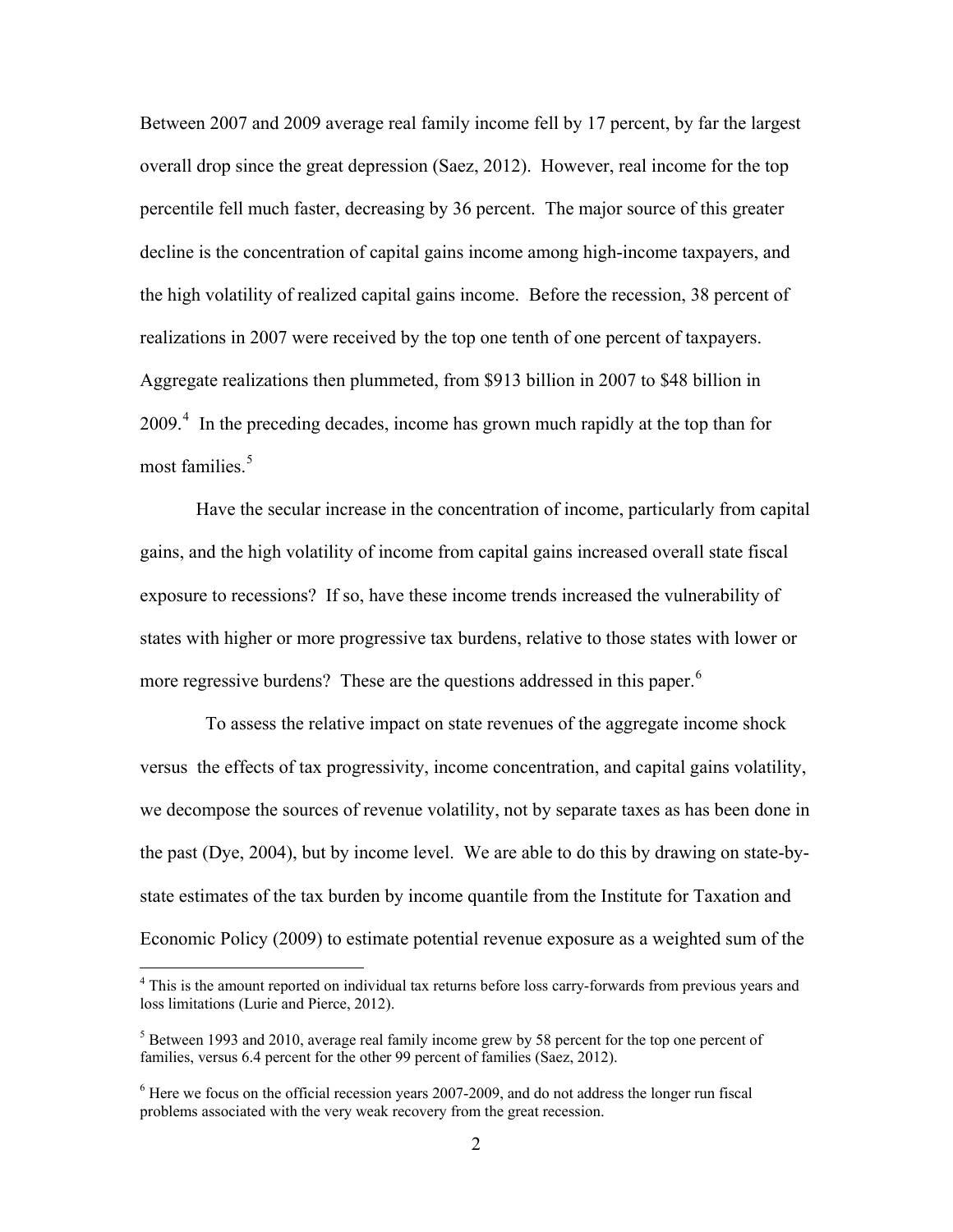changes in adjusted gross income (AGI) by quantile, where the weights are the effective tax burdens by quantile. This alternative approach to the study of tax volatility adds to our insight into the effect of state tax structures on the very important fiscal goal of revenue stability over time.

We find that, while potential revenue exposure is on average higher in more progressive states, the major source of variation in revenue exposure was not state tax structure, but differences across states in both their exposure to the sharp national decline in capital gains income and the state-specific severity of the great recession. Regression analysis of actual changes in state tax revenues on the components of fiscal exposure shows that the interaction between sharper drops in income among top taxpayers and higher tax burdens on these groups can potentially lead to bigger decreases in tax revenue. However, because the correlation between recession-related changes in the income of top taxpayers and the relative tax burden on top taxpayers is weak, the overall quantitative importance of tax progressivity in exacerbating the fiscal impact of the recession is small. California is the leading example of a state with a relatively progressive tax structure that suffered a large decrease not only in potential but also in actual tax revenues. However, the revenue impact of the recession was much greater in Nevada and Florida, two of the most regressive states in the U.S.

The plan of the paper is as follows. Section I presents the conceptual basis for calculating revenue exposure, the steps taken to implement the concept for state taxes, and the comparison of revenue exposure to both the actual change in taxes and to counterfactual measures. The regression analysis of actual tax changes and the regression-based simulations are presented in section II. Section III concludes.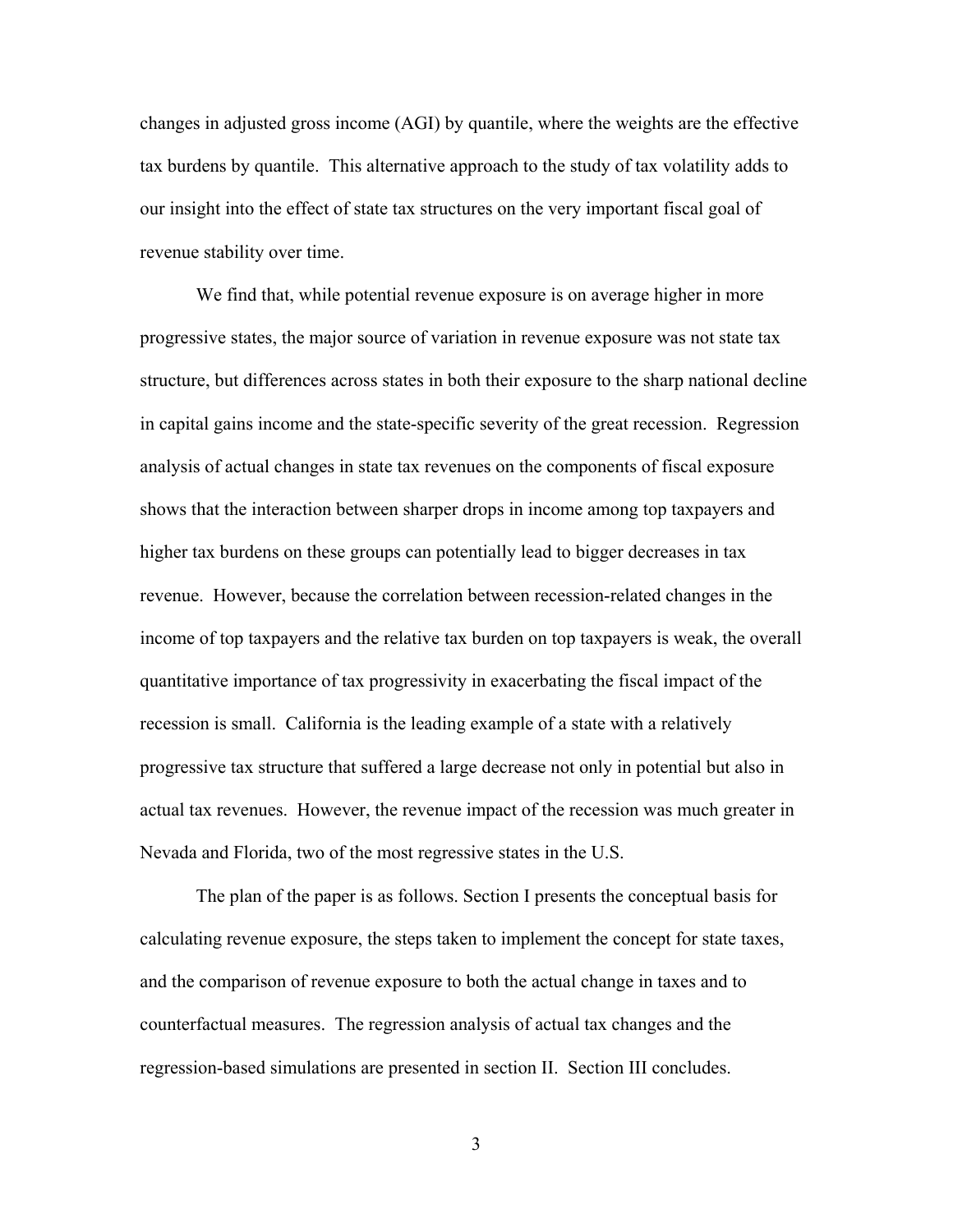### I. Potential revenue exposure

### A. Salient Facts

Four facts are most salient to our analysis. The first is the variation across states in the severity of the recession and in its impacts on revenue. Between 2007 and 2009, the standard deviation of the change in nominal personal income was as large as the mean (3.8 percent). The range was from a 4.1 percent decline in Michigan to a 14.5 percent increase in North Dakota. Though aggregate state tax revenues fell by six percent, the unweighted average change for the 48 contiguous states was only three percent, indicating that states with larger revenues had larger percentage drops. Thirty-six states had declines in state tax revenue, with an average decline among this group of 7.1 percent. The biggest declines were in Arizona (22.7 percent) and Florida (17.4 percent). Twelve states had increases in tax revenue, with an average increase of eight percent. The biggest increases were in North Dakota and Wyoming, in both of which tax revenues grew by more than 35 percent. These two states, as well as Texas, West Virginia and South Dakota, have benefitted from significant increases in severance tax revenues on minerals.

Second, tax progressivity varies substantially across states. Drawing on multiple years of data from both the Institute for Taxation and Economic Policy (ITEP) of the Citizens for Tax Justice and other studies, Chernick (2005) shows that progressivity, defined as the ratio of the tax burden on the top 5 percent of families to the bottom 20 percent, ranges across states by almost three to one. In 2007, according to the ITEP model, the ratio of the burden on the top 5 percent to the average burden ranged from 0.94 at the 90<sup>th</sup> percentile to 0.57 at the  $10<sup>th</sup>$  percentile (Institute for Taxation and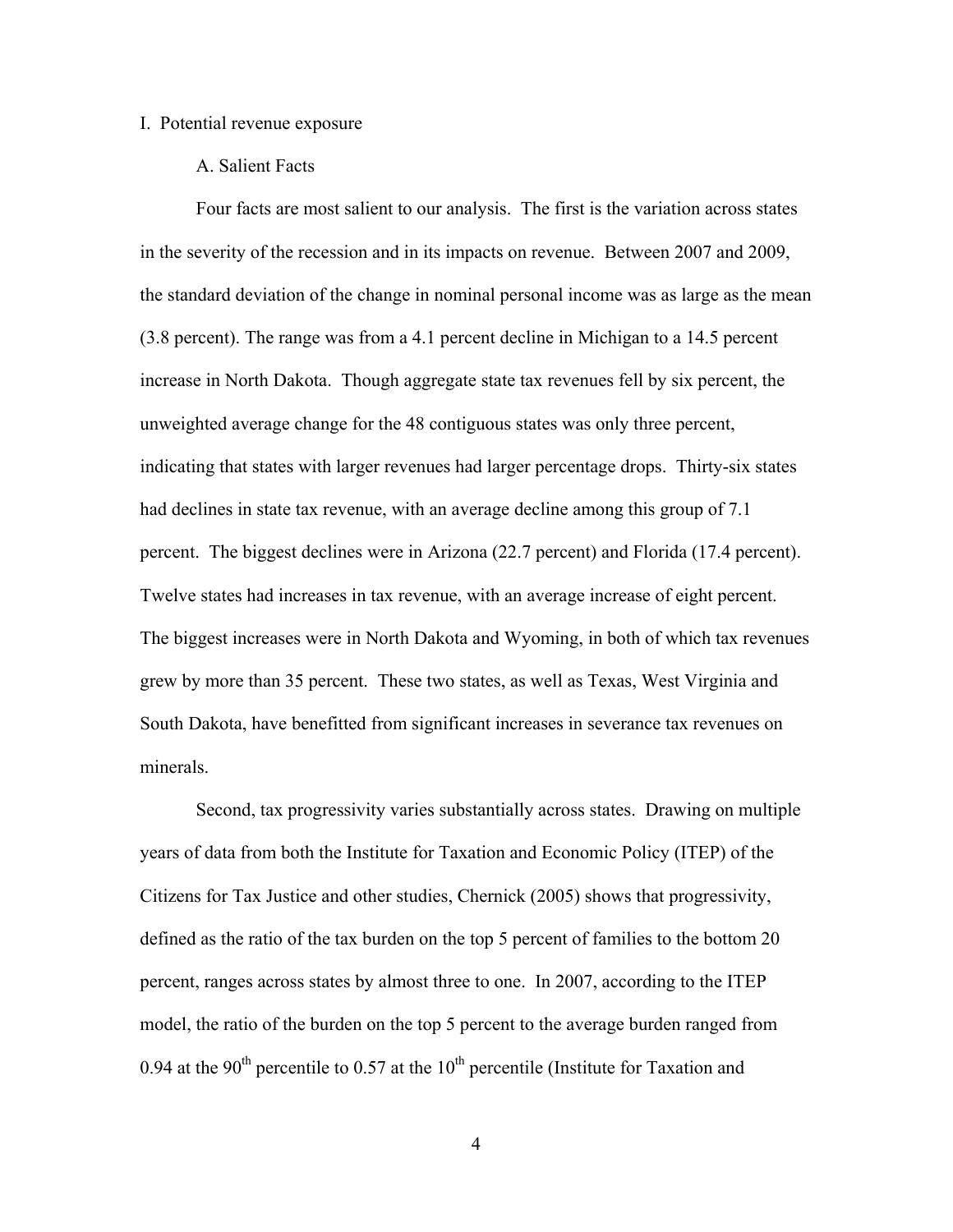Economic Policy, 2009). For the income tax, which has an important effect on state tax progressivity, the ratio ranged from 1.58 to 1.02.<sup>[7](#page-6-0)</sup> We expect that the greater the progressivity of a state's tax system, the more volatile or elastic are tax yields, for a given cyclical shock to a state's economy.<sup>[8](#page-6-1)</sup>

The third fact is the longstanding secular trend towards increased income inequality, both for the U.S. overall and within states. National trends, particularly for the very top of the income distribution, are well documented (Saez, 2012). Equally fine income breakdowns by state are not available, but our analysis shows that just in the fiveyear period from 2002 to 2007 the average share of state AGI received by the top 5 percent of tax filing units grew from 30 percent to 34 percent. Equally important to our analysis is that income inequality also varies considerably across states. At the  $90<sup>th</sup>$ percentile of income concentration (as measured by the share of a state's aggregate income received by the top 5 percent), the top 5 percent of filing units received 42 percent of total AGI in 2007, as compared to 29.5 percent at the  $10<sup>th</sup>$  percentile.

In and of itself, the increased concentration of income does not necessarily imply greater volatility of tax revenue over the business cycle. However, if the income of the top taxpayers is more volatile than the rest of the distribution, then by a simple compositional argument, the increased share of total income received by high-income taxpayers would imply an increase over time in the cyclical sensitivity of the state tax

 $\overline{a}$ 

<span id="page-6-0"></span><sup>&</sup>lt;sup>7</sup> The structure of the income tax varies widely across states. As discussed by Dye (2004), nine states have either no income tax or only a narrow-based tax. Of the 41 states that do use broad based income taxation, 19 states have either a flat rate or a rate structure that taxes most income at a single rate. In the 34 states that have a graduated rate structure, there is considerable variation in both the top rate and the degree of graduation.

<span id="page-6-1"></span><sup>&</sup>lt;sup>8</sup> Dietz et al (2010) argue that reliance on more cyclically sensitive taxes has increased the budgetary exposure of particular states to cyclical economic fluctuations. Boyd (2010) makes a similar point in terms of the recovery from the great recession. However, Dye (2004) did not find a significant difference between the income and the sales tax in terms of short-run revenue elasticities.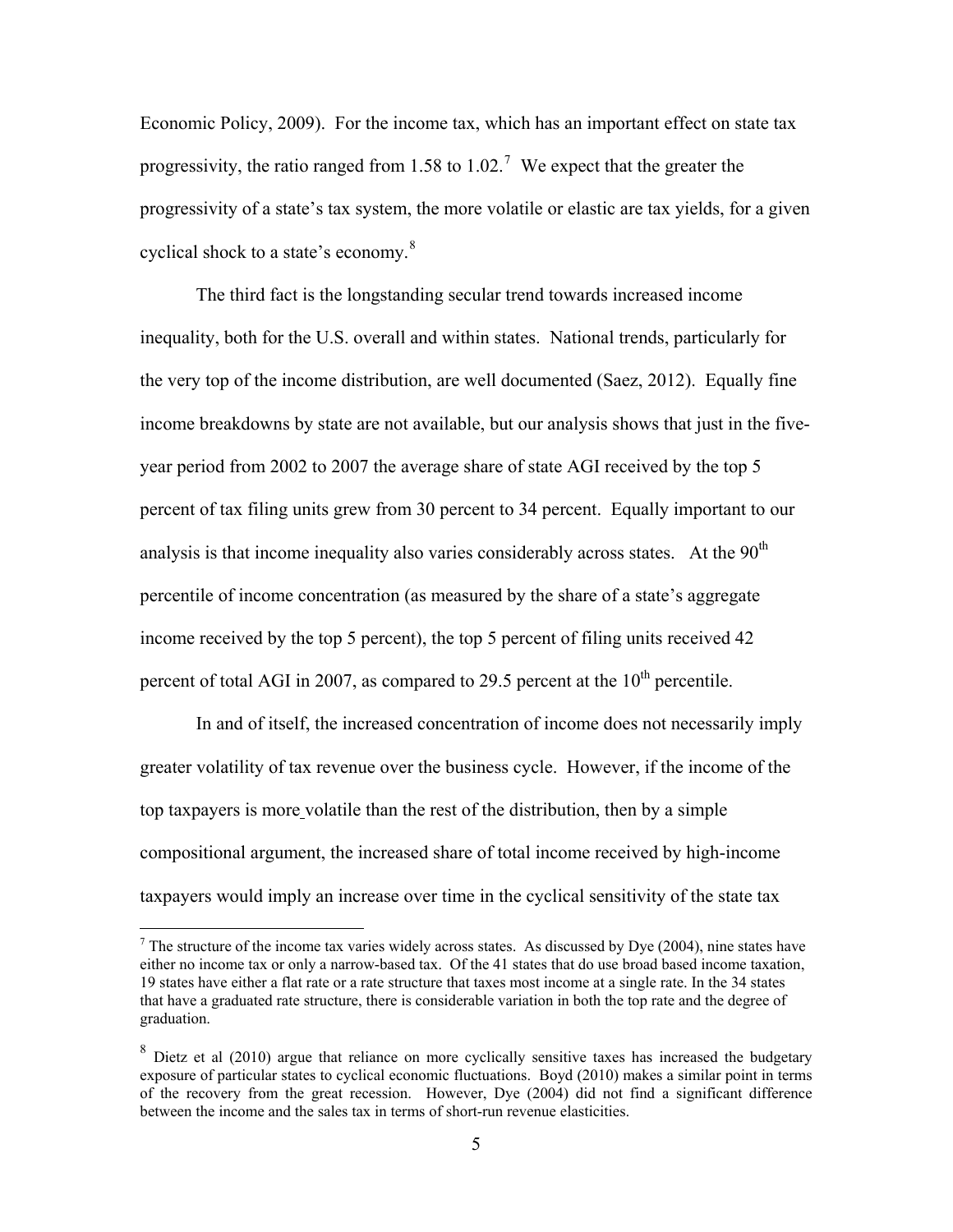base for an overall economic shock of any given magnitude. If the *relative* volatility of the income of top taxpayers compared to lower income taxpayers is growing over time, then the cyclical volatility of the overall tax base would be increasing at an even faster pace.

Hence, the fourth pertinent fact in explaining both the mean and the variation of changes in state tax revenues pertains to the volatility of the income of top taxpayers. As discussed above, the decline in average real income per family was more than twice as large for the top percentile as for the average. This pattern of greater cyclical volatility in top incomes is typical of past recessions as well. In the 2001-2002 recession, average income of the top one percent fell by 31 percent, while for the other 99 percent income fell by 12 percent (Saez, 2010).

The sharp drop in top incomes in the 2007-2009 recession is largely due to the importance of capital gains in the income of top taxpayers and the cyclical volatility of realized capital gains. In the great recession, aggregate capital gains realizations reported on individual tax returns (before loss carry-forwards from previous years and loss limitations) decreased from \$913 billion in 2007 to \$202 billion in 2008 and \$48 billion in 2009. A similarly sharp change in realizations occurred in the 2001 recession, dropping from \$700 billion in 2000 to \$126 billion in 2002 (Lurie and Pierce, 2012).

Capital gains income is not only cyclically volatile, but also highly concentrated in a relatively small number of tax returns. In 2007, over 80 percent of all capital gains were realized by the top 5 percent of taxpayers, of which about 38 percent were realized by the top one tenth of one percent of taxpayers. While the share of capital gains realized by the top 5 percent of returns has remained relatively constant over time, the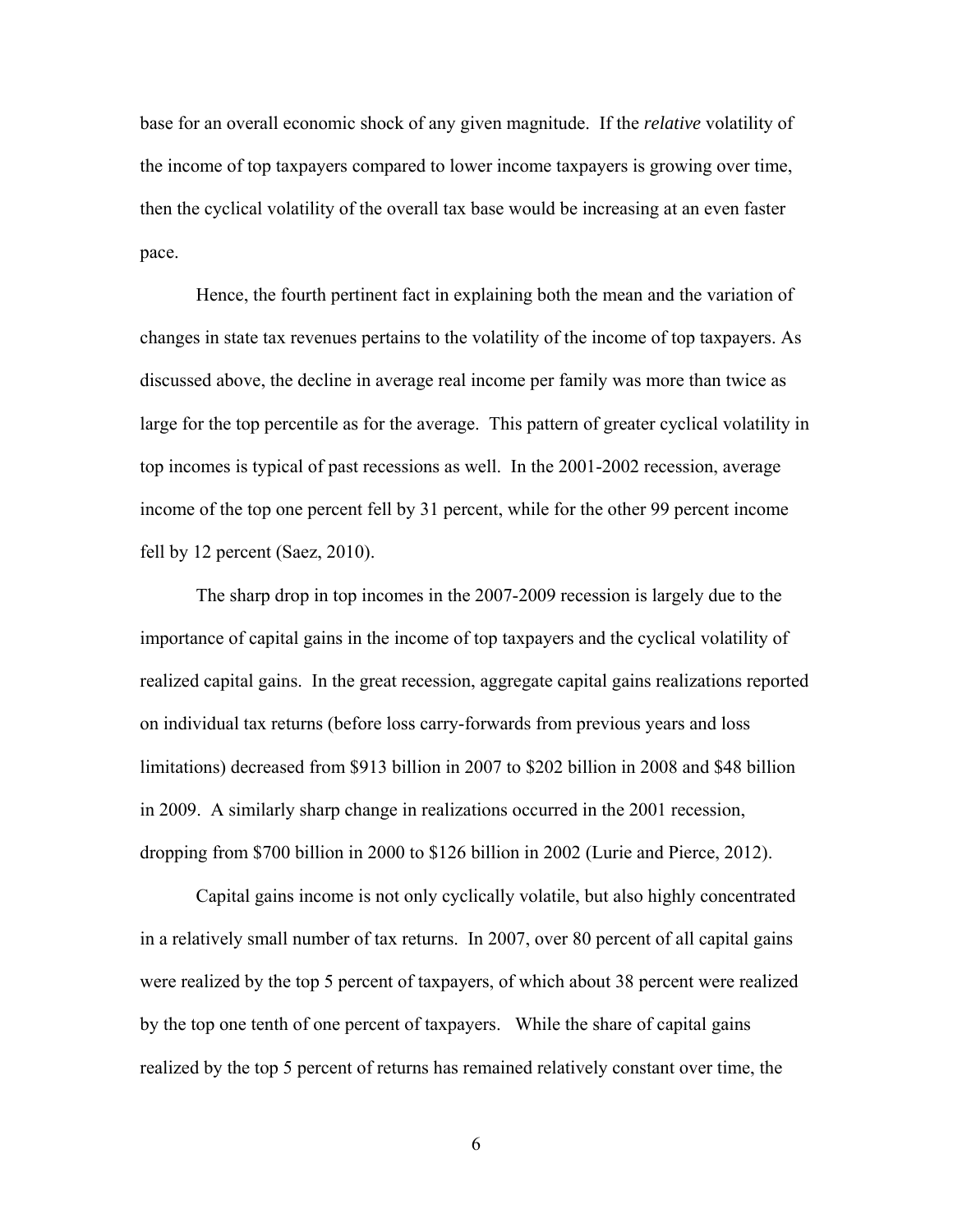share of the top one tenth of one percent has both increased over time and fluctuated more during recessions. Because most states with income taxes tax capital gains income at ordinary income tax rates, capital gains income is likely to be taxed at the highest state marginal tax rate.

Given the volatility of capital gains income, a key point for our analysis is that capital gains income varies in importance across states. In 2007, among the top 5 percent of filers in a state, the mean share of AGI from capital gains realizations was 21 percent, with a coefficient of variation of 0.25. The share ranged from 13 percent in West Virginia to 39 percent in Wyoming. If finer breakdowns were available, they would undoubtedly show even greater variation across states in the capital gains share for the top one percent or higher of a state's AGI distribution. If states with higher concentrations of capital gains at the top of the income distribution are also states with more overall income inequality, then the impact of the volatility of capital gains will be greater in such states, implying greater potential revenue shocks from the recession. Changes in capital gains realizations may also interact with tax structure, to amplify revenue fluctuations. This would occur if states with greater capital gains income tax that income at relatively high rates.

These points suggest that to analyze the revenue shock to states from the great recession, it is necessary to take account of four factors: the overall economic shock to the state's economy, the state's overall tax burden, differences in the economic shock at different positions in the state's income distribution, and the tax burdens imposed at those different positions. Differences in revenue exposure between progressive and regressive state tax systems may be reinforced (or offset) by the differential shocks by income level.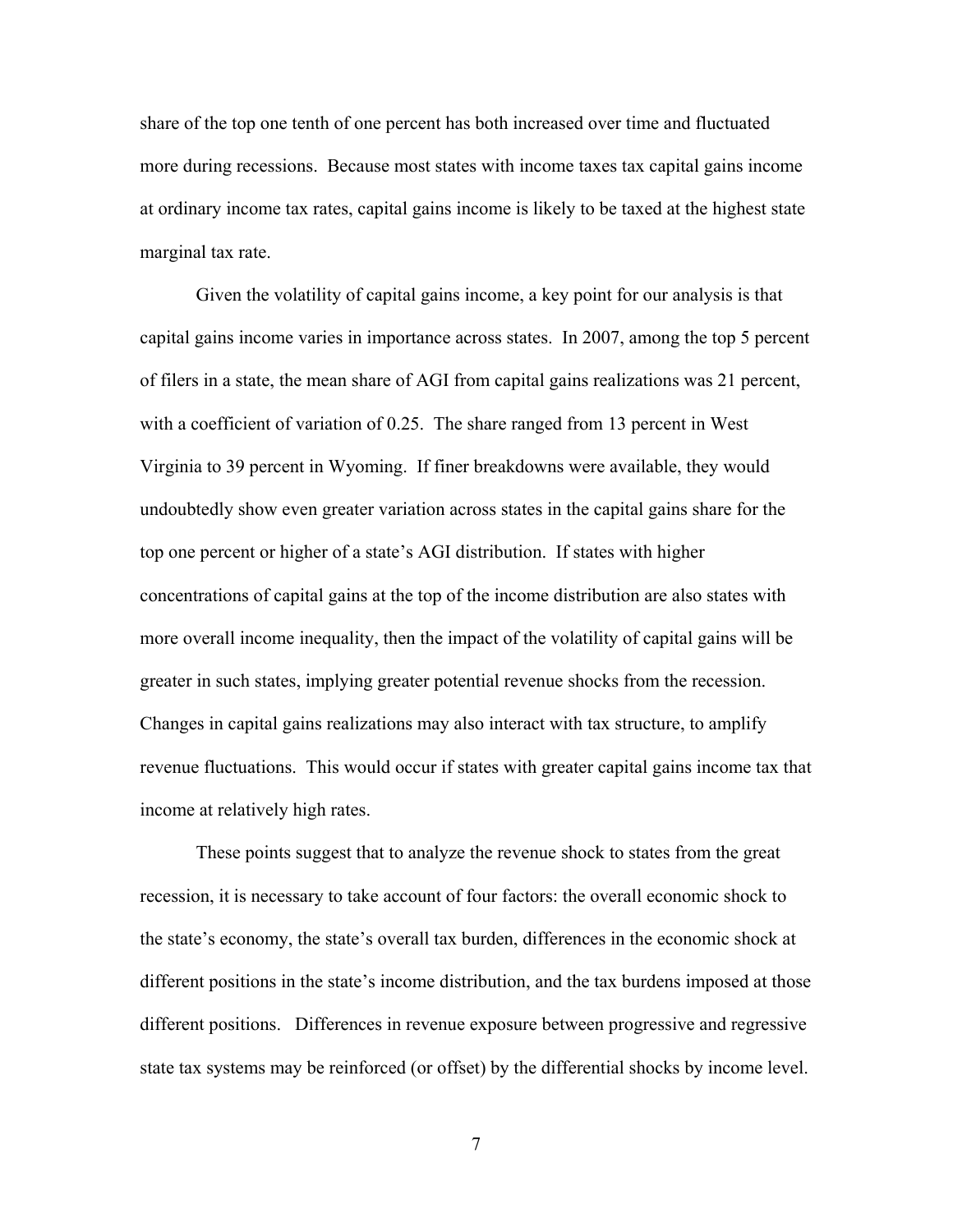For example, if the income decline associated with the recession is concentrated among high-income taxpayers, then the potential revenue effects will be magnified for states with the most progressive systems  $-$  i.e., the highest top-bracket rates. If the income decline is concentrated among middle- or lower-income taxpayers, then states that rely more on progressive income taxation may be spared the worst effects of the recession.

### B. Conceptual Measure of Exposure and Its Uses

To explain variation in the potential shock to state revenues, we measure revenue exposure in terms of the overall economic shock, differences in the magnitude of the shock across a state's income distribution, and the structure of the state's tax system**.** Specifically, a state's potential revenue change in each income quantile is measured by the change in federal adjusted gross income in that quantile, multiplied by the prerecession state-specific tax burden in that quantile. The potential change in aggregate tax revenues is then computed as the weighted average of the potential revenue change by income quantile, where the weights are the shares of the aggregate tax base in each quantile. We call this measure "potential revenue exposure." Revenue exposure is calculated for all state taxes and for the income tax alone.

We then simulate the change in potential revenue exposure if each state, given its tax structure, were to experience the national average economic shock at each income quantile, or if it experienced its actual economic shock but had the national average tax structure. These counterfactual simulations allow us to analyze one at a time the effects on revenue exposure of variation across states in the economic shock, the average tax burden, and the progressivity of tax burdens.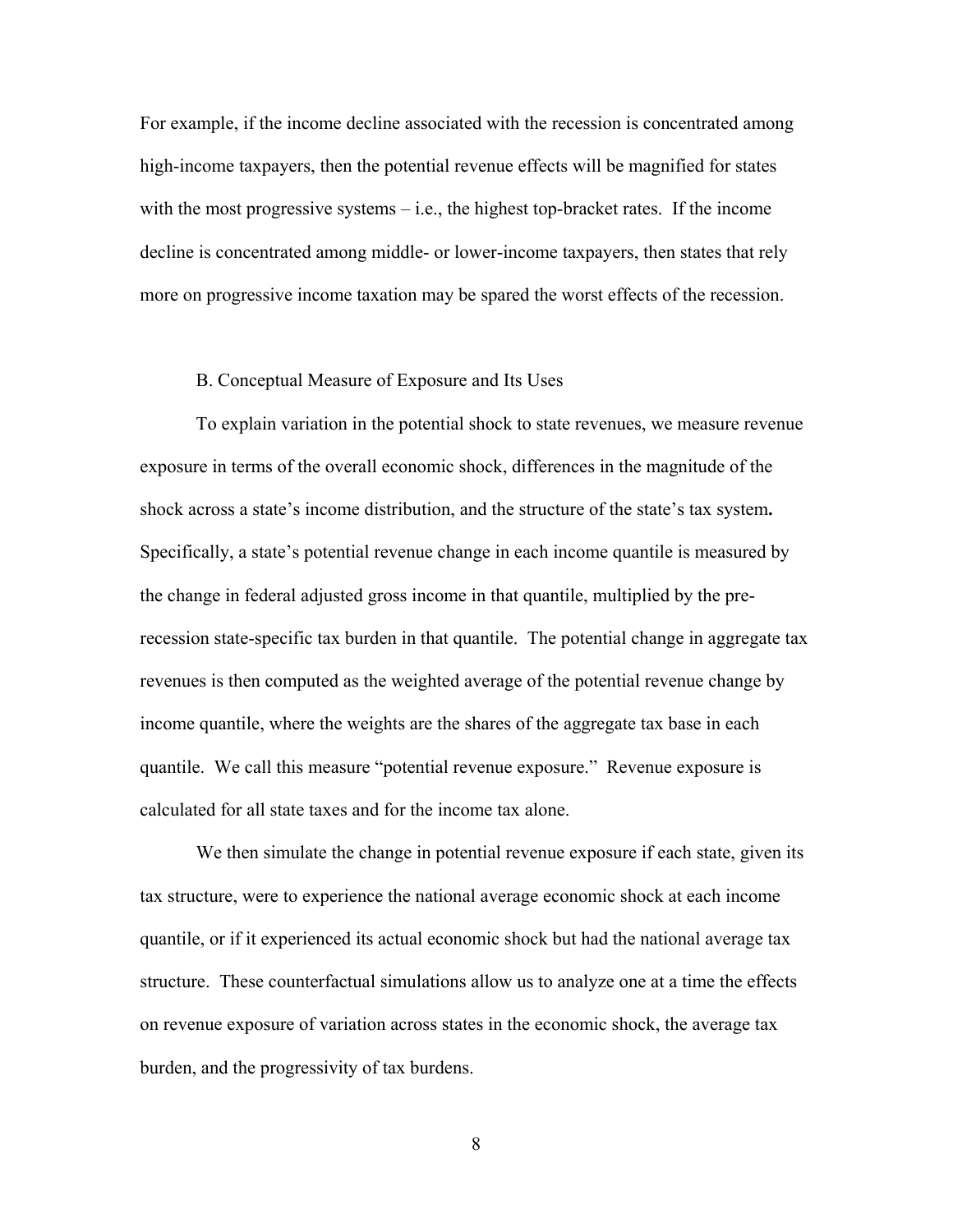We then turn from potential revenue exposure to actual revenue changes, estimating a set of regression models to explain changes in tax revenues from 2007 to 2009. The independent variables in this exercise are the individual components of the potential revenue exposure. We use the coefficients from our preferred specification of the tax change model to simulate the effect on state revenue changes of altering the progressivity of state tax systems, reducing top rates in the most progressive states and raising top rates in the least progressive states. In the conclusion, we use the results from the two methods of analysis -- simulations of potential revenue exposure and regression estimates -- to provide an overall assessment of the effect of tax progressivity on state tax revenues.

#### C. Actual Tax Changes, Policy Offsets, and Exposure

The change in tax revenue in state j resulting from a cyclical downturn is equal to  $\Delta$ Tax Revenue  $_{i} = \sum_{i} [(\Delta Base_{ij} \cdot Rate_{ij}) + (Base_{ij} \cdot \Delta Rate_{ij}) + (\Delta Base_{ij} \cdot \Delta Rate_{ij})]$  (1)

where i indexes the various state taxes. The major state tax sources are the individual income tax, the general sales tax, the corporation income tax, and excise taxes on tobacco, alcohol, and gasoline. The base change in (1) may be divided into a recession component and a policy offset.

$$
\Delta \text{Base}_{ij} = \Delta \text{Base}_{ij, \text{Recession}} + \Delta \text{Base}_{ij, \text{policy}} \tag{2}
$$

The first term in (2) is the change in the tax base due to the recession, with policy unchanged. For the sales tax, for example, the recession-induced change in the tax base would be the decline in taxable sales.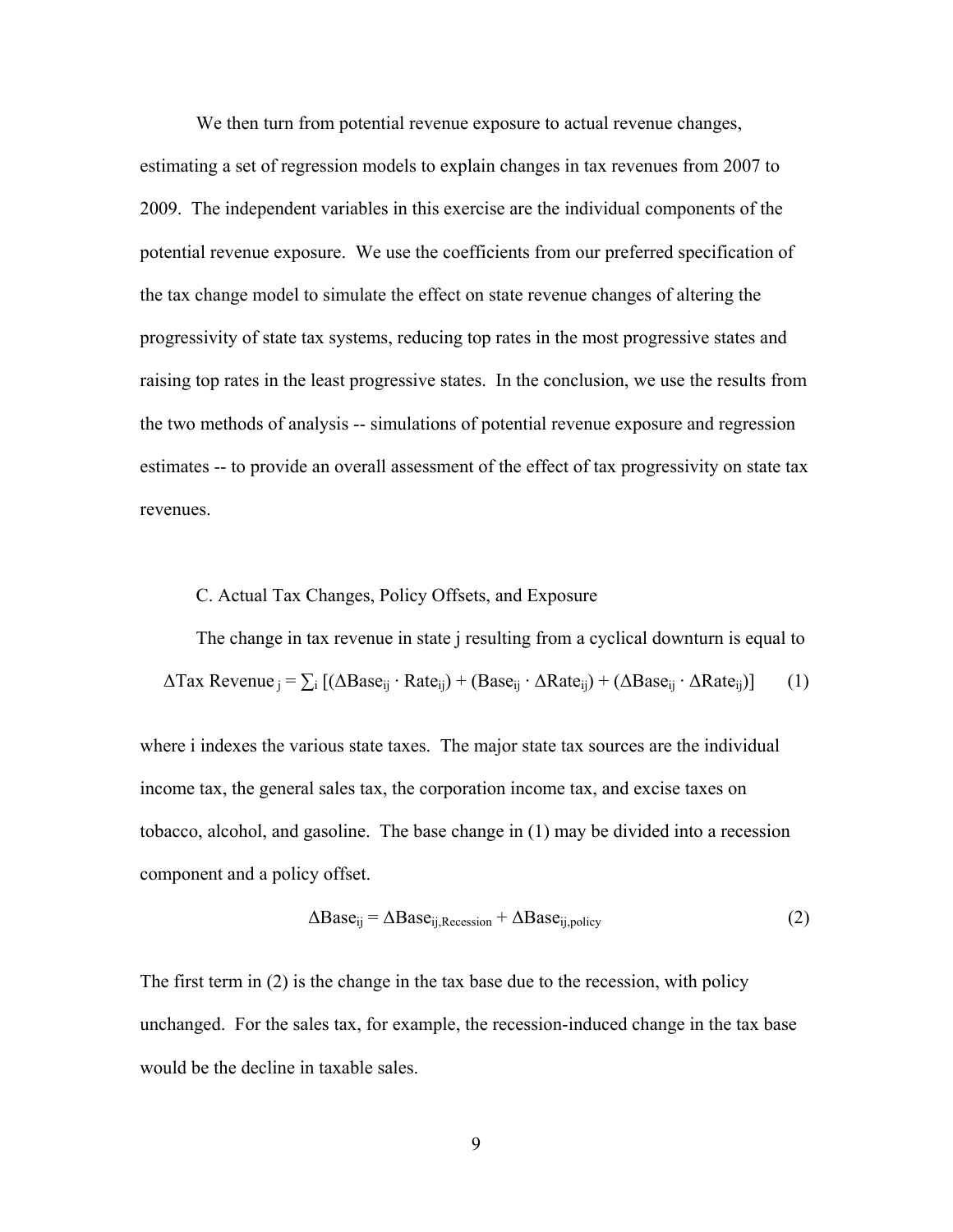A recession-induced change in the tax base may be offset (or reinforced) by policies which change the base and/or the rates. For example, a state might add items to its sales tax base (e.g., clothing in NY State) or increase a tax rate. For example, Michigan increased the effective income tax rate on low-income taxpayers by reducing the size of the state supplement to the federal Earned Income Tax Credit. As of July 2009, 30 states had increased at least one state tax rate, as compared to their pre-recession level (Center on Budget and Policy Priorities, 2010). The policy offset is equal to

$$
Rev Offset_{i, policy} = \Delta Base_{i, policy} \cdot (Rate_{i} + \Delta Rate_{i, policy}) + (Base_{i} \cdot \Delta Rate_{i, policy}) \quad (3)
$$

Conceptually, we define potential revenue exposure as (1) minus (3), i.e. the recessioninduced change in the tax base, multiplied by tax rates at the onset of the recession:

Potential Revenue Exposure<sub>j</sub> = 
$$
\sum_i (\Delta Base_{ij} \text{Recession} \cdot \text{Rate}_{ij})
$$
 (4)

# D. Empirical Measure of Exposure

To assess the effects of differences in income distributions and capital gains receipts across states, we compute a disaggregated measure of revenue exposure that takes account of differential changes in the tax base, not for particular taxes, but by income level. For comparability across states, potential revenue exposure is scaled by the number of federal tax returns in 2007. For the recessionary period 2007-2009, our measure is computed as

Potential Rev Exp =  $\sum_{q=1,n} t_{q,07} [\Delta \text{Base}_{q,07-09}] = \sum_{q=1,n} [(t_{q,07}/t_{bar}) t_{bar}] \cdot [\Delta \text{Base}_{q,07-09}]$  (5) In expression (5), the subscript q denotes the quantile of income, while  $t_{bar}$  is the average tax burden. By definition, the average tax burden is the income share-weighted sum of the quantile tax burdens, i.e.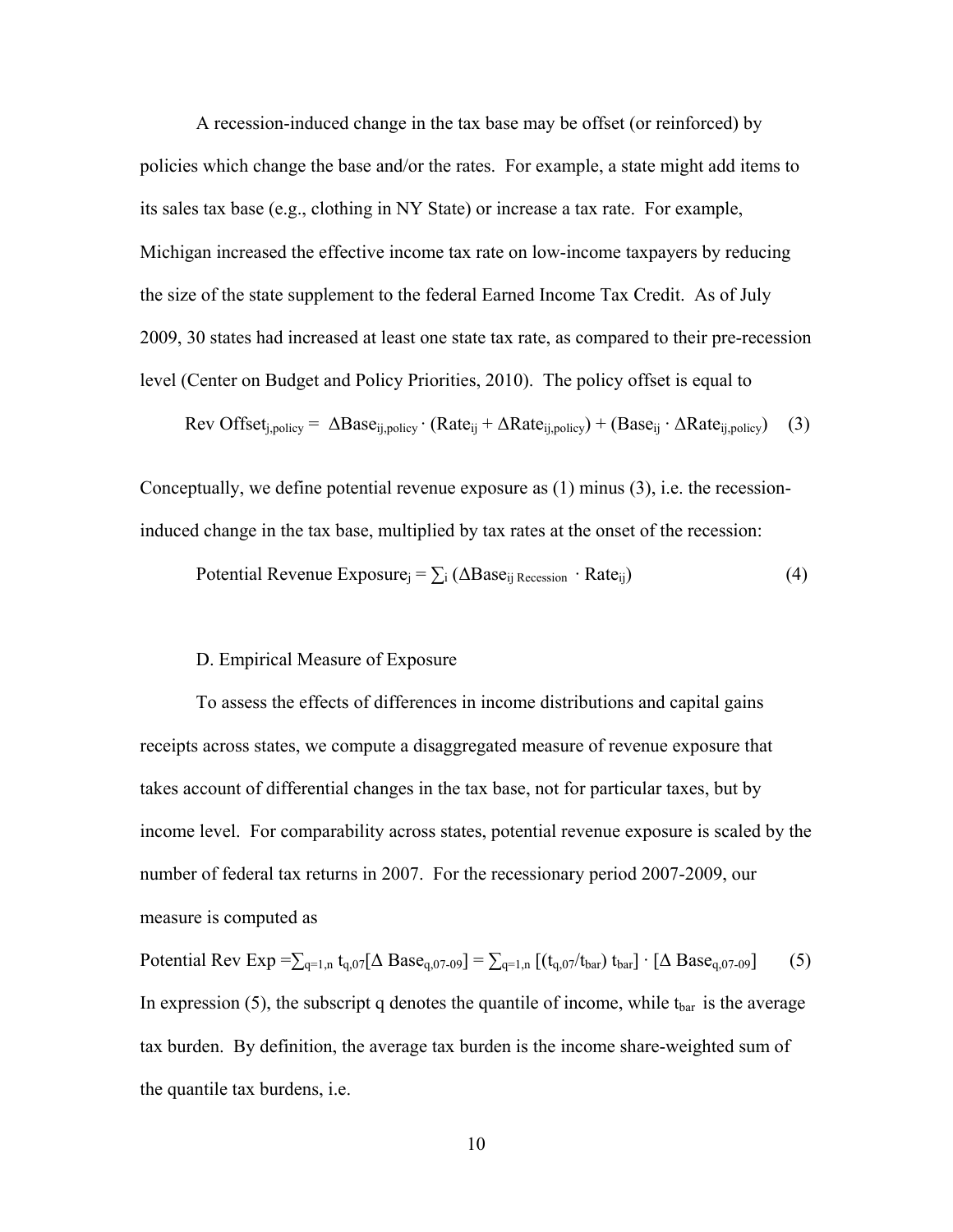$$
t_{bar} = \sum_{q=1,3} t_{q,07} \left( \text{SHR BASE} \right)_{q,07} \tag{6}
$$

Based on available IRS data and our special focus on the effect of income changes at the high end of the income distribution, families are divided into three income quantiles: the top 5 percent, the next 15 percent, and the bottom 80 percent. The rate  $t<sub>q</sub>$  represents the effective tax burden on quantile q; i.e., the average share of income paid by families in quantile q. The empirical implementation of (5) is given by

$$
\text{Revenue Exposure} = \left[ (t_{\text{top5}} / t_{\text{bar}}) \cdot \Delta \text{AGI}_{\text{top5}} / \text{Ret}_{\text{top5},07} \right) + (t_{\text{nxt15}} / t_{\text{bar}}) \cdot \Delta \text{AGI}_{\text{nxt15}} / \text{Ret}_{\text{nxt15},07}) + (t_{\text{nxt80}} / t_{\text{bar}}) \cdot \Delta \text{AGI}_{\text{nxt80}} / \text{Ret}_{\text{nxt80},07}) \right] t_{\text{bar}}
$$
(7)

Effective tax burdens t by income quantile in (7) are produced by the 50-state tax incidence model from the Institute for Taxation and Economic Policy (2009). The model assigns taxes to families based on patterns of income and consumption. Changes in the tax base by income level within a state are measured by the change in adjusted gross income (AGI) for that quantile. The data source for AGI by state is the published IRS Statistics of Income data on adjusted gross income by AGI category.

The CTJ measures tax burdens by simulating taxes paid based on the structure of state income taxes, the rates and coverage of general and specific sales taxes, and rates of the corporation income tax. Income taxes are assumed to be borne by taxpayers, while consumption taxes are mainly shifted forward to consumers. State corporate income taxes are assumed to be borne mainly by capital within the state, with some portion exported to residents of other states. The CTJ measures do not take account of taxes imported into a state. Income tax incidence depends on bracket widths and marginal tax rates. Given the small amount of revenue most states raise from the corporation income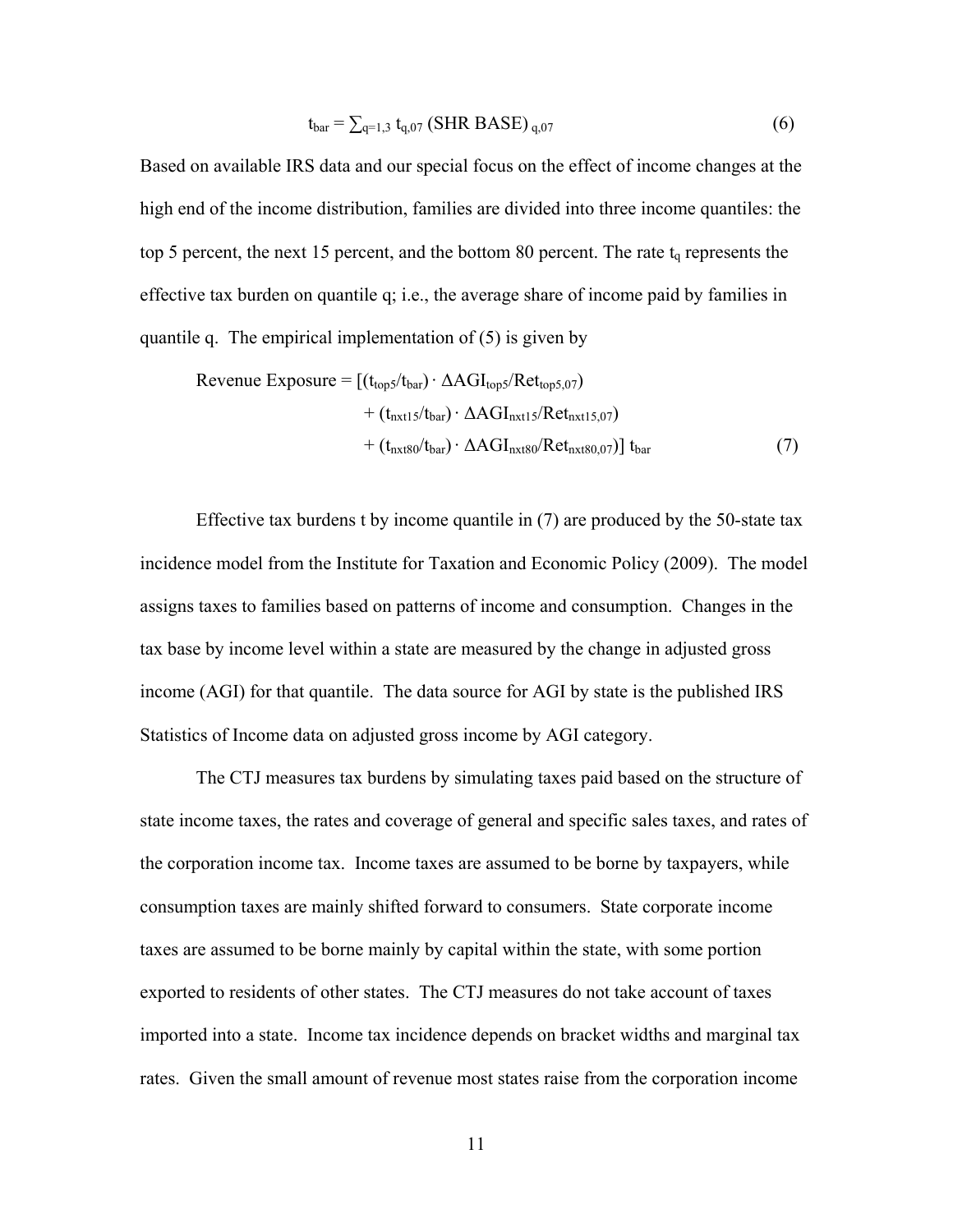tax, estimated tax burdens for the high end of the state's income distribution are largely a function of the structure of the personal income tax, including the top marginal rate, bracket widths, and the tax treatment of capital gains. $\frac{9}{9}$  $\frac{9}{9}$  $\frac{9}{9}$  Consumption tax burdens are assigned according to spending patterns of taxed items by income class.

 In addition to the tax burden estimates, the CTJ data also provide estimates of average family income by income quantile by state for 2007. The quantiles are the first four quintiles, the next fifteen percent, the next four percent, and the top one percent. In contrast, the published IRS data provide AGI, realized capital gains income, and number of returns by AGI bracket, state, and year. The brackets are (in thousands): less than \$50, \$50-\$75, \$75-\$100, \$100-200, \$200 and above. To combine the IRS data on changes in income with the CTJ data on tax burdens, we need to express the IRS data in terms of quantiles. Given the share of returns that is in each AGI bracket, we use linear interpolation to assign a percentage of the AGI and capital gains amounts within each bracket to the respective quantiles.<sup>[10](#page-13-1)</sup> However, we could not estimate AGI or capital gains amounts for the top one percent, because the open-ended top AGI bracket contains more than one percent of the returns in every state. A disproportionate share of the income and capital gains in this bracket belong to the top one percent, but we have no way of estimating what that share is, on a state-by-state basis. Given the particular importance of the top end of the income distribution for revenue changes, we therefore

<u>.</u>

<span id="page-13-0"></span> $9<sup>9</sup>$  A number of states allow tax capital gains at rates which are different from ordinary income.

<span id="page-13-1"></span> $10$  Linear interpolation implicitly assumes that the AGI and capital gains amounts are uniformly distributed within an AGI bracket. However, AGI is concentrated at the lower end and capital gains at the upper end of each bracket. Therefore, linear interpolation overstates AGI and understates capital gains in the top 5 percent of returns, and therefore understates the capital-gains share of AGI in that quantile.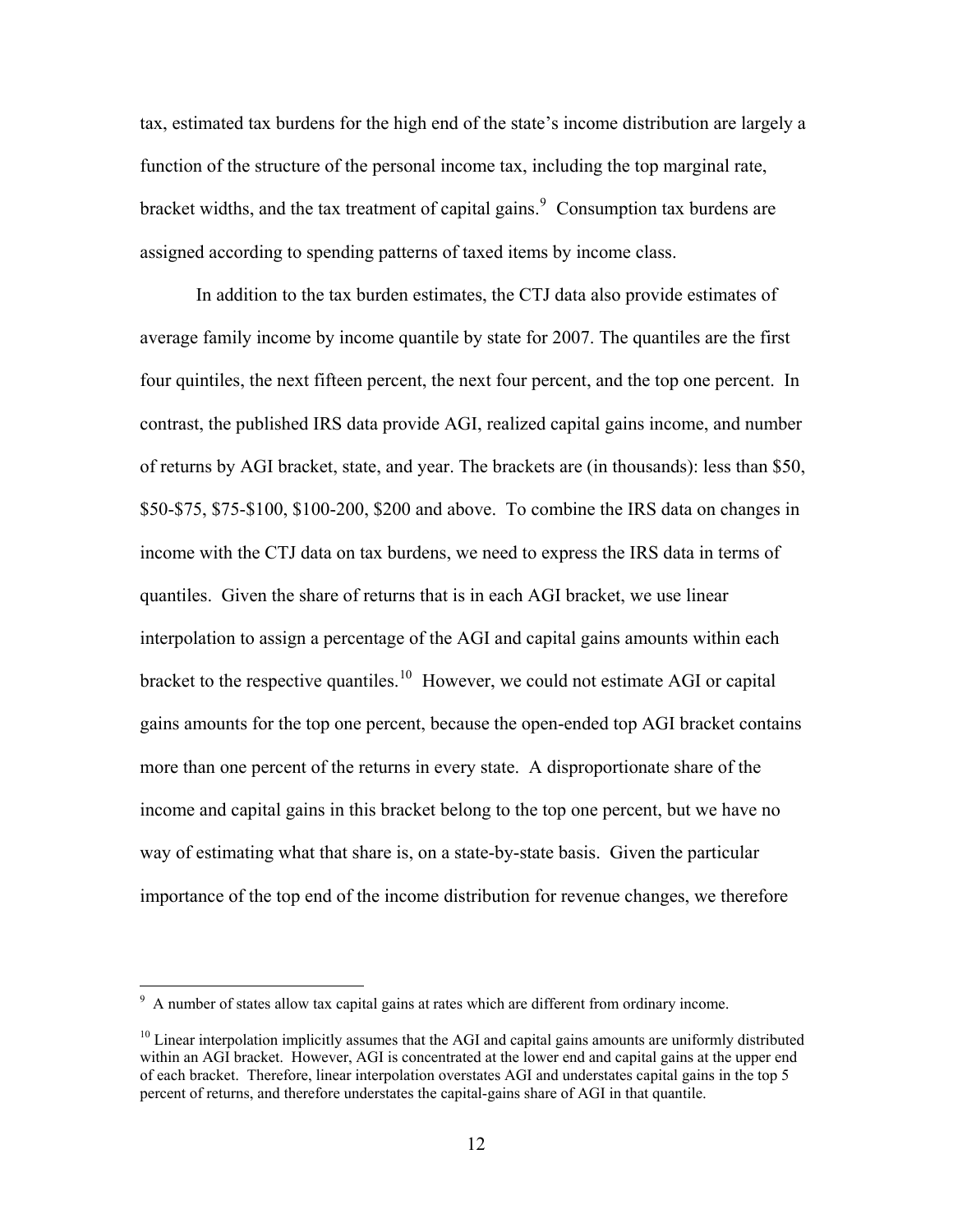decided to collapse the CTJ data into three quantiles; the top 5 percent, the next 15 percent, and the bottom 80 percent.<sup>[11](#page-14-0)</sup>

## E. Results

 $\overline{a}$ 

Table 1 shows the actual change in tax revenues from 2007 to 2009 and potential revenue exposure.<sup>[12](#page-14-1)</sup> The upper panel shows the measures for total state taxes, while the lower panel is for the income tax alone. The first row of the upper panel of table 1 highlights the wide range in the effect of the great recession on state tax revenues. While the mean change in state tax revenue per return was a drop of \$138, the standard deviation is more than four times as large as the mean. The average percentage decline in total tax revenue was 3.1 percent, again with a standard deviation which is three times as large as the mean. In percentage terms, the biggest decline in state taxes was in Arizona  $(-23$  percent), while the biggest increase was in Wyoming  $(+36$  percent). At the  $10<sup>th</sup>$ percentile, the percentage change was equal to  $-12.6$  percent, while at the  $90<sup>th</sup>$  percentile it was +24 percent.

The last row in the first panel of Table 1 shows summary statistics for potential revenue exposure. While the mean values of actual changes and exposure are both negative, average exposure was almost twice as large as average revenue change. This difference suggests a potentially important role for state policy offsets in mitigating the loss in state tax revenues resulting from the recession. The state at the  $10<sup>th</sup>$  percentile, California, was at risk for a revenue decrease of \$617 per return, while West Virginia at

<span id="page-14-0"></span> $11$  In 2007 and 2009 fewer than 5 percent of returns were in the top AGI bracket (\$200,000 or above) in every state but one (New Jersey, with 5.1 percent in 2007 and Connecticut, with 5.1 percent in 2009). We treat the top AGI bracket as equivalent to the top 5 percent in New Jersey in 2007 and Connecticut in 2009.

<span id="page-14-1"></span><sup>&</sup>lt;sup>12</sup> Actual state tax revenues come from U.S. Census Bureau, various years.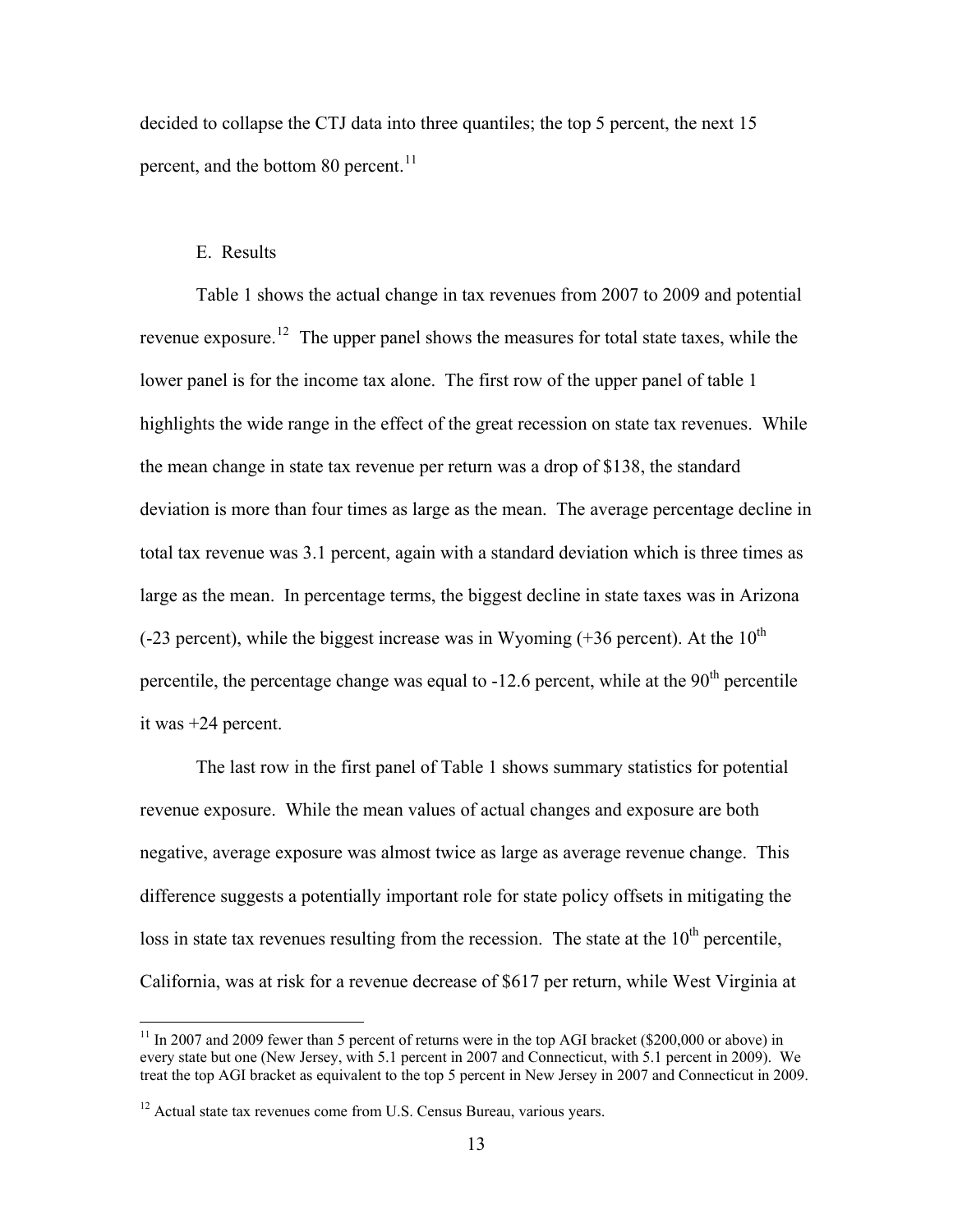the 90<sup>th</sup> percentile was at risk for a \$74 increase. Notably, the standard deviation of revenue exposure is less than half that of actual tax changes. It is not surprising that actual revenue performance varies more than potential exposure, given the variation across states in the importance of policy offsets, as well as other factors such as changes in severance tax revenues, which are not included in our measure of potential revenue exposure.<sup>[13](#page-15-0)</sup>

The second panel of Table 1 shows summary statistics for the personal income tax. Six of the lower 48 states have no income tax. Not surprisingly, the income tax exposure measure tracks the actual change in income tax revenues much more closely than in the case of all taxes combined. However, the pattern from the top panel is replicated for the income tax, with mean potential income tax revenue exposure equal to -\$171, 44 percent larger than the mean actual change (-\$119).

The standard deviation of revenue exposure for the income tax is much closer to the standard deviation of actual income tax revenues than is the case for all taxes, as are most of the outliers. The smaller difference reflects the exclusion of revenues from mineral extraction. Moreover, seven states have zero or very low income taxes, including at least two, Florida and Nevada, that experienced exceptionally large reductions in revenues. More generally, we would expect that the relationship between the change in federal AGI in a state, which is the basis for our exposure measure, and the actual change in a state's income tax base is likely to be much stronger than the relationship between the changes in AGI and in the composite income-consumption tax base that determines the overall revenue change.

<span id="page-15-0"></span><sup>&</sup>lt;sup>13</sup> For example, both California (-\$617) and New York (-\$751) had large potential revenue exposure. Whereas the actual change in California was -\$780, in New York an increase in the top marginal income tax rate for high earners caused state tax revenues to increase by \$161.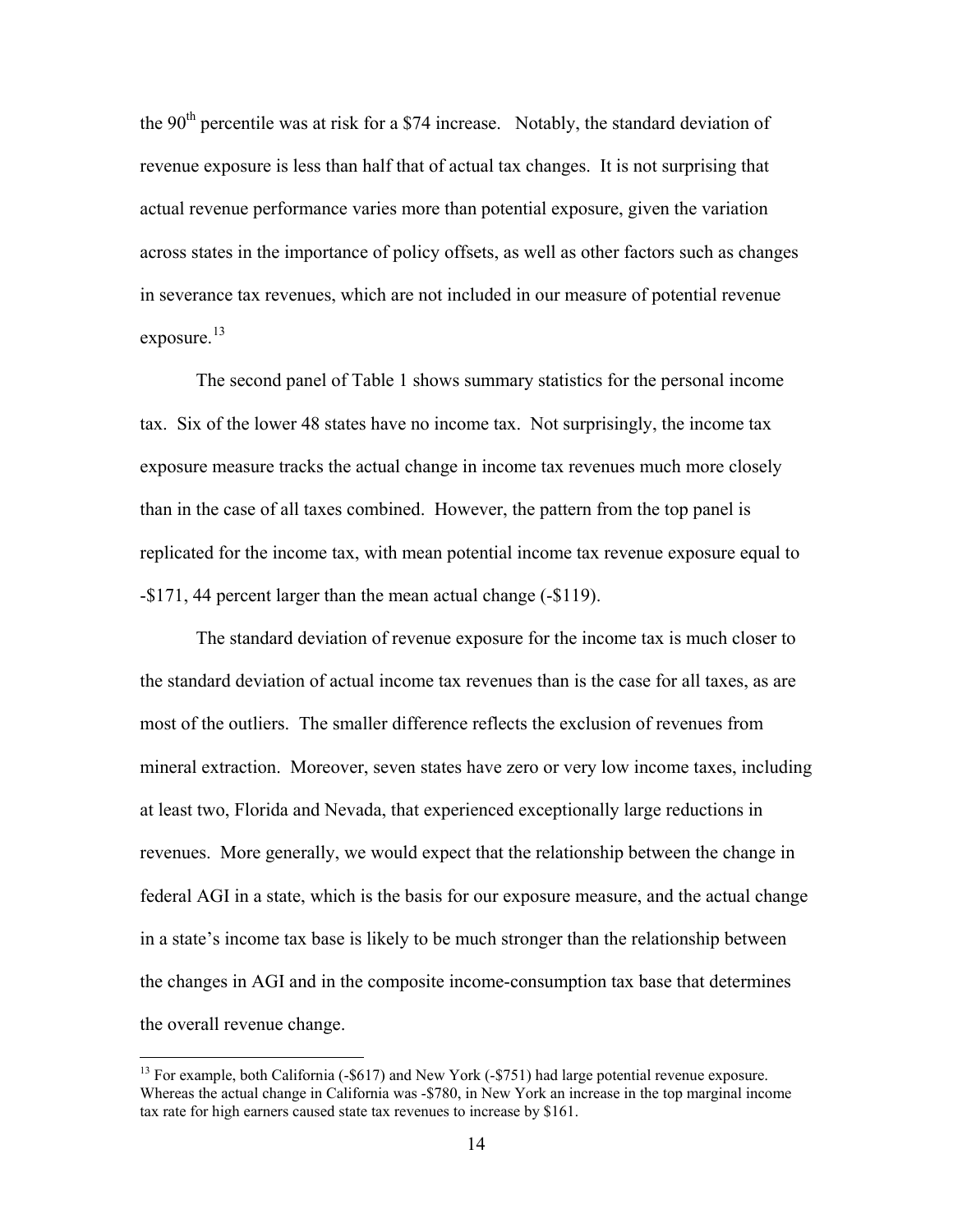Table 2 shows actual revenue changes and potential revenue exposure for the top and bottom ten percent of states, ranked according to various criteria. The first two columns compare the most progressive and least progressive states, as measured by the ratio of the tax burden on the top 5 percent to the average tax burden. As expected, both actual revenue decreases and potential revenue exposure are greater for the more progressive states. As shown in the first row of Table 2, revenues dropped by 6.7 percent for the most progressive states, but went up by 1.2 percent for the most regressive group. Potential revenue exposure is also much closer in value to the actual revenue change for the progressive states than for the regressive states. Notably, revenue exposure is negative (predicting a decline in tax revenues) for both groups, whereas actual revenue changes were slightly positive for the regressive states. This suggests that either policy offsets or changes in types of taxes that are not well captured by the revenue exposure measure (e.g., severance taxes) were more important for the regressive states. As indicated by the "NA" in the third and fourth rows of column 2, the regressive states are distinguished from the progressive states by the absence of state income taxes.

 The third and fourth columns of Table 2 compare high- and low-tax states, as measured by the average tax burden. As expected, both actual revenue reductions and potential revenue exposure are greater for the high-burden than the low-burden states. It is notable that the actual drop in revenues for high average-burden states (column 3, row 1) is substantially smaller than for the most progressive states (column 1, row 1). Revenue exposure is also smaller for states with the highest average tax burdens than for the most progressive states, though the difference is not as great as the divergence in actual revenue changes. These comparisons suggest that a relatively high tax burden at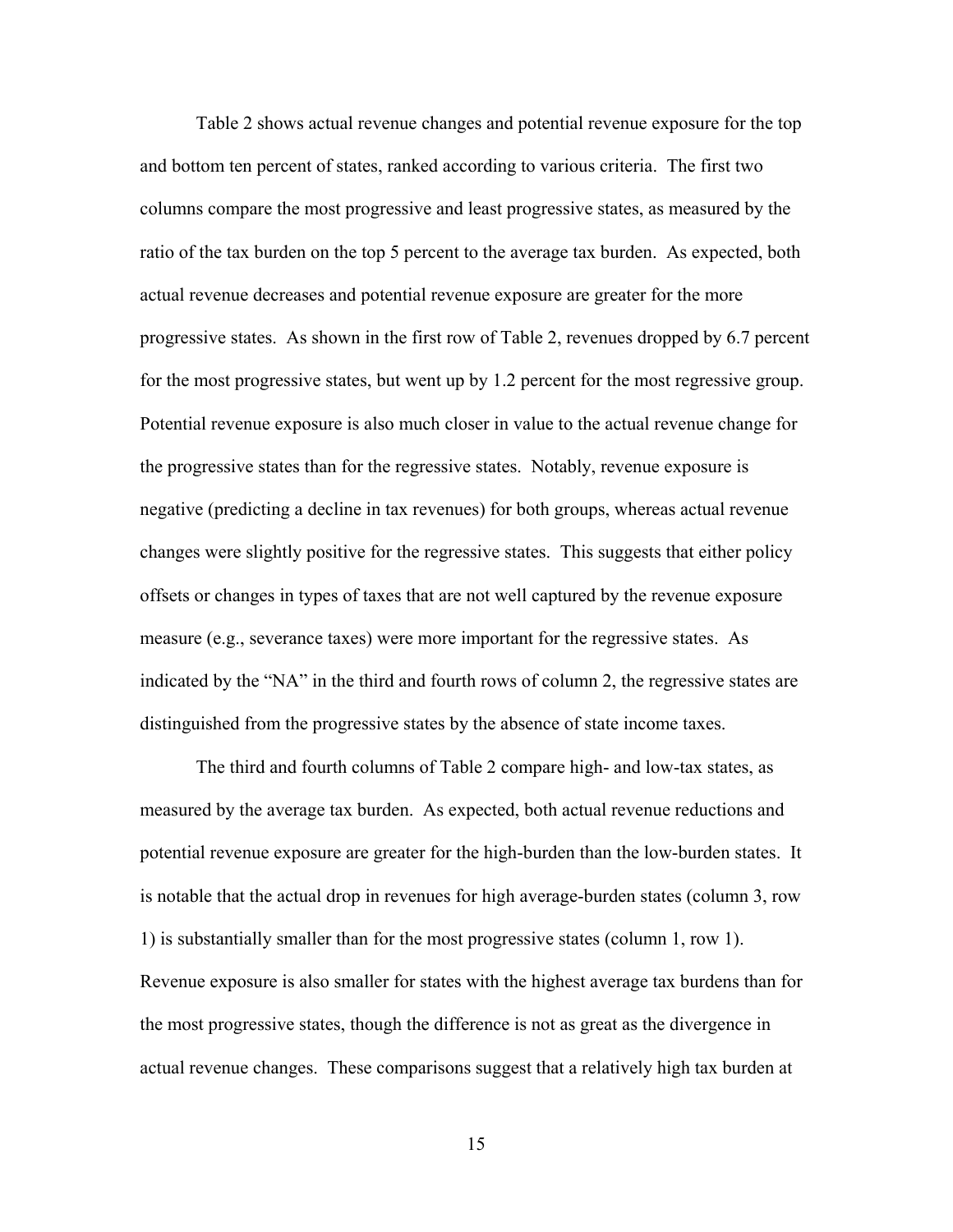the top of the income distribution was more important than a high overall burden in determining potential revenue exposure to the recession.

 Columns 5 and 6 of Table 2 compare states with the largest actual revenue decreases and increases. Notably, revenue exposure would predict a revenue decrease for both groups. For both groups, the absolute value of the actual change in revenues is much greater than the revenue exposure measure, again reflecting state-specific factors which are not captured by the exposure measure. However, for the revenue-increase group, there is a much greater divergence between potential exposure (-\$102) and the actual increases (\$1031). Because mineral tax revenues are likely to play a role in this latter result, the last column of Table 2 shows revenue performance in eight states with substantial severance tax revenues. On average, these states realized an eight percent increase in tax revenues, but also had very low revenue exposure.

 Table 3 compares the revenue exposure measure to a set of counterfactuals that standardize in turn the average tax rate, the degree of progressivity, and the economic shock, replacing state-specific values by national averages across the 48 states (42 states for the income tax). The standardization of progressivity substitutes the national average burdens on the top five percent of taxpayers and the next 15 percent, relative to the average burden in the state. The standardization of the economic shock replaces each state's quantile-specific actual change in AGI per return with the national average change for that quantile.

 Not surprisingly, the mean value of revenue exposure changes very little across simulations because the effects of the state-specific factors are averaged out. It is more informative to look at the standard deviations, which tell which factor most affects the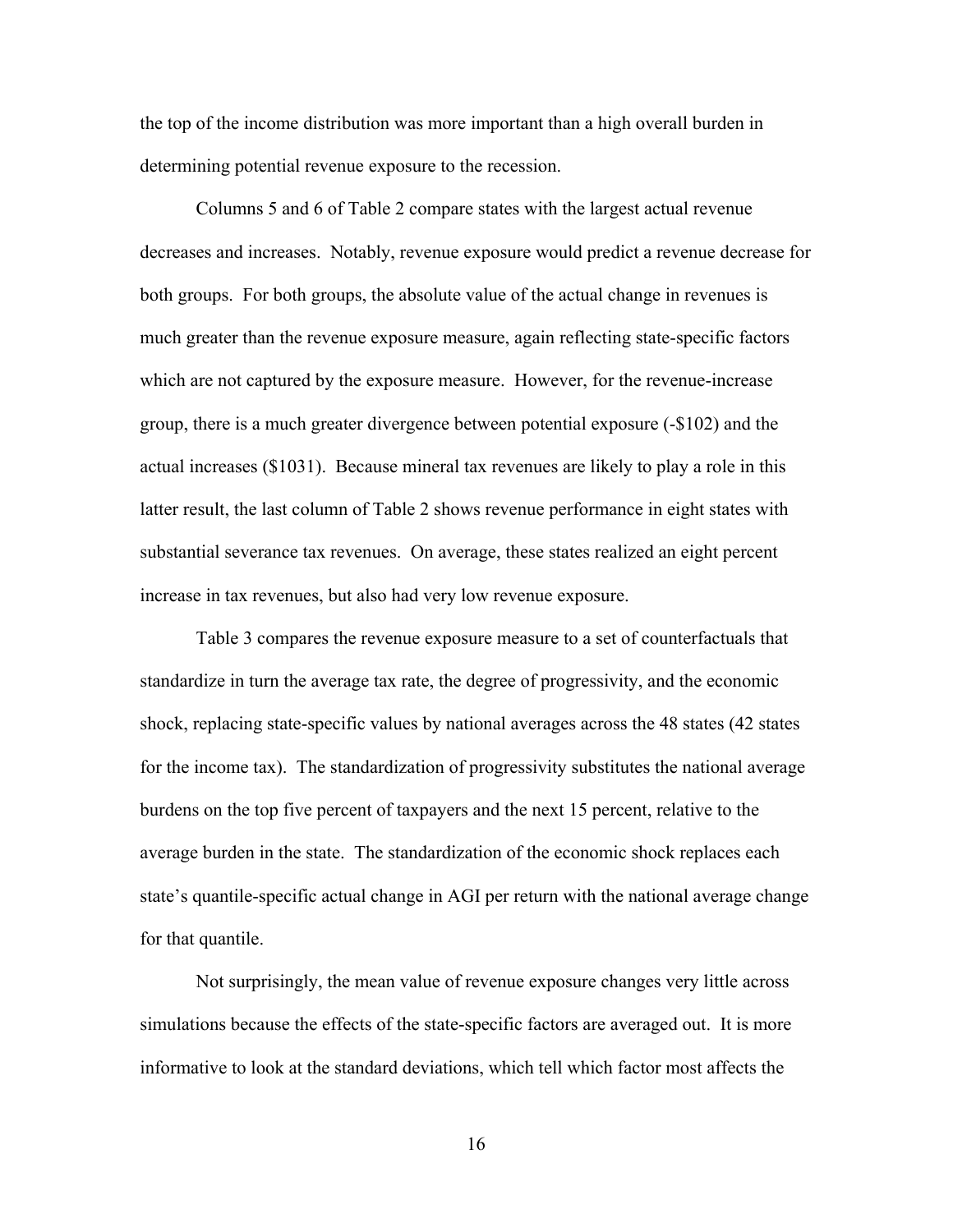variance in exposure. For the upper panel with all taxes, the most notable result is that neither imposing a uniform average tax rate (upper panel, Simulation I), nor uniform progressivity (upper panel, Simulation II) has much effect on the variation in fiscal exposure. However, imposing a uniform economic shock reduces the standard deviation dramatically (upper panel, Simulation III). The coefficient of variation goes from 0.84 to 0.32. This result indicates that by far the most important source of variation across states in fiscal exposure to the great recession is the magnitude of the economic shock, rather than the rate and structure of taxation.

 The lower panel of Table 3 shows the revenue exposure measures for the income tax alone. As for all taxes, the greatest reduction in the variation in income tax exposure across states is produced by imposing the national-average shock to each AGI quintile, while retaining the state-specific tax structure (lower panel, Simulation III). The coefficient of variation drops from 0.76 to 0.35. In contrast to the result for all taxes, imposing a uniform average income tax rate on all states, while maintaining the statespecific relative burdens (lower panel, Simulation I) does reduce somewhat the variation in fiscal exposure, with the coefficient of variation decreasing from 0.76 to 0.63. However, imposing uniform progressivity while maintaining the state-specific average income tax burden (lower panel, Simulation II) actually leads to a small increase in the variation in fiscal exposure.

The above analysis shows the primary role of differences in the economic shock to states in explaining differences in revenue exposure. To understand the nature of the income shock, we regressed the difference between potential revenue exposure (Base Case) and exposure under a uniform tax base change (Simulation III) on the change in tax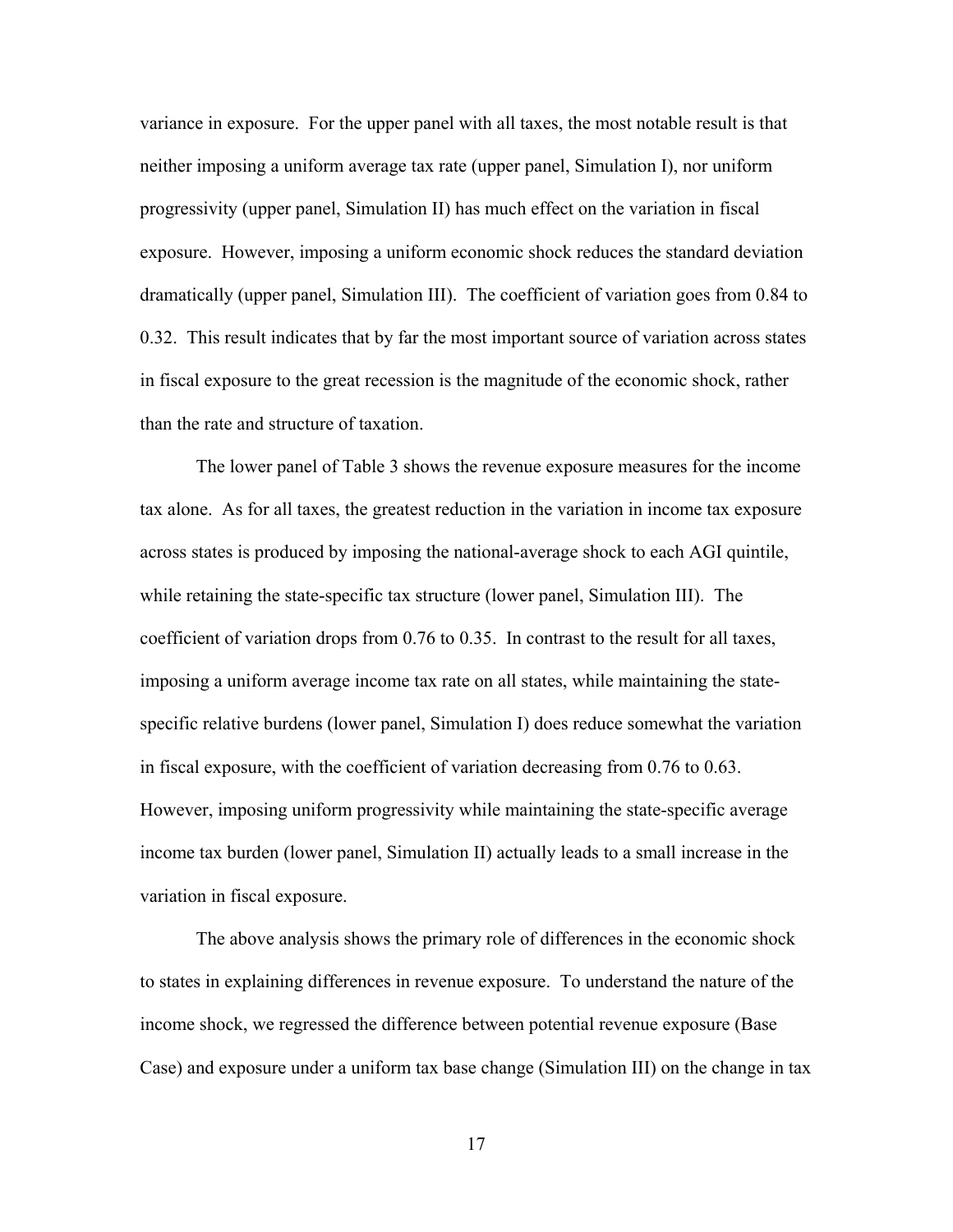base by quantile. That analysis indicates that the difference in AGI change for the top 5 percent of a state's tax filing units is more important than differences in the rest of the income distribution in explaining differences in fiscal exposure.<sup>[14](#page-19-0)</sup> As shown below in Table 8, column (1), variation in the degree of income concentration and in the share of capital gains in the income of the top 5 percent explain almost all of the variation in the change in AGI across states. Thus the counterfactual revenue exposure with uniform AGI change is approximately equivalent to computing exposure if all states had the same distribution of income, and the same concentration of capital gains income.

Table 4 compares fiscal exposure to a hypothetical state with the national average economic shock, the national average progressivity, and the national average rate of taxation. Results are shown for the 5 states that are closest to the national average and the 6 states that are furthest from it. New York, New Jersey, and Connecticut are all among the high-exposure states. Similarities in these three states are primarily a reflection of similarities in income concentration and capital gains receipts, rather than similarities in tax structure.<sup>[15](#page-19-1)</sup> States that look most like the nation as a whole are spread across the country. Of the six states that are furthest from the national average in fiscal

\*\*\*: Statistically significant at the one percent level

 $\overline{a}$ 

<span id="page-19-0"></span><sup>&</sup>lt;sup>14</sup> The Base Case and Simulation III are defined in the notes to Table 3. The regression, with *t* statistics in parentheses, is:

<sup>(</sup>Base Case – Simulation III) = 220 + .003 $\Delta$ AGI<sub>top5,07-09</sub> + .009( $\Delta$ AGI<sub>nxt15</sub>) + .074( $\Delta$ AGI<sub>nxt80</sub>) - (1.38) (4.41)\*\*\* (1.88)  $(14.3)$ \*\*\*  $(1.88)$   $(4.41)$ \*\*\* N= 48, Adj  $R^2 = .9$ 

Elasticities of the difference between base case and uniform shock, evaluated at mean values, are much higher for changes in top 5 AGI than for changes in AGI for the rest of the distribution.

<span id="page-19-1"></span><sup>&</sup>lt;sup>15</sup> Under a nationally uniform decrease in AGI, revenue exposure drops by 44 percent, 36 percent, and 66 percent in NY, NJ, and CT respectively. Under uniform progressivity, or uniform average tax rates, the decrease in revenue exposure in these states is typically less than half as large. Connecticut stands out in this regard, because its tax structure is similar to the national average, but it experienced the largest decrease in the nation in AGI per return among the top 5 percent of taxpayers.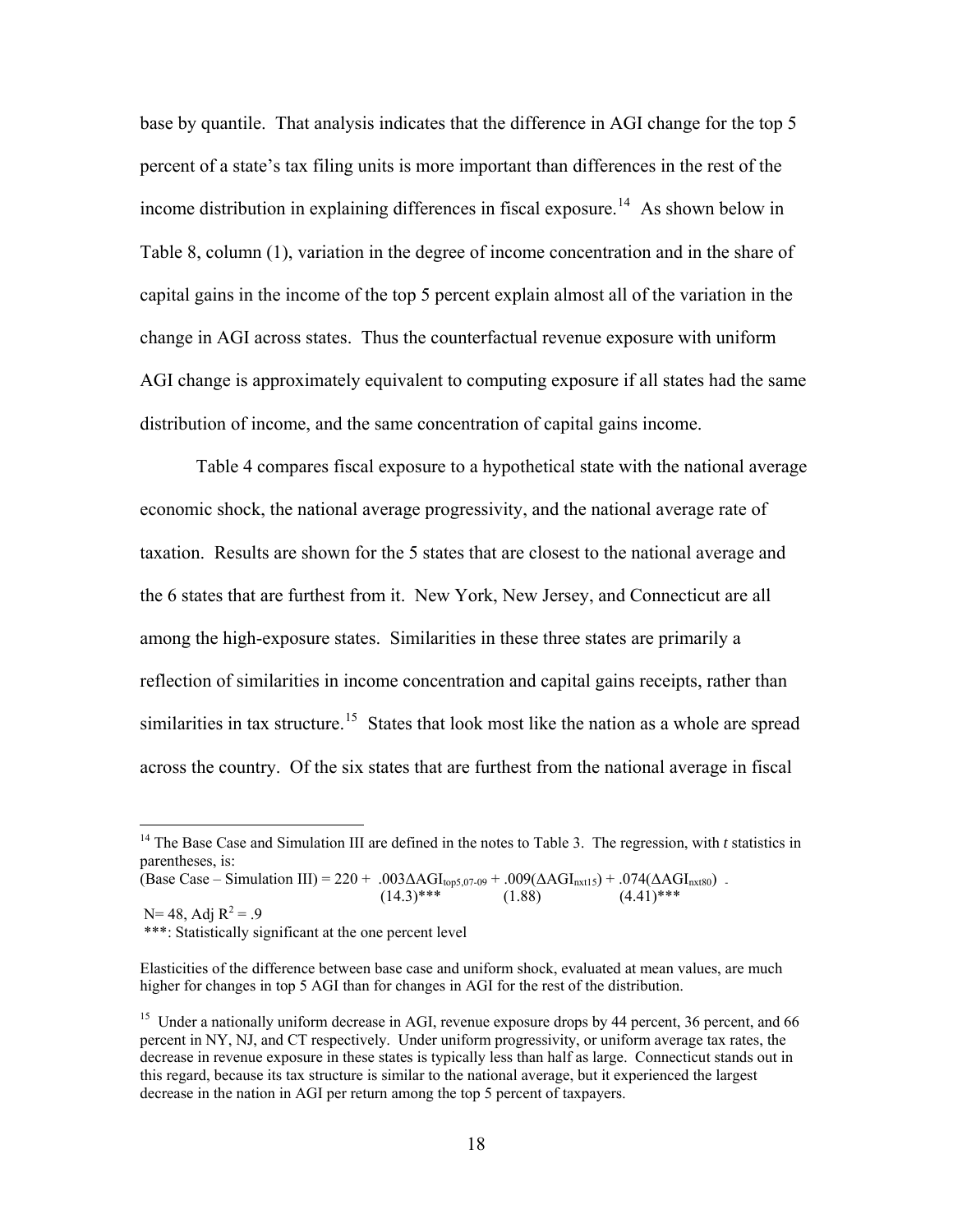exposure, four have much greater exposure (New Jersey, California, New York and Connecticut), while two (Lousiana and North Dakota) stood to *gain* revenue. The former states have high concentrations of income at the top, while the latter two have substantial revenues from mineral taxation.

Table 5 presents Spearman rank correlation coefficients between actual revenue changes, potential exposure, and the various counterfactual measures of revenue exposure, both for all taxes and for the income tax alone. Revenue exposure is significantly positively correlated with actual changes in taxes. Not surprisingly, correlations are stronger for the income tax than for all state taxes.<sup>[16](#page-20-0)</sup> The rank correlation between potential exposure and actual revenue change is virtually unchanged if all states are assumed to have the same degree of progressivity. However, imposing a uniform economic shock on all states causes the correlation between potential exposure and actual changes in revenue to become insignificant, despite the fact that the hypothetical measure with the national-average economic shock remains strongly correlated with revenue exposure. Thus, Table 5 reinforces the prior conclusion that the variation in greatrecession-induced revenue changes has been much more heavily influenced by differences in the magnitude of the economic shock than by differences in tax structure.

### II. Explaining the Actual Change in State Tax Revenues

A. Model

 $\overline{a}$ 

<span id="page-20-0"></span><sup>&</sup>lt;sup>16</sup> We also computed, but do not show here, the Pearson partial correlation coefficients between these various measures. Comparing the two types of correlations, the rank coefficient between potential exposure and actual revenue changes is somewhat larger than the Pearson coefficient, reflecting the greater weight the latter measure puts on the tails of the two distributions. In contrast to the rank correlation coefficient, the Pearson correlation coefficient between revenue exposure with average progressivity and actual revenue changes is statistically insignificant, suggesting that average progressivity affects the level of revenue exposure more than it does the ranking among states.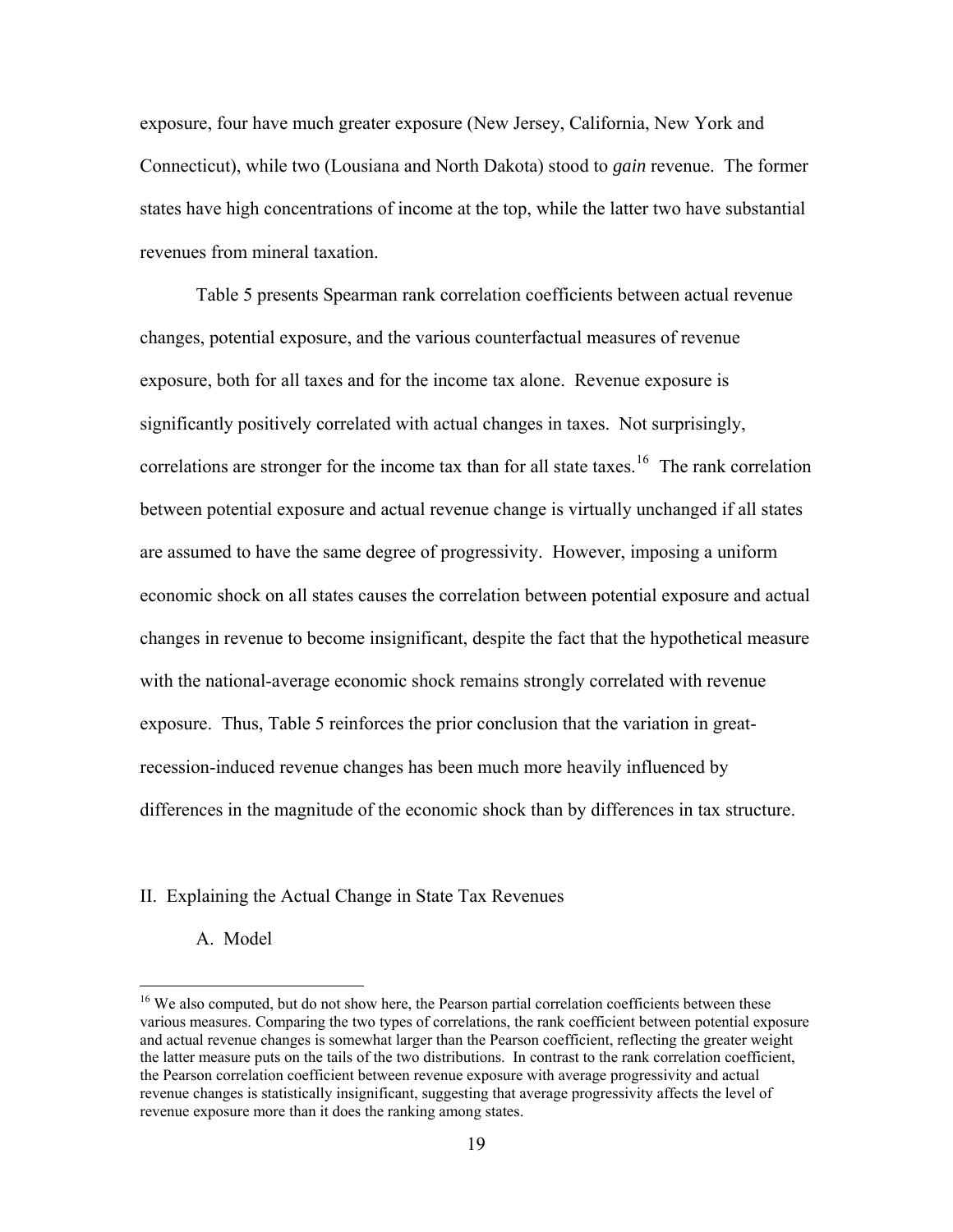The above simulations vary the factors affecting potential revenue exposure one at a time, substituting the national average for the actual state-specific values. This involves a change that varies by state for each income quantile and factor. In this section we turn from these summary measures of fiscal exposure to multivariate regression models of the change in tax revenue, which yield estimates of the effect of changing each component of fiscal exposure by a given amount. Because correlations between the tax structure and changes in the tax base are likely to be important in determining actual revenue performance, the independent variables include interaction terms as well as the disaggregated components of potential revenue exposure: change in income by quantile, tax burden by quantile, and average tax burden. We then use the coefficients from our preferred specification to perform a second type of simulation, in which we compress progressivity downward in the most progressive states and upward in the most regressive states.

The dependent variable in this analysis is the 2007-2009 change in state tax revenues per 2007 return. Independent variables are the change in AGI by income quantile, effective tax burdens (i.e., taxes paid divided by income) in 2007 by income quantile, interaction terms between change in AGI and tax burden by quantile, and average tax burden overall. All dollar values are in nominal terms and are scaled by the number of federal tax returns in 2007. The general specification is given by

$$
\Delta \text{Rev}_j = a_0 + \Sigma_q (a_{1q} \cdot \Delta \text{AGI}_{qj} + a_{2q} \cdot \text{BURD}_{qj} + a_{3q} \cdot \Delta \text{AGI}_{qj} \cdot \text{BURD}_{qj})
$$

$$
+ a_4 \cdot \text{AVGBURD}_j + e_j \tag{8}
$$

 In (8), j indexes the 48 contiguous states, while q indexes three quantiles of adjusted gross income: the top 5 percent, the next 15 percent, and the bottom 80 percent.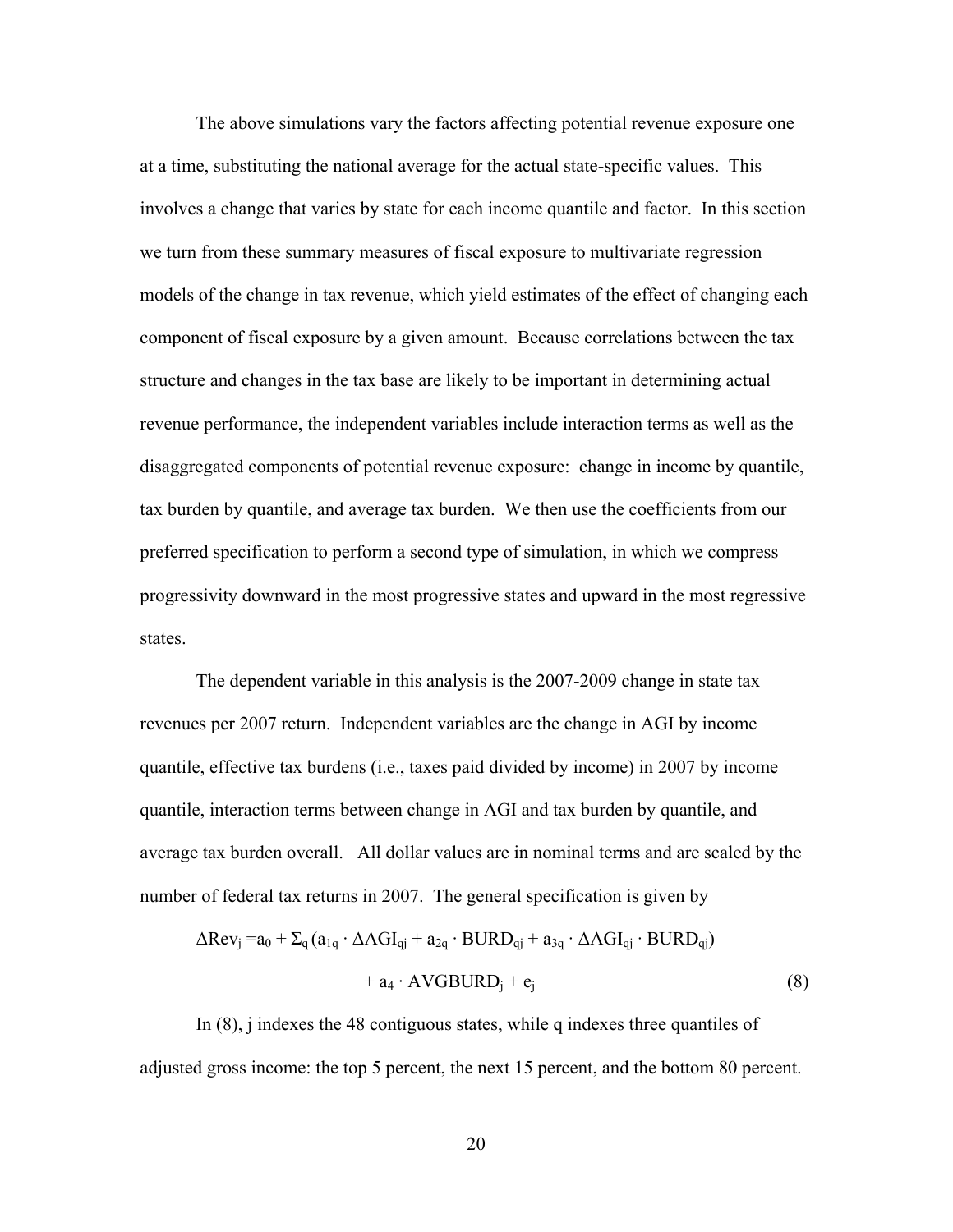Because AVGBURD is a linear combination of the three  $BURD<sub>q</sub>$ 's, we must omit one of these four variables from the regression model. In the potential revenue exposure calculation in section I, we separated the tax effect into a progressivity effect, measured by the ratio of top burdens to the average burden, multiplied by the average burden. In the regression analysis we include each component separately: both the average burden and the burdens on the top 5 percent and top 15 percent of the income distribution. We expect the coefficients on  $\Delta$ AGI to be positive and the coefficients on BURD to be negative (if the average shock is negative). Coefficients on the interaction terms are expected to be positive; that is, the revenue impact of an economic shock at a given income level is greater, the higher the tax burden imposed at that income level.

The model in (8) is not an attempt to fully explain state-by-state changes in tax revenues. Rather, it expresses the concept of fiscal exposure as the sum of its components, as opposed to capturing all of the effects in a single measure. Policy changes in particular states, such as rate or base changes, are excluded. While the average effect of offsetting (or reinforcing) policy changes is reflected in the constant term, state-specific policy changes are reflected in the error term. The sign predictions for the variables in (8) assume that that policy offsets are not systematically larger in states with greater potential revenue exposure (that is, the error term is uncorrelated with the components).<sup>[17](#page-22-0)</sup> Analysis of the relationship between revenue exposure and actual revenue changes in the prior section helps to justify this assumption. In those few states with substantial revenues from severance taxes on mineral extraction, changes in mineral

 $\overline{a}$ 

<span id="page-22-0"></span><sup>&</sup>lt;sup>17</sup> In this respect, our model is different from that of Poterba (1994), who presents evidence for 1988-1992 showing that the offsetting state tax response to an unexpected negative deficit shock is proportional to the magnitude of the shock. Poterba finds that there is an increase in states taxes after two years approximately equal to the shock.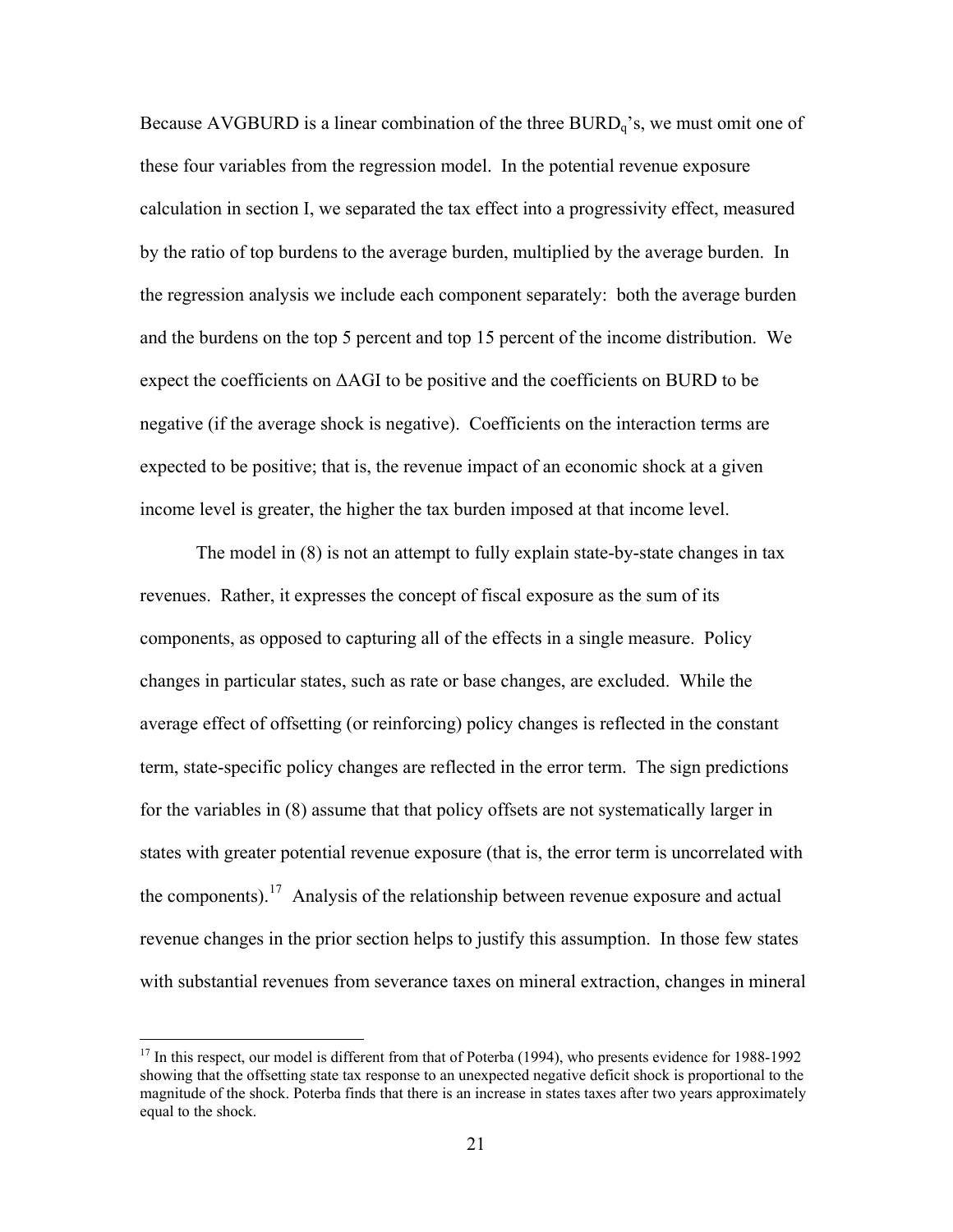prices are also likely to impact tax revenues. To the extent that changes in extraction activity are translated into changes in income, the effects are at least partially captured by changes in the tax base (AGI). Hence, some though not all of the revenue impact of windfall increases in severance tax revenue are captured by the model.

## B. Results

Table 6 presents descriptive statistics for the variables in the regression analyses, and Table 7 presents the analysis of the change in tax revenues. Column (1) of Table 7 includes only the measure of potential revenue exposure discussed in section I.D above. Not surprisingly, there is a significant positive relationship between potential exposure and the actual change in revenues, with a one dollar change in exposure implying a one dollar change in revenues. Thus, potential exposure is an unbiased predictor on average. However, it explains only a small portion of the variation in revenue changes (adjusted  $R^2 = 0.12$ ). Recall that revenue exposure is measured as  $\sum_{q=1,3} \Delta AGI_q \cdot BURD_q$ . Hence, this measure may be thought of as a measure of the change in fiscal capacity of the state. The estimated coefficient implies that a change in fiscal capacity is associated with an equal change in revenue outcomes, under the restriction that each quantile-specific weighted revenue exposure will have the same effect on tax revenues, regardless of the income quantile.

The next two columns in the table relax this restriction, by including as separate covariates the various terms in the fiscal exposure measure and their interaction effects. Column (2) includes as separate covariates the change in AGI and the tax burden for the three quantiles. The only AGI change which has a significant effect on tax revenues is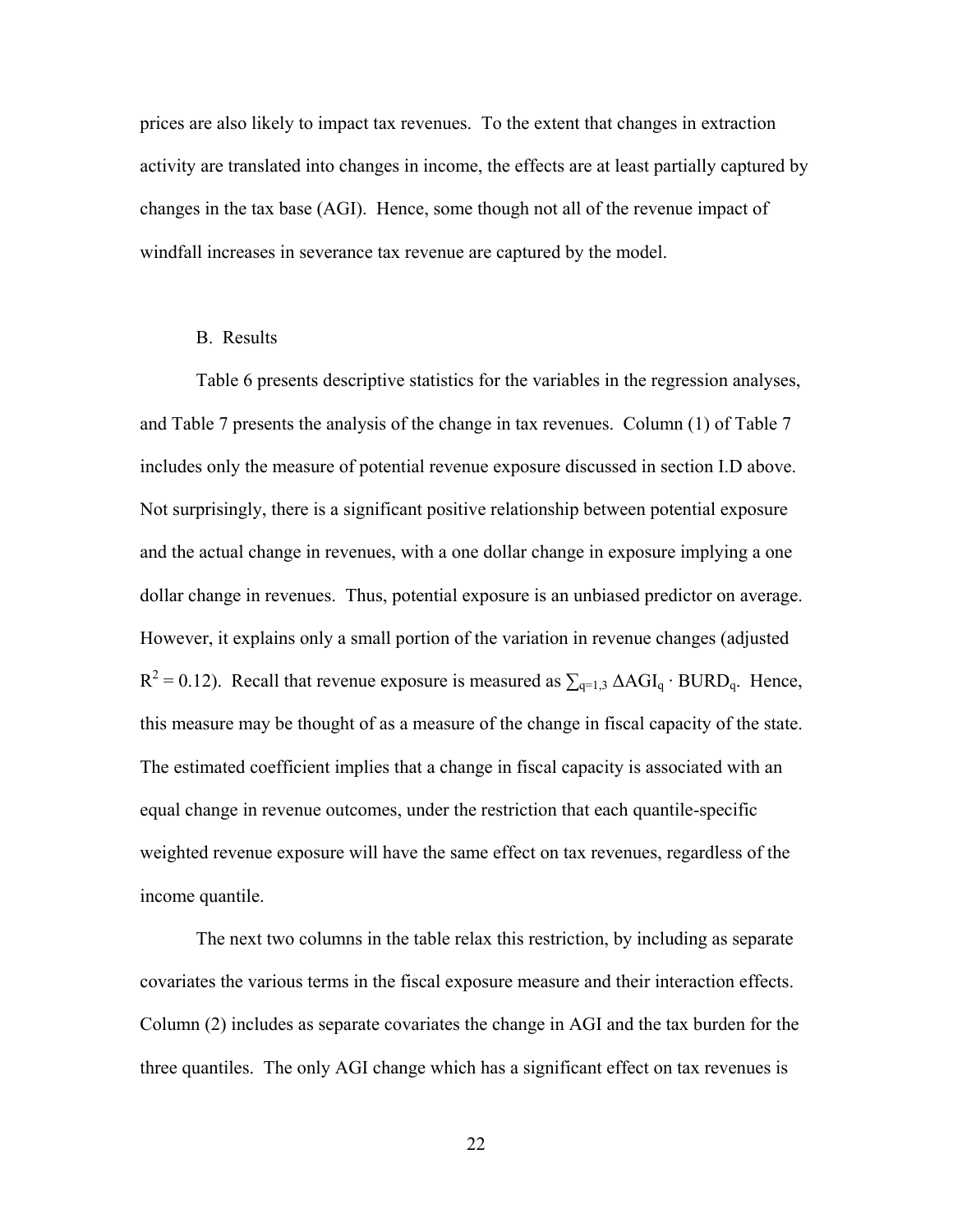that for the  $80<sup>th</sup>$ -95<sup>th</sup> percentiles of the AGI distribution. The tax burden effects are largely insignificant. The explanatory power of the regression, while greater than in column (1), is still weak.

Column (3) adds interactions between tax burdens and changes in AGI for the top two quantiles, and includes the average tax burden. (We exclude the change in AGI and burden for the bottom 80 percent because the average burden is a linear combination of burdens for the three quantiles.) This specification improves the explanatory power of the regression immensely, and produces more readily interpretable estimates of the effect of tax structure.

The interaction terms in (3) reveal that the effect on revenue change of the tax burdens on the rich depends importantly on how the tax base itself changes; and conversely, the effect of income changes at the top of the income distribution depends on the tax burdens on those quantiles. Among the more-progressive states, those with bigger negative (or smaller positive) income shocks to the top 5% had bigger losses (smaller gains) in revenue; but among the less-progressive states, those with bigger negative (or smaller positive) income shocks to the top 5% had smaller losses (bigger gains) in revenue. Conversely, among the 11 states with the biggest drops in top-5% income (more than \$108,000 per return), the more progressive ones had bigger drops (or smaller gains) in revenue; but among the 37 states with smaller drops in top-5% income (or gains), the more progressive ones had smaller drops (or bigger gains) in revenue. <sup>[18](#page-24-0)</sup> At

 $\overline{a}$ 

<span id="page-24-0"></span> $18$  Controlling for the average tax burden in a state and the burden on the next 15 percent, the effect on revenue of a 100 percentage-point increase in the tax burden (i.e., from 0 to 1) on the top 5 percent equals  $(32650 + .3025 \Delta AGI_{\text{top5}})$ . Setting this expression equal to zero implies that, for states with a decrease in AGI among the top 5 percent of more than \$108,000 per return, higher tax rates on this quantile exacerbated the decline in revenue. However, for states with smaller declines (or gains) in AGI, higher top tax rates were associated with smaller declines in revenue, or actual increases.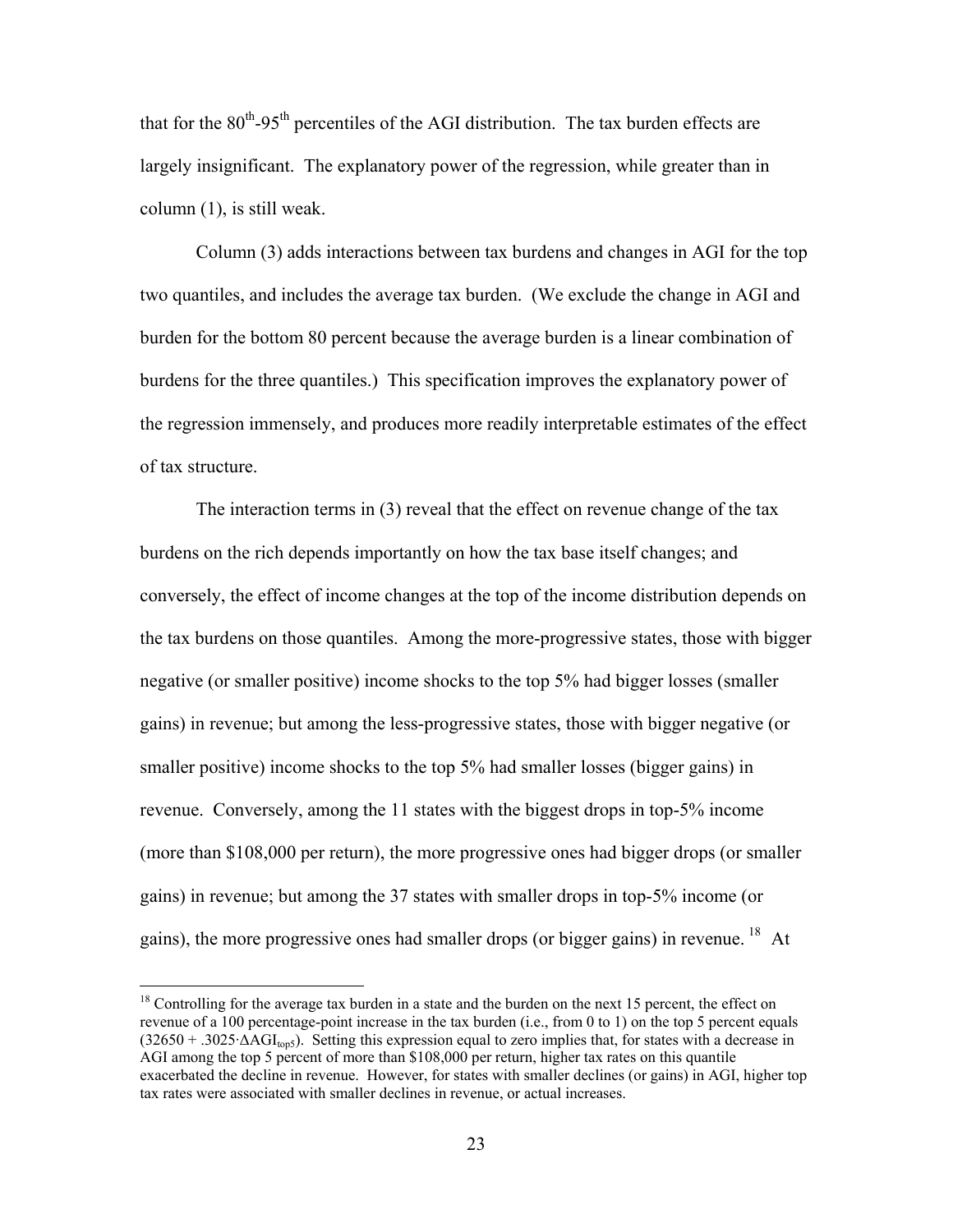the mean change in AGI (-\$84,000), a higher tax rate on the top 5 percent would imply a smaller decline (or an increase) in revenues.

As hypothesized, the recession's effect on state tax revenues is magnified in those states that had both the highest pre-recession tax burdens at the top and experienced the largest income shocks at the top. However, only three states -- California, New York, and New Jersey -- are in this category, with both tax burdens and declines in AGI for the top 5 percent in the upper 25 percent of states. To be sure, these are important states, raising 28 percent of all state tax revenues in  $2007$ .<sup>[19](#page-25-0)</sup> But among all states, the correlation between the top-5 tax burden and the change in AGI, while positive, is insignificant ( $p = .165$ ). Taking a broader sample, for the 18 states with an AGI decrease for the top 5 percent that exceeded \$84,000, the combined effect on the change in tax revenues of the income shock and the tax burden is positive – i.e., predicts a revenue increase (or smaller decrease) on average, rather than a bigger decrease.<sup>[20](#page-25-1)</sup> Moreover, the distribution did not have a pronounced destabilizing effect on revenues during the recessio n. estimated effect of the top burden is positive at the mean change in AGI for the top 5 percent. These results suggest that, while in principle more progressive tax structures could exacerbate the revenue shock to states, in fact higher rates at the top of the income

Contrary to expectations, the revenue effect of the effective tax burden on the  $80<sup>th</sup>$ -95<sup>th</sup> percentile is the opposite of the effect for the top 5 percent. The negative

 $\overline{a}$ 

<span id="page-25-0"></span> $19$  Note however that in one of the three high-exposure states, New York, tax revenues actually increased. This is because the state increased the top marginal tax rates, thus offsetting the large potential revenue exposure.

<span id="page-25-1"></span><sup>&</sup>lt;sup>20</sup> The calculation that gives this result is dtax = -0.0203\*(-128,789) + 32,650\*0.062 +  $0.3025*(-128,789*.062) = +2223.$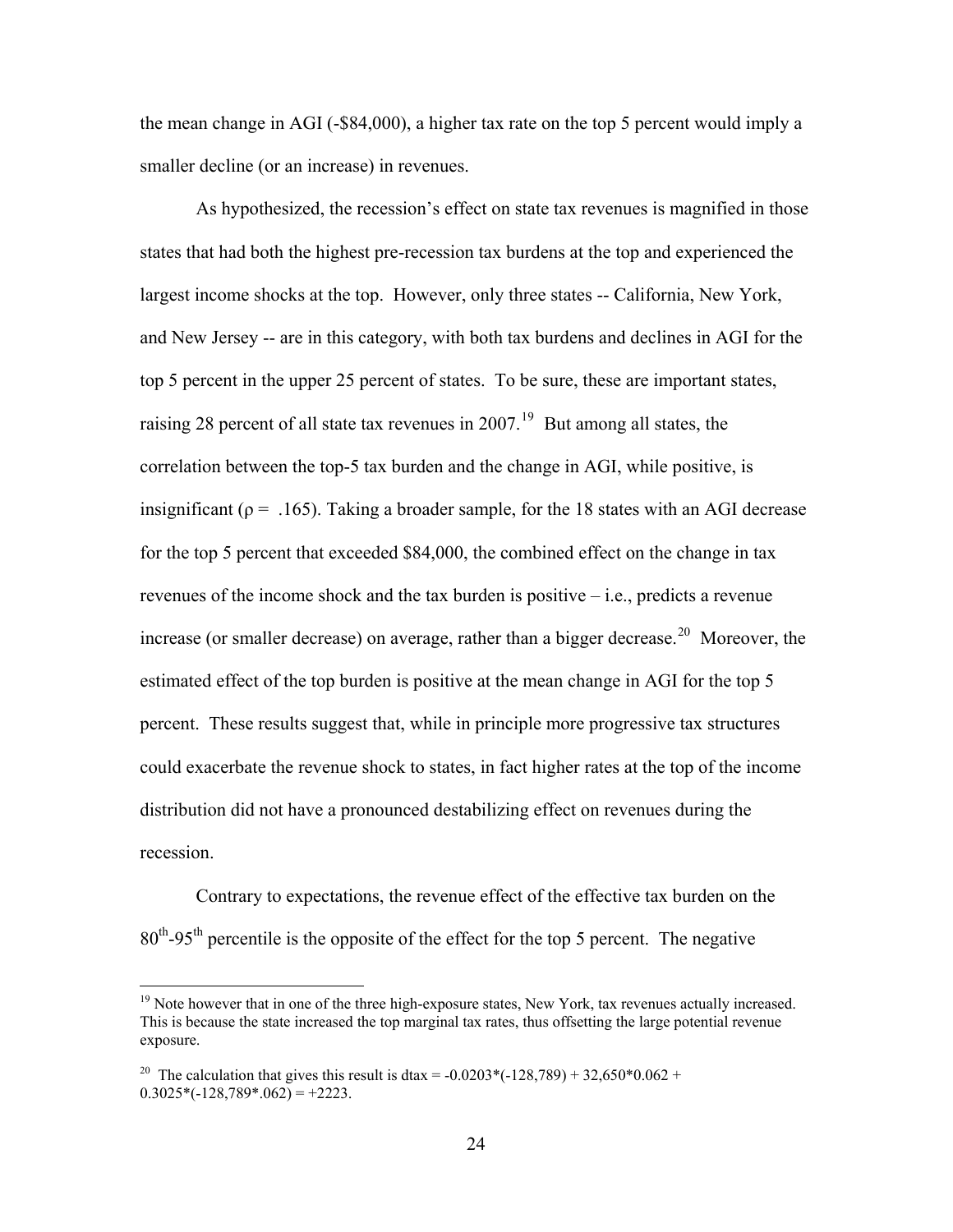coefficient on the interaction term implies that the greater the decrease in AGI, the smaller the decrease (larger the increase) in revenue.<sup>[21](#page-26-0)</sup> States that were subject to a larger economic shock in this quantile would see the effect of higher tax burdens diminished. Evaluated at the mean change in AGI (-\$5,257 per return), states with hig her tax burdens in the 80<sup>th</sup>-95<sup>th</sup> percentiles had *smaller* decreases in tax revenue, or actual increases. Moreover, as is the case for the top 5 percent, the correlation between tax burden and change in AGI for the next 15 percent is insignificant ( $\rho = -0.112$ ). Thus, the overall effect of tax burdens on the next 15 percent on revenue changes is muted.

viewed as providing a kind of fiscal insurance to states, in that they typically act to limit the decline in tax revenues during a recession. These results suggest that the relationship between tax progressivity and revenue volatility is weak and even counterintuitive. While higher tax burdens at the very top of the income distribution increase the potential fiscal risk from recession for states where income at the top is very volatile, empirically the actual effect is small. In the next 15 percent of the distribution, higher tax burdens actually reduce revenue volatility at the mean income shock. Thus higher burdens in this part of the income distribution may be

# C. Explaining the Economic Shock to States

 $\overline{a}$ 

tax base by quantile, where the weights are the shares of the total base in each quantile. The change in a state's tax base is equal to the weighted average of the change in Hence, the distribution of income and the volatility of income by quantile are

<span id="page-26-0"></span><sup>&</sup>lt;sup>21</sup> From column (3), the effect of a 100 percentage-point increase in BURD<sub>nxt15</sub> is given by  $(-15492 6.754 \Delta \text{AGI}_{\text{nxt15}}$ ). Setting this term to zero implies that if the decrease in AGI for the  $80^{\text{th}}$ -95<sup>th</sup> percentile is larger than \$2294, higher tax burdens on the next 15 percent, holding the average burden and burden on the top 5 percent constant, are associated with a *smaller* reduction in state tax revenues.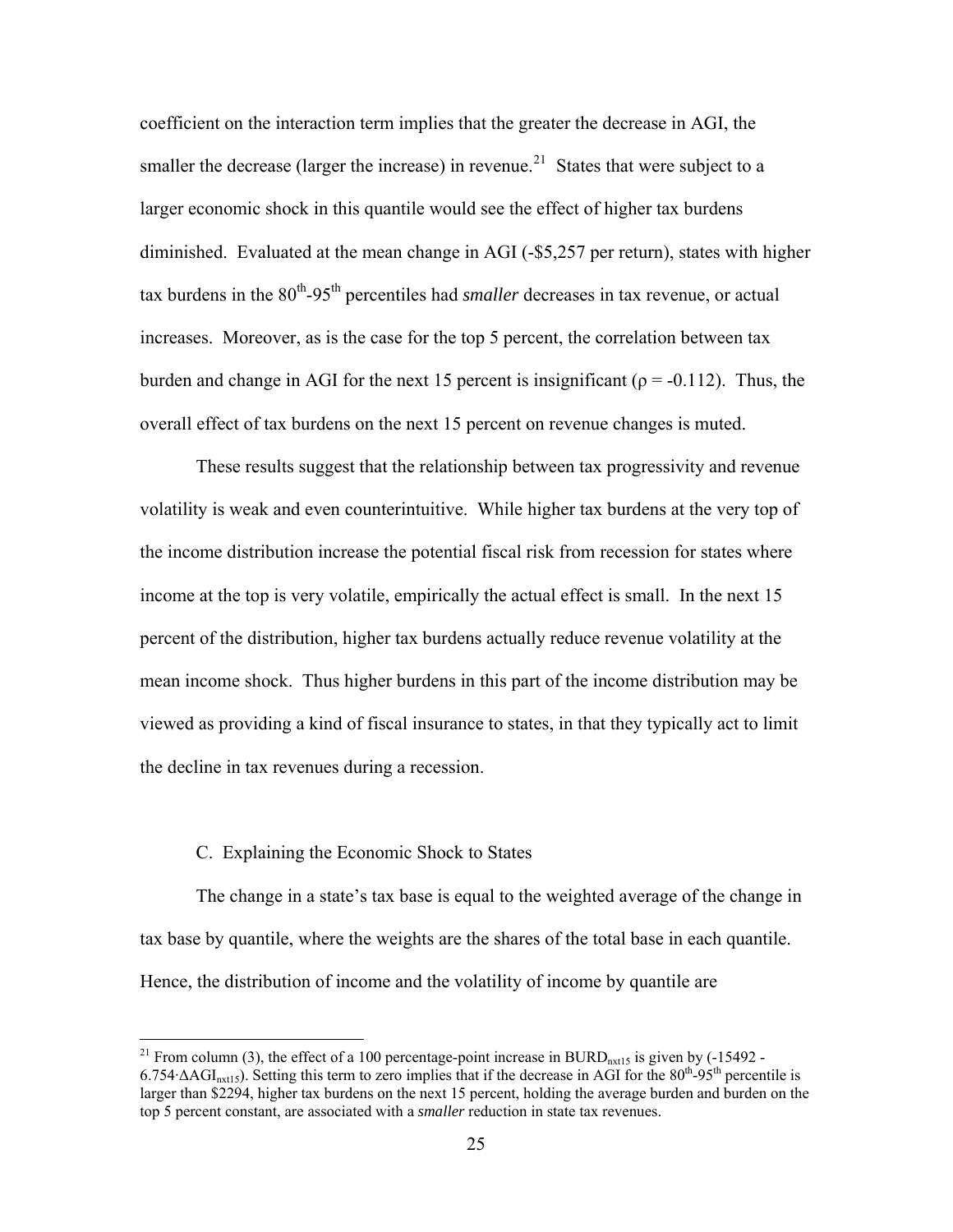potentially important in the overall volatility of a state's tax base. The results from the fiscal exposure simulations and the regression analyses highlight the dominant role of changes in the fiscal base in both potential revenue exposure and actual revenue chang es. In this section, we present a set of regression models that explore the extent to which income inequality and capital gains concentrations at th e outset of the recession are correla ted with the decrease in the state tax base.

next 15 percent. Covariates include the quantile's share of total AGI, the share of capital of capital gains in top incomes are associated with a larger drop in AGI per return in the decrease in AGI per return of \$64,350. A comparable increase in the capital gains share income from capital gains in the top 5 percent ( $\rho = +0.75$ ), it is noteworthy that the Column (2) of Table 8 also shows that, controlling for income concentration and capital The dependent variables are the change in AGI for the top 5 percent and for the gains in income, and the tax burden for the respective quantile. Column (1) of Table 8 shows that in 2007-2009, both a higher degree of income concentration and a larger share top 5 percent of the income distribution. From column (2), a 10 percentage-point increase in income concentration in the top 5 percent was associated with an additional of income is associated with an additional \$37,900 decrease in AGI among the top 5 percent. Given the high correlation between income concentration and the share of regression shows a statistically significant effect for each factor separately. gains shares, larger decreases in AGI were significantly correlated with higher tax

burdens at the top. This tax effect, together with the result that the capital gains share has a significant (negative) effect on the change in AGI, would, ceteris paribus, lead to the expectation that states with relatively high tax burdens on the top five percent, and/or a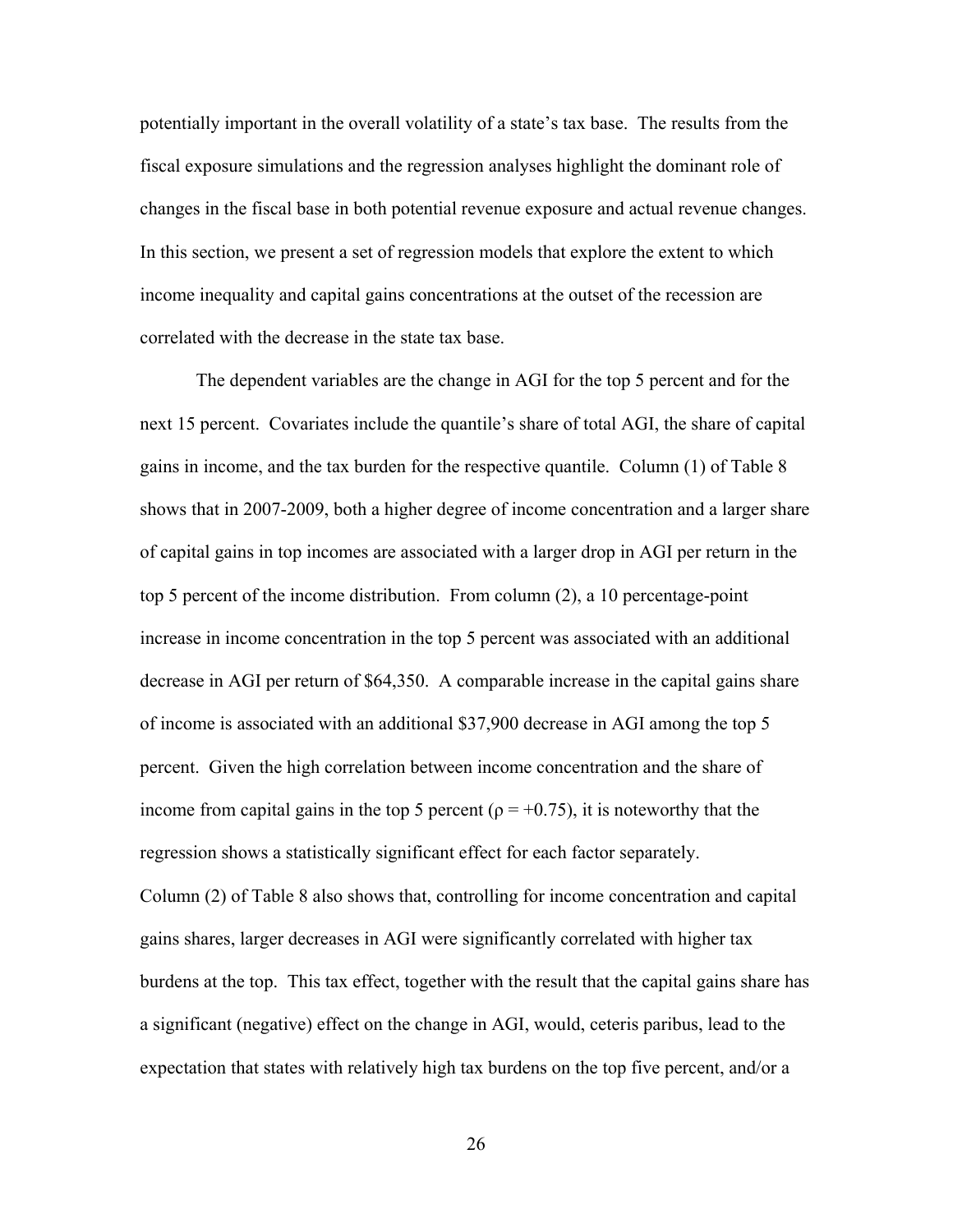high concentration of capital gains income, would have both greater potential revenue exposure, and greater actual decreases in tax revenues. However, because the tax bu rden and the change in AGI among the top 5 percent have an interactive effect on actual revenue changes (Table 7, column 3), states whose fiscal base is at risk due to the concentration of income and the recession-induced volatility of capital gains did not necessarily suffer larger declines in tax revenue. Similarly, states with relatively high ta x burdens on the rich are not necessarily more subject to tax shocks than less progressive states.

In contrast to the models of AGI change in the top 5 percent, the models of AGI with more income concentrated in the top 5 percent of the distribution, and with more of that income coming from capital gains, suffered greater decline in their tax base at the change in the tax base below the top 5 percent is likely to be more closely related to the state-specific recessionary shock. Given that sales taxes play a much greater role in economic shocks to output and employment are likely to impact tax revenue with a longer lag and perhaps greater variation across states. change in the next 15 percent are unable to explain any of the variation. While states top, the change in AGI for the next 15 percent was unrelated to the concentration of income in that quantile, or to variations in the share coming from capital gains. The determining total tax burdens for taxpayers below the top 5 percent, state-specific

To summarize this section, states with the most unequal incomes and the greatest reliance on capital gains had their fiscal base most exposed to the nationally uniform shock due to the collapse of the stock market. However, our analysis shows that the link between decline in the tax base and decline in tax revenues is substantially attenuated by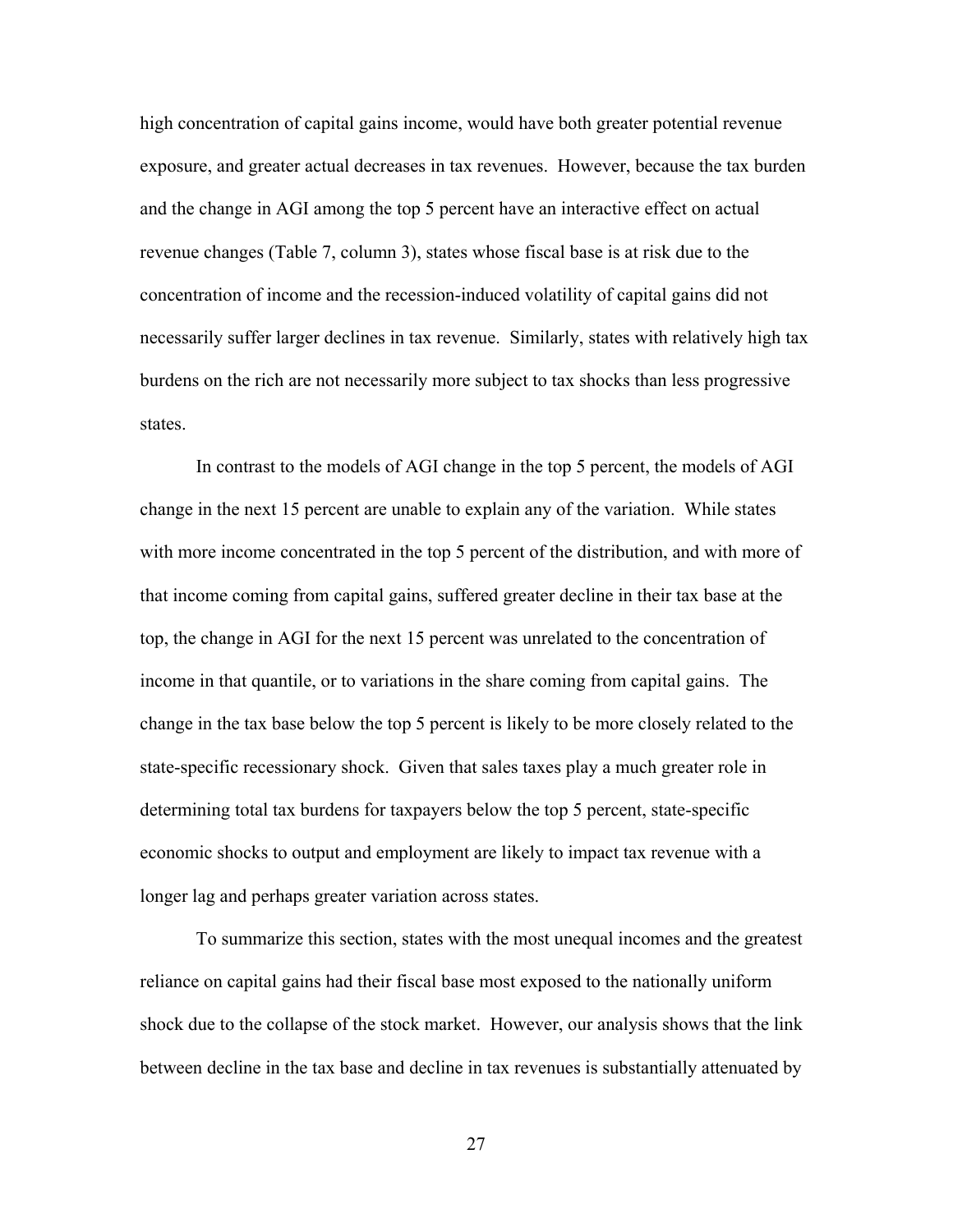the fact that top tax rates are only weakly correlated with changes in the high end fisc al base. Below the top 5 percent, higher tax burdens do not have a systematic effect on revenue changes, again because base changes are uncorrelated with tax burdens.

#### D. Simulation Analysis

for the top 5 percent, burdens that are above the  $75<sup>th</sup>$  percentile (i.e., the highest 12 states)  $75<sup>th</sup>$  percentile is 8.06 percent. Hence the average reduction is 0.64 percentage points, or the top 5 percent burden is reduced by two percentage points, from  $10.1$  percent to  $8.06$ percent (a 20 percent reduction in tax burdens). In this section, we use the regression coefficients in column 3 of Table 7 to simulate the effect on revenue changes of altering the tax structure. The results are shown in Tables 9 and 10. We focus on a scenario that would reduce top tax burdens in the most progressive states and raise top burdens in the least progressive. Specifically, are lowered to the  $75<sup>th</sup>$  percentile and those that are below the  $25<sup>th</sup>$  percentile (i.e., the lowest 12 states) are raised to the  $25<sup>th</sup>$  percentile. An analogous exercise is performed for burdens on the next 15 percent. Among the 12 states with the highest burdens on the top 5 percent, the CTJ estimate of the average burden is 8.7 percent, while the burden at the a 7.4 percent reduction in tax burdens. The maximum reduction is in New York, where

Among the 12 states with the lowest burdens on the top 5 percent, the simulation percent, which is a 43 percent increase in percentage terms. The state experiencing the raises the average effective burden by 1.7 percentage points, from 4.0 percent to 5.7 biggest tax increase under this scenario is Wyoming, with the burden going from 2.3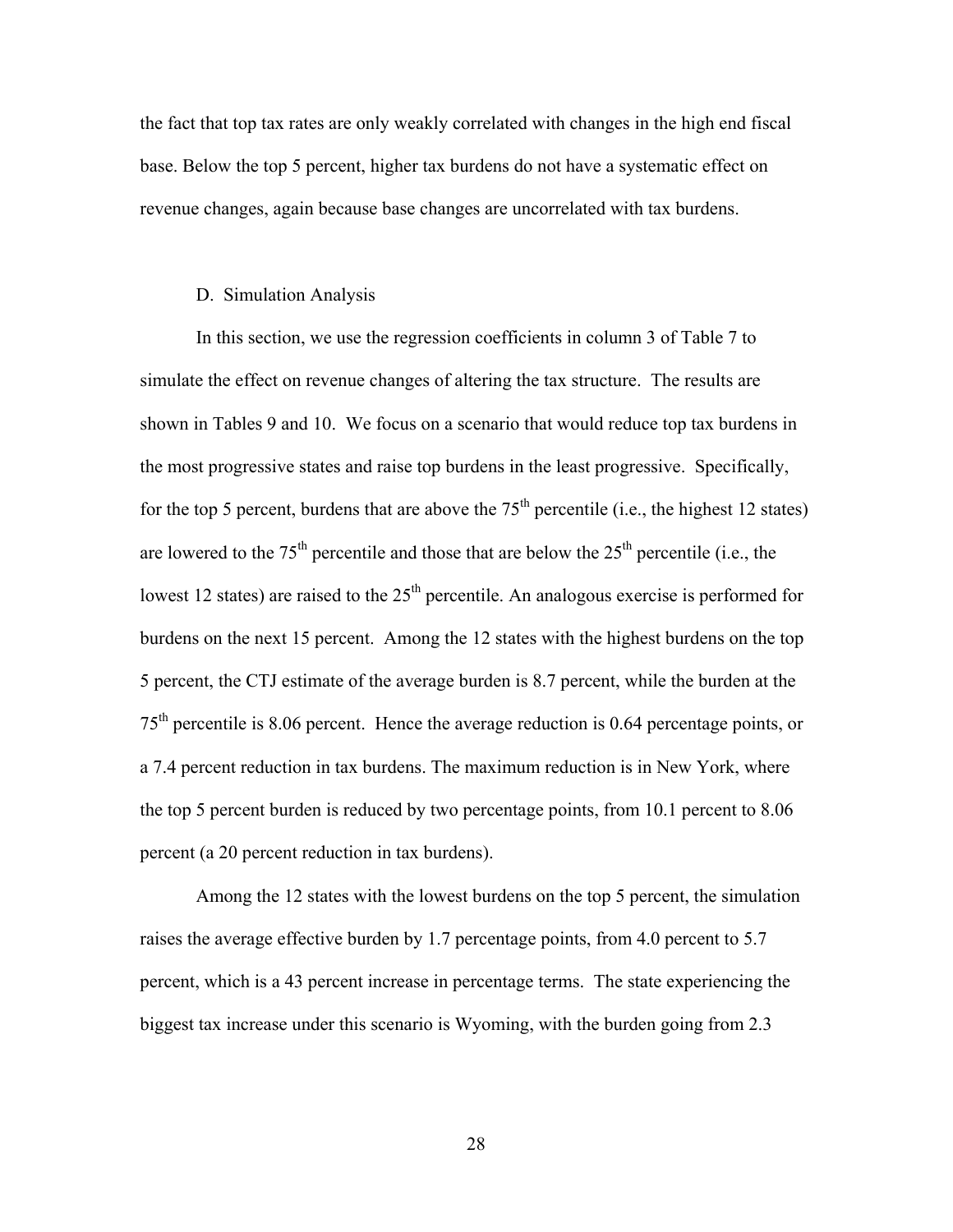percent to 5.7 percent. The burden on the top 5 percent in Texas, the largest state in this group, is raised from 4.1 percent to 5.7 percent.

Since the average tax burden is calculated as the weighted sum of the burdens on he the three quantiles of income (with AGI shares as weights), changing the burden on t base model into components due to the change in the relevant tax burden and the change in aver age tax rates. One might think of this simulation as a "race to the middle," rather top quantile(s) will automatically change the average burden. Therefore, in the simulation exercise we also adjust the average tax burden -- downward for the most progressive states, and upward for the least progressive states. Thus, we are not simulating revenue-neutral changes in progressivity, but reducing both progressivity and average tax burdens in progressive states, and doing the opposite in regressive states. However, we are able to isolate the effect of the change in progressivity from the change in average tax burden, by decomposing the difference between the simulation and the than a "race to the bottom."

The results are shown in Tables 9 and 10. The tables show 2007 tax revenues per change predicted by model (3) in Table 7 (column 3), the simulated change using the indicate a smaller revenue reduction under the reduced-progressivity scenario, while return (column 1), the actual change in revenues from 2007 to 2009 (column 2), the coefficients from model (3) and the progressivity compression scenario(s) described above (column 4), and the difference between the simulated and predicted change (column 5). The last three columns break down the difference in column (5) into the effects of changing the burden on the top 5 percent (column 6), the next 15 percent (column 7), and the average tax burden (column 8). Positive numbers in columns 5-8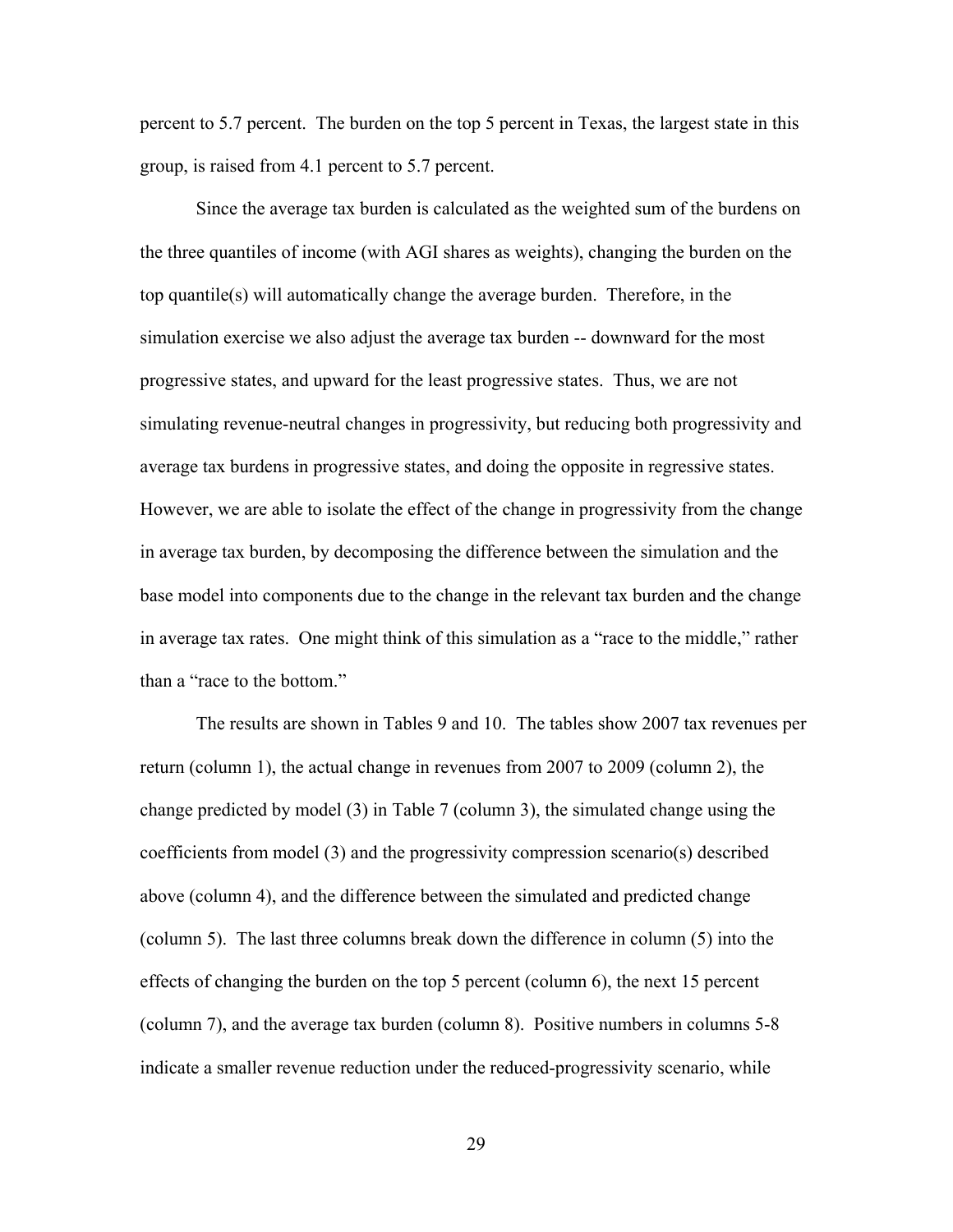negative numbers indicate a larger reduction. The top panel of Table 9 shows the effect of compressing burdens in the most progressive states, while the bottom panel shows the most re gressive states.

this pattern would imply greater fiscal exposure in more progressive states. However, the also lose revenue and the difference between progressive and regressive states narrows. simulations in Table 2, which found that tax progressivity was much less important than the rece ssion shock in explaining revenue exposure. Column 2 of Table 9 shows that the actual average change in tax revenues was -\$206 per return in the progressive states, and +\$206 in the regressive states. On its face, average for the regressive states is pulled up by the small mineral states of Wyoming (+\$2596) and North Dakota (+\$1838). Weighted by state population, regressive states Reflecting the importance of California, the average decrease among the progressive states expands to -\$352, while in the regressive states the change goes from +\$206 to -\$205. As a share of 2007 tax revenues, the (weighted) average decrease is 6.1 percent in the 12 states with the highest tax burdens on the top five percent of filing units, versus 5.2 percent in regressive states. Thus the aggregate impact of the great recession on state tax revenue is roughly the same for the most progressive and least progressive states. This result for actual tax changes is consistent with the findings from the revenue exposure

the most progressive states, versus  $+$ \$120 in the most regressive states. Column 4 shows average. The weighted average in row 2 of column 5 indicates that the revenue shock Column 3 shows that model (3) in Table 7 yields a predicted change of -\$251 in that the most progressive states would have experienced a smaller revenue shock had their top burdens (and therefore their average tax burdens) been closer to the national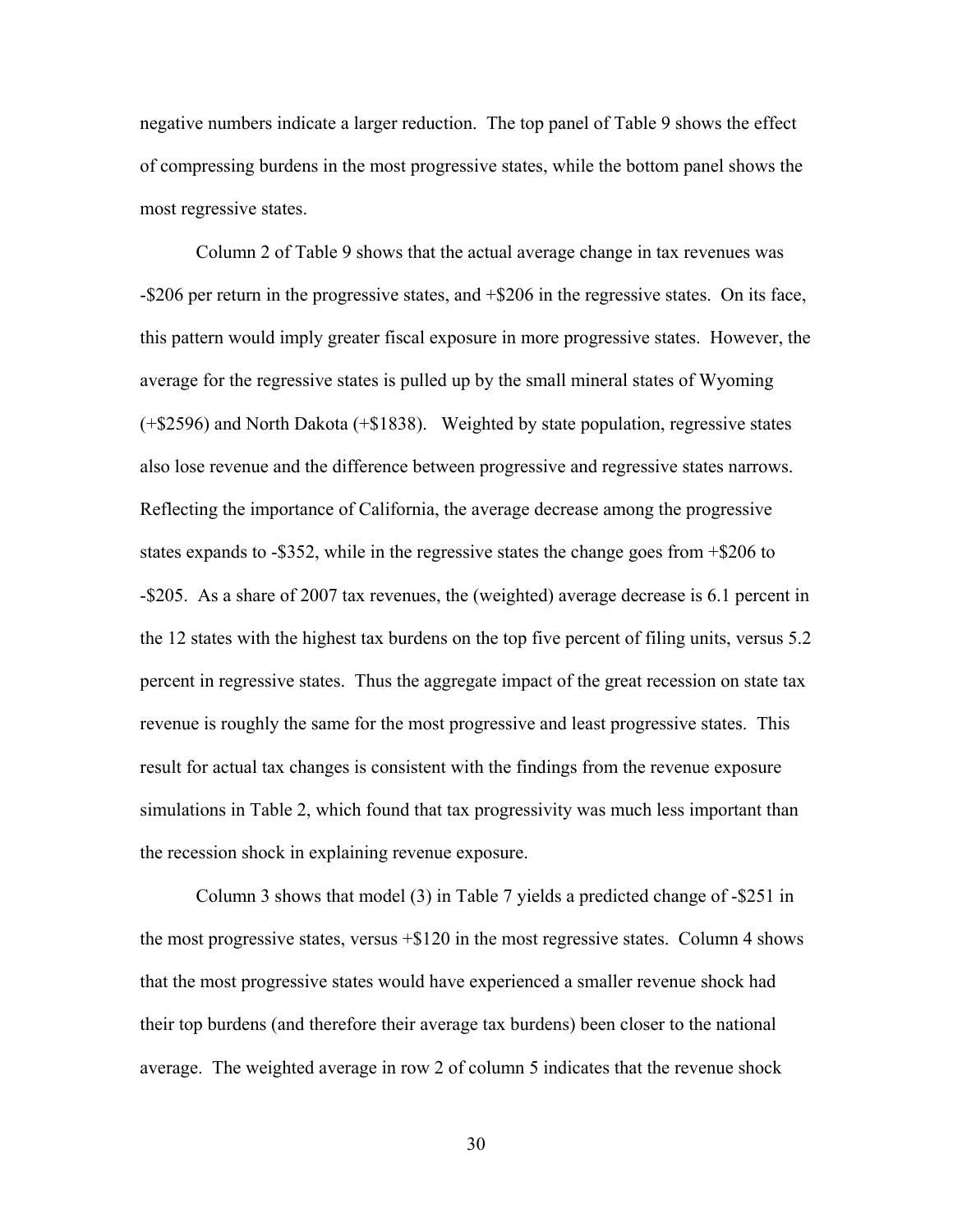would have been \$213, or 50 percent smaller per return. The decomposition of this change (columns 6 and 8) indicates that about a third (75/213) of this reduction comes from the decrease in the top burden alone, while two thirds (137/213) results from the reduction in the average tax rate implied by lowering the burden on the top 5 percent. In other words, if instead of allowing the average tax burden to decline with the decline in the burden at the top, we had raised rates on the bottom 80 percent to offset the decrease for the top 5 percent, the effect of the simulation exercise in the progressive states would have decreas ed from 3.7 percent of initial tax revenues (213/5796) to 1.3 percent (75/579 6).

reducing the burdens not only on the top 5 percent but also on the next 15 percent, again the 80<sup>th</sup>-95<sup>th</sup> percentile acts as an offset. Comparing column 4, row 4 with column 4, row 2 indicates that reducing the burden on the next 15 percent would have increased the predict ed tax decline by \$139, or 2.4 percent of 2007 tax levels. Rows 3 and 4 of Table 9 show the effect on the most progressive states of with offsetting adjustments to the average tax rate. Rather than further reducing the predicted revenue reduction, this simulation leaves the predicted revenue change much closer to the predicted change from the model. The reason for this result is that, while the reduction in the top 5 percent burden reduces the predicted tax decline, the reduction for

The change is equal to 5.3 percent (208/3944) of initial tax revenues. However, all of the The bottom panel of Table 9 looks at the effect of the simulation on the most regressive states. Raising the lowest burdens on the top 5 percent to the  $25<sup>th</sup>$  percentile would have changed the predicted average revenue shock from an increase to a decrease. effect comes through the increase in the average tax rate rather than the increased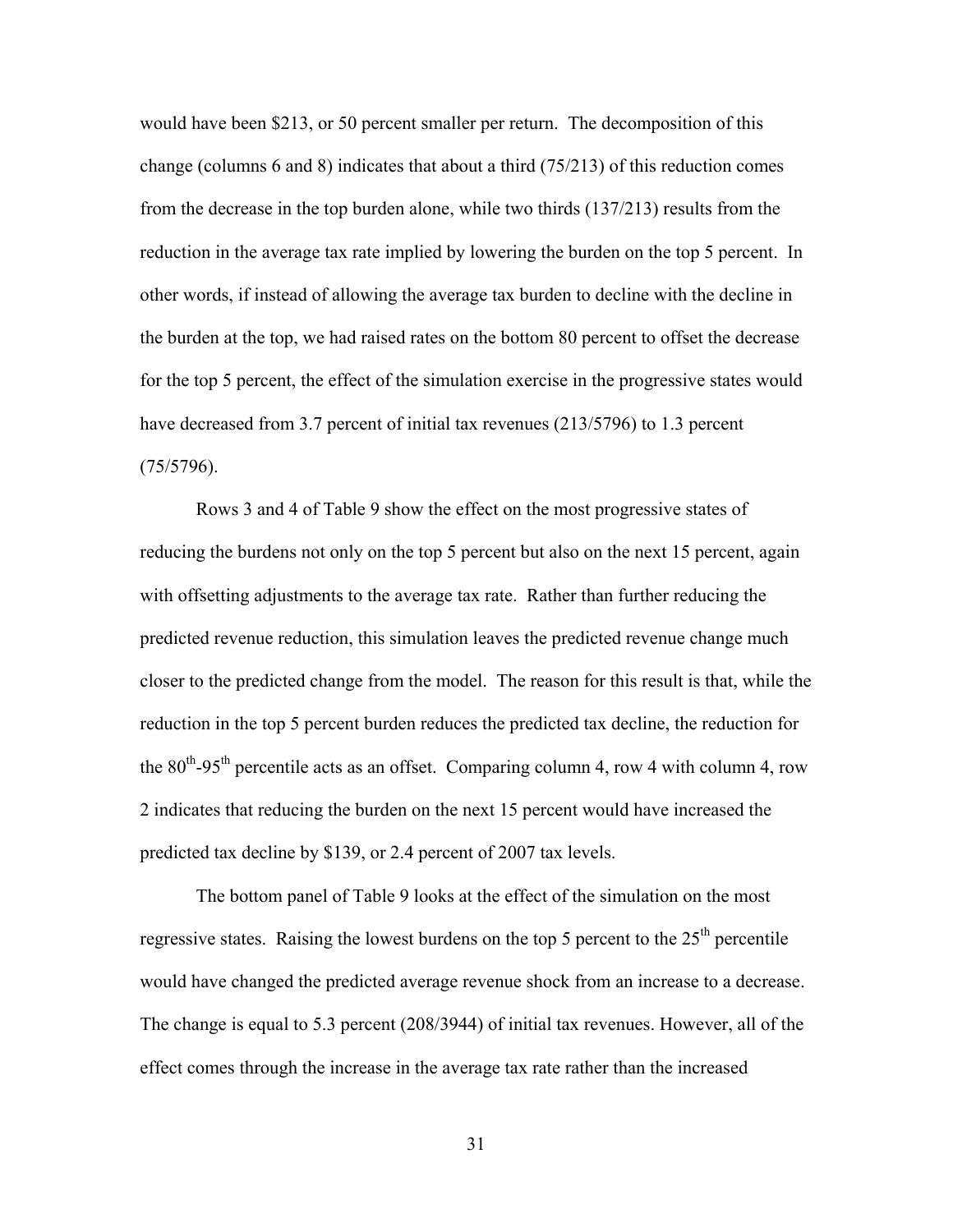progressivity. This suggests that an average-burden-neutral increase in the lowest effective tax rates on the upper tail of the income distribution would have little or no effect on revenue stability. A broader reform in the most regressive states that raised tax rates on the top quintile of the income distribution (both the top 5 and the next 15 percent) to the  $25<sup>th</sup>$  percentile would still have led to a revenue decline instead of the increase predicted by the model (-\$57 instead of +\$63), but as in the case of the progressive states, the change is smaller than that from just reducing the burden on the top 5 p ercent.

structure. California, New Jersey, and New York all had large negative predicted impacts and New Jersey was close to the prediction, New York offset the potential revenue shock by raising its top tax rate, resulting in an actual revenue increase of \$161 per return, in percent and its high average burden, the progressivity-compression scenario reduces income distribution and the sharp decrease in top incomes, and both experienced large actual d ecreases in state taxes. Table 10 shows the simulation results for selected more- and less-progressive states. The states are chosen based on population and distinctiveness of their fiscal of the recession on state tax revenues. However, while the actual change in California contrast to a predicted loss of \$623. Given its relatively heavy burden on the top 5 predicted volatility more in New York than in any other state. As discussed in the previous section, California and New Jersey represent the clearest cases of states that were heavily exposed to the recession due to their high tax rates on the top slice of the

Among the more regressive states, Florida and Nevada stand out for their very large declines in actual tax revenue, both in dollar amount and as a percentage of tax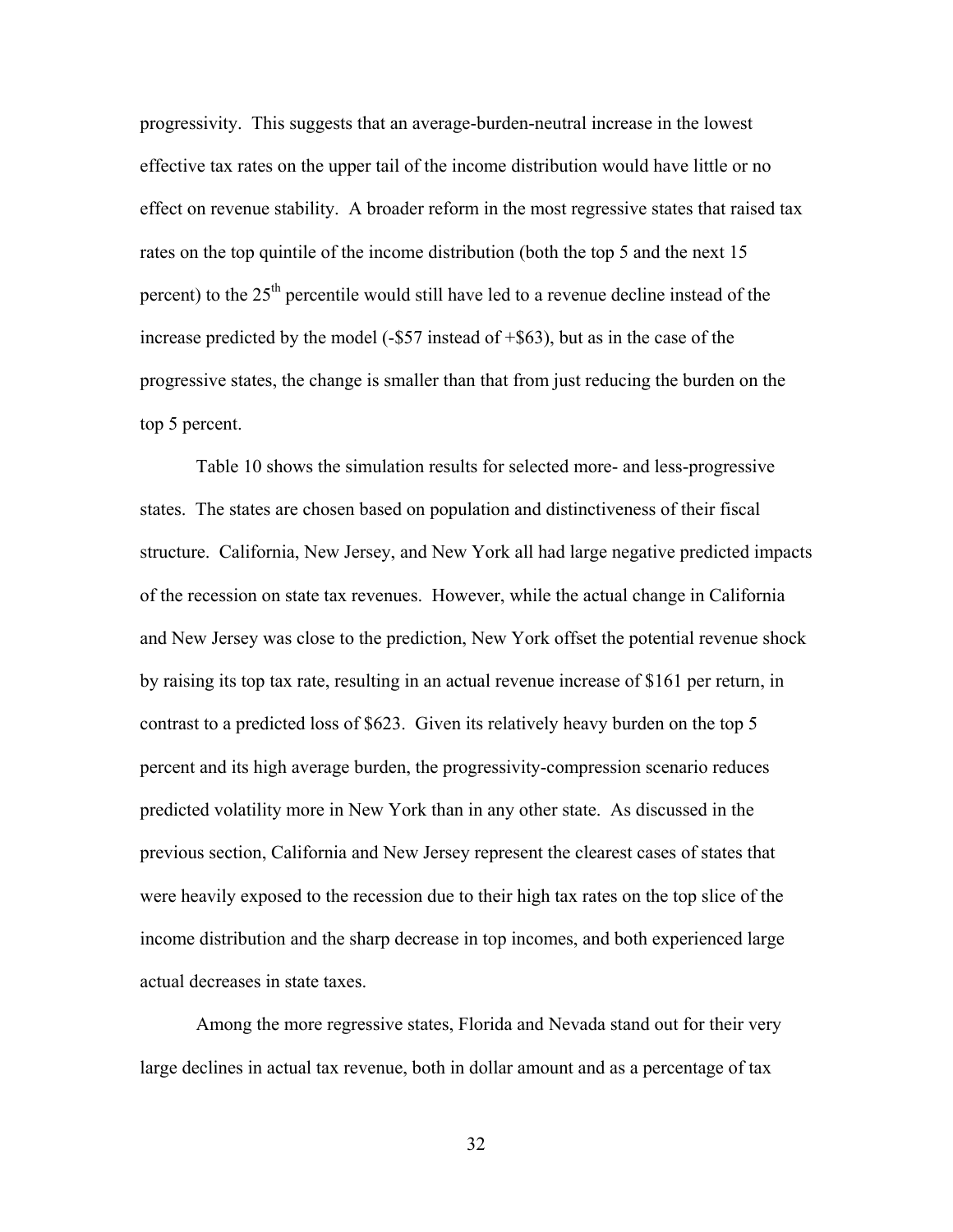revenues (17 and 11 percent, respectively). While both states would have experienced a n even greater fiscal shock had they had more progressive tax structures, the actual fiscal experience of these two states makes it clear that an extremely regressive tax structure (both states lack a state income tax) provides very incomplete fiscal insurance against a deep recession.

# III. Co nclusion

burdens and the progressivity of their tax systems. The question addressed is, "To what and this greater volatility may have been amplified by the secular change in the income distribution. This paper starts with four empirical observations. First, the impact of the great recession on state tax revenues has been very severe, with the depth and persistence of the decline greater than any other downturn in the post-war period. Second, since the 1970s income inequality has increased enormously, both nationally and within states. Third, the income of high-income taxpayers is more volatile and cyclically sensitive than for those with lower incomes. Fourth, states vary substantially in both their average tax extent is the first observation a function of the other three?" Our hypothesis was that more progressive states are more vulnerable to revenue losses in economic downturns,

he the state-specific changes in federal AGI per return by income quantile, multiplied by t To test these hypotheses, we first constructed a measure of potential revenue exposure for each state for the recession period 2007-2009, which is equal to the sum of state's effective tax burden by quantile. Tax burdens by income quantile are obtained from a 50-state study of tax incidence by Citizens for Tax Justice. We use this measure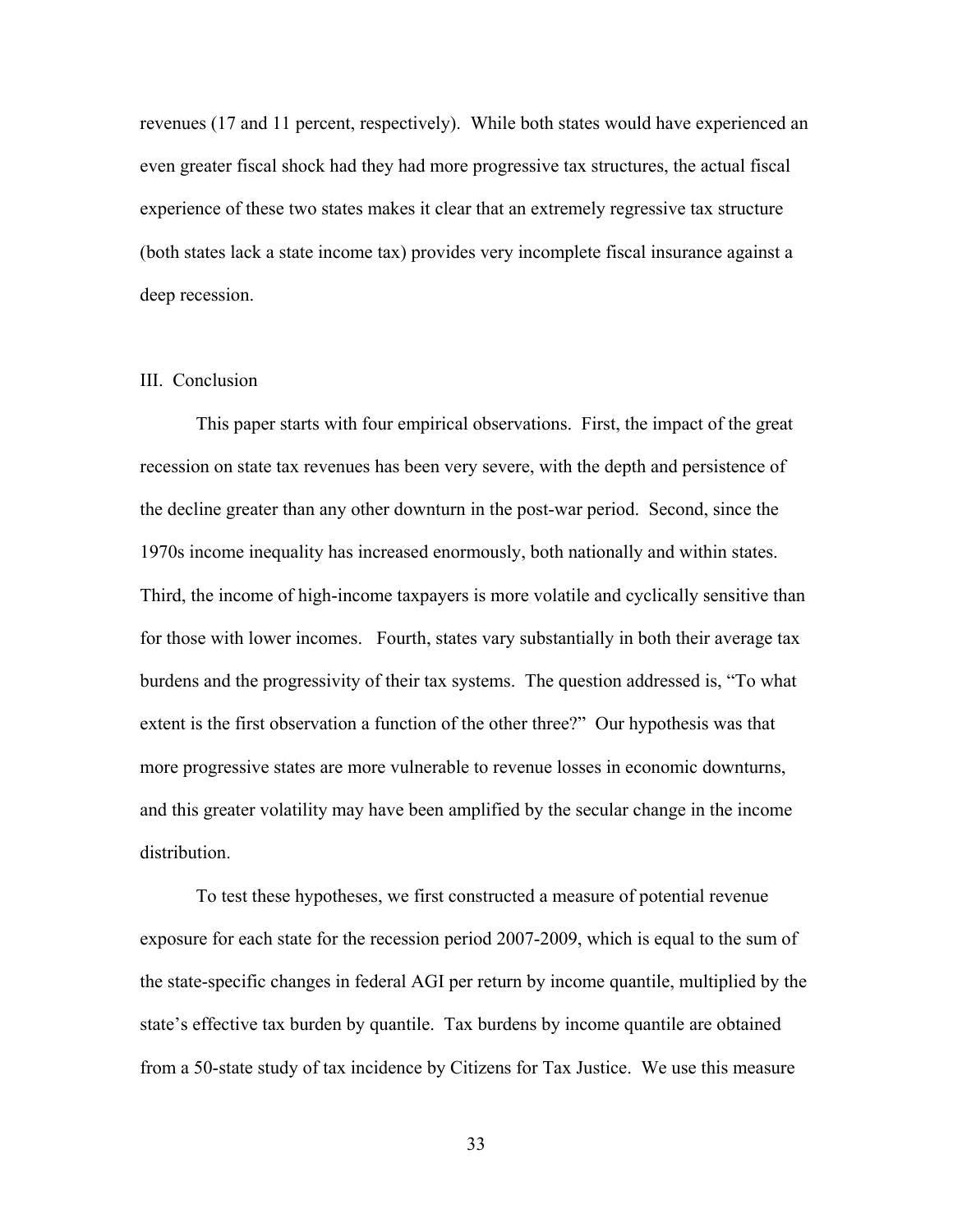of potential revenue exposure to simulate the effect of changing the economic shock to a state, its average tax rate, and its tax progressivity, in turn, to the national average a cross states. We then estimate a multiple regression model of revenue changes over the recessionary period 2007-2009, as a function of the components of revenue exposure and their interactions. We use the coefficients from the regression model to perform a second type of simulation exercise, in which we modify the ta x structures of the most- and leastprogres sive states to be closer to national averages.

We find that the variation in potential revenue exposure across states is less than to variations in tax burdens or tax progressivity. This result holds both for all state taxes and for the income tax alone. half as large as the variation in actual revenue changes. Hence, our potential revenue exposure measure alone can explain only 12 percent of the variation in actual changes. The dominant factor in the variation in potential revenue exposure is the economic shock to the tax base in a state, particularly among the top 5 percent of filing units, as opposed

recession. We find that while both tax burdens and the change in AGI for the top quintile in capital gains income exhibited in the recession, the resulting large changes in AGI of In contrast to the potential exposure measure, the regression model can explain more than half of the variation in actual taxes. However, it does not give a clear and unambiguous answer to whether tax progressivity amplifies the fiscal shock from a deep of a state's income distribution do influence actual tax changes, the effects depend importantly on interactions between the tax burden and the AGI change. While states with a high degree of income concentration are more vulnerable to the extreme volatility the top 5 percent do not translate into systematically sharper drops in tax revenue.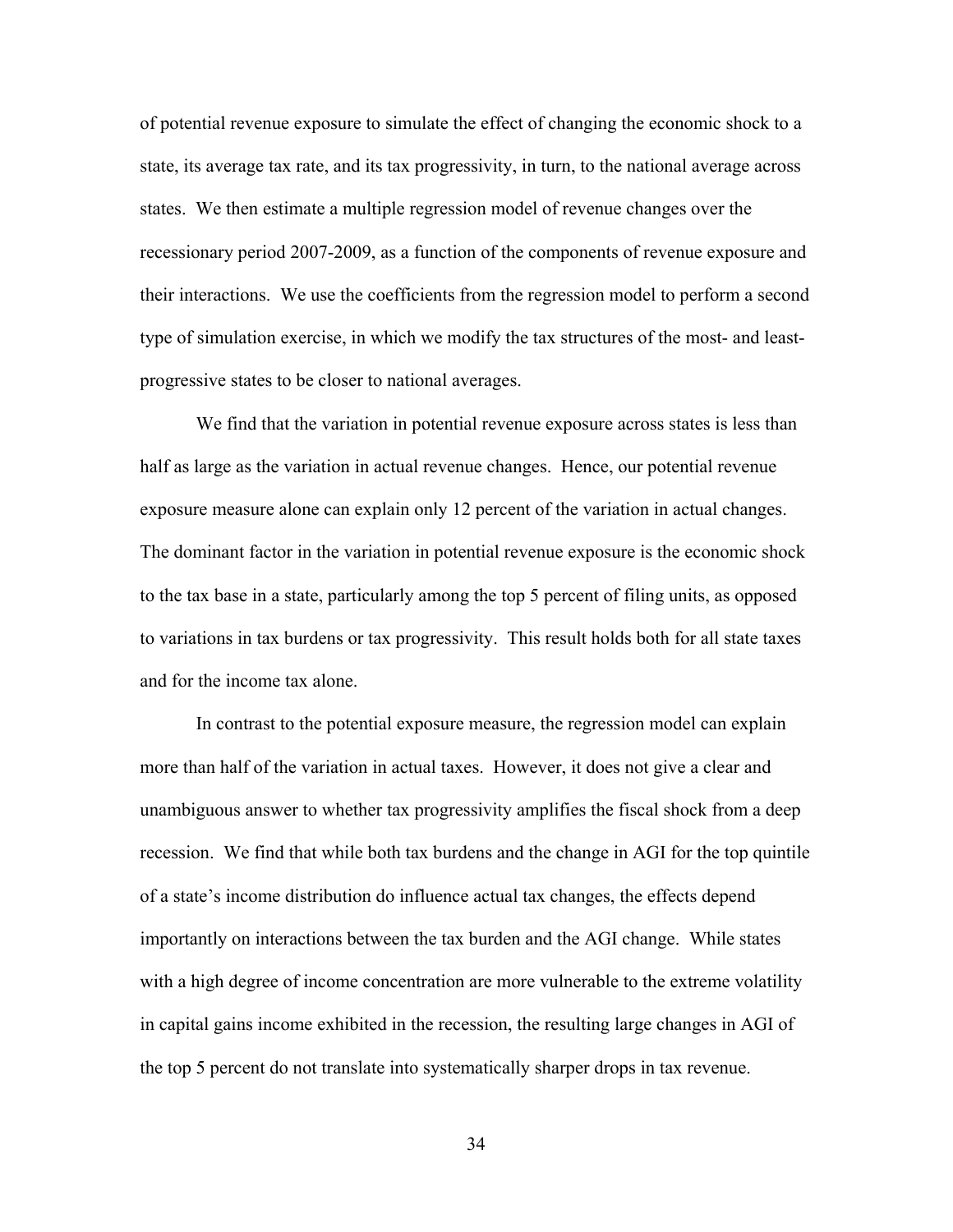Because income volatility and tax progressivity are weakly correlated across U.S. states , the potential revenue exposure implied by large drops in the top end of the income tax base tends not to be reinforced by high effective tax rates at the top. Similarly, states with relatively progressive tax systems are not on average more vulnerable to recessions than les s progressive states.

have larger tax declines than the most regressive states. However, there are some notable high degree of income concentration, a large capital-gains-related shock to the incomes factors, New York raised its top marginal income tax rates enough to offset the predicted revenue decline.<sup>22</sup> This finding holds despite the fact that the most progressive states did tend to exceptions to this pattern. For example, Florida and Nevada, though they have highly regressive state tax systems, also have a high degree of income concentration at the top. Both states suffered among the largest reductions in state tax revenues, both in absolute and percentage terms. New York had a large predicted decline in tax revenues due to its of high-income individuals, and its relatively progressive tax structure. However, in contrast to California, which suffered a large decrease in tax revenue due to the same

The impact of the recession on state tax revenues operates through two different channels. The first is through the national impact of the sharp decline in stock market valuations, and the attendant collapse in capital gains income. State tax bases are affected by this component in proportion to their pre-recession reliance on capital gains

 $\overline{a}$ 

<sup>&</sup>lt;sup>22</sup> California was contrained by its requirement of a constitutional amendment to raise taxes and did not raise tax rates during the recession. As a result, state tax revenues declined by 12 percent, while they actually rose in New York State. However, faced with a fiscal crisis of major proportions, on November 6, 2012 California voters by a wide margin chose to emulate New York State, and offset their fiscal exposure by raising tax rates on those with incomes greater than \$250,000, as well as an increase in the general sales tax rate from 7.25 percent to 7.5 percent.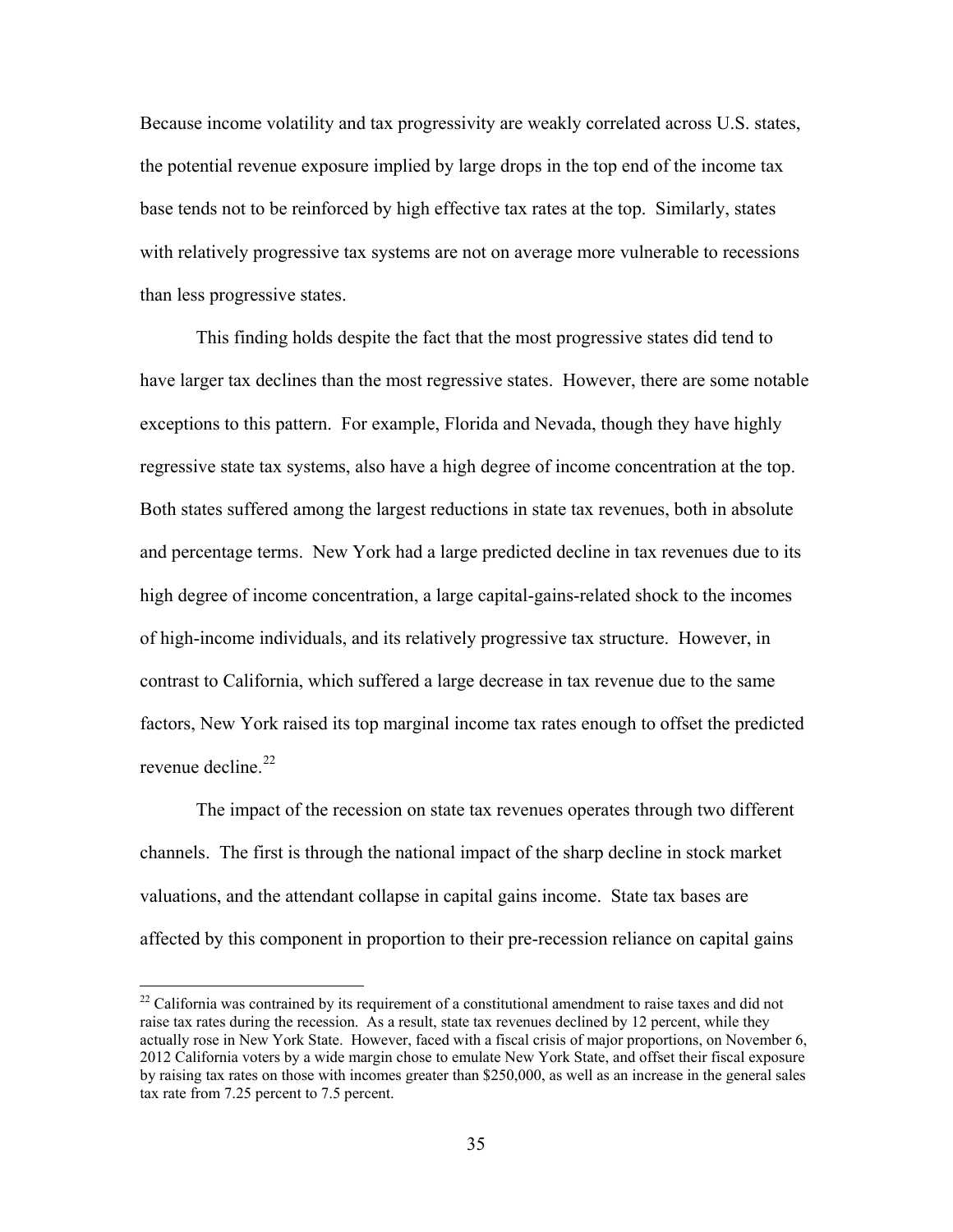income, which in turn is closely associated with the degree of income concentration. I n a small number of states, progressive tax structures amplified the fiscal impact of large drops in capital gains income. However, our regression results suggest that in a large r group of states, tax structures served to dampen the revenue impact of the change in capital gains. Hence, t he net effect of greater tax base volatility at the top is not revenuevolatility enhancing.

on the top 5 percent. Our findings for this group are surprising. Higher tax burdens on structures in effect tended to insulate states from the revenue risks of the great recession. The second channel through which the national recession impacts state tax revenues is though its differential effect on output and employment by state. This channel has a greater impact on incomes below the top 5 percent of the distribution than the  $80<sup>th</sup>$  to  $95<sup>th</sup>$  percentiles of their income distributions, rather than exacerbating the recession-induced decline in tax revenues, tended to mitigate the decline. Such tax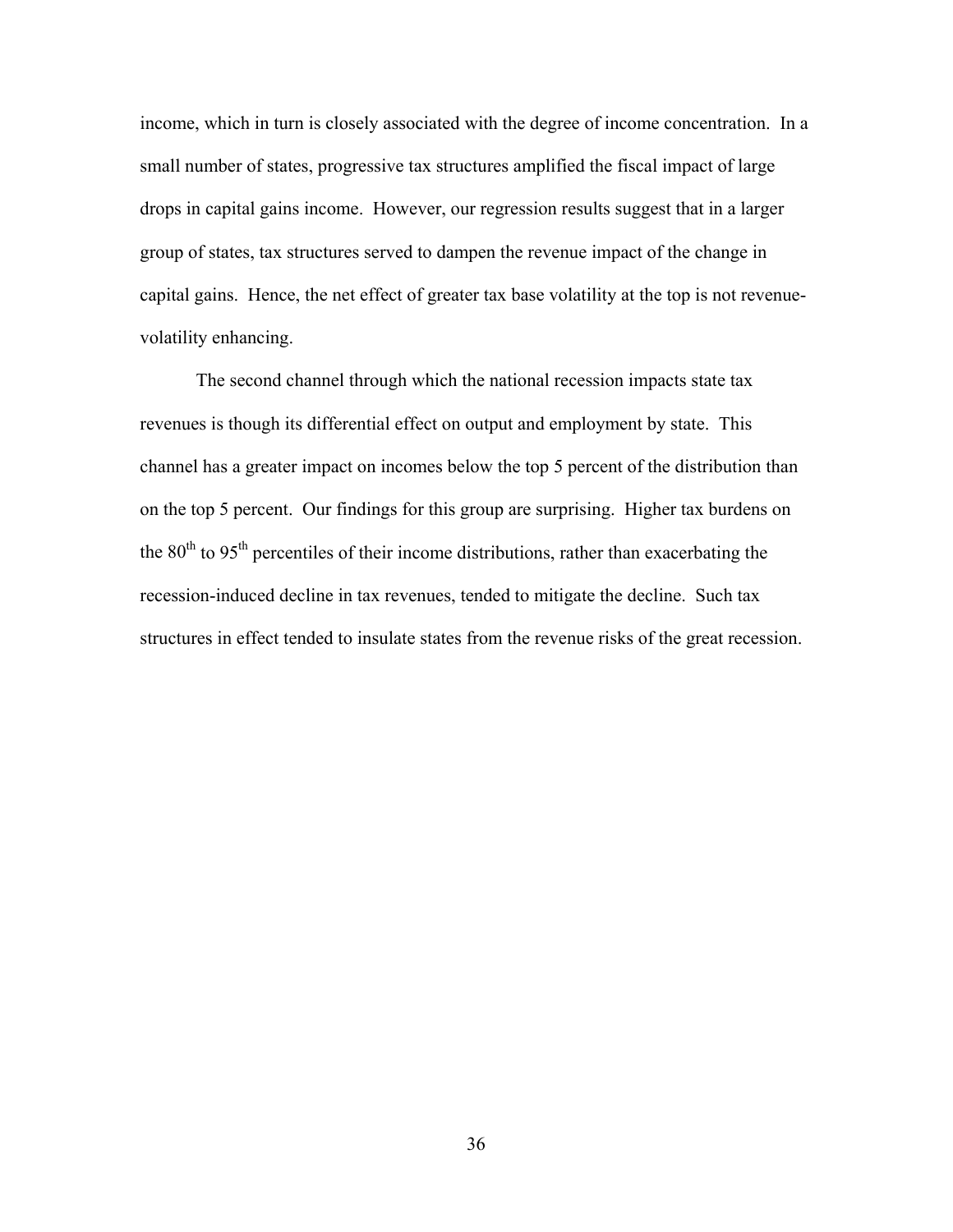# References

Boyd, Donald. 2010. "Recession Recovery and State and Local Finances." Presented at Conference on The Effects of the Housing Crisis on State and Local Governments, the Urban Institute and the Lincoln Institute, May.

Chernick, Howard. "On the determinants of tax progressivity in U.S. States." *National Tax Journal*, March, 2005.

Deitz, Richard, Andrew F. Haughwout, and Charles Steindel**.** The Recession's Impact on the State Budgets of New York and New Jersey**."** *,* New York Federal Reserve Bank*, Current Issues in Economics and Finance,* Volume 16, #6, June/July 2010.

Donald, William Fox, and M. H. Tuttle. 2006. "Tax Base Elasticities: A Multi-State Analysis of Long-Run and Short-Run Dynamics." *Southern Economic Journal* 73, no. 2 (October): 315-41.

Dye, Richard. 2004. "State Revenue Cyclicality." *National Tax Journal* 57, March. 133- 45.

Institute for Taxation and Economic Policy, 2009. 3rd Edition. "Who Pays? A Distributional Analysis of the Tax Systems in All 50 States." Available at http://www.itepnet.org/state\_reports/whopays.php.

Lurie, Ithai and James Pearce. 2012. "Are Capital Gains Realization Dynamics in the Great Recession Different than The early 2000's Recession? A Markov Chain Analysis Using Tax Data." Office of Tax Analysis, U.S. Department of Treasury, October 24, mimeo.

Poterba, James. M. 1994. "State Responses to Fiscal Crises: The Effects of Budgetary Institutions and Politics." *Journal of Political Economy*, 102 (4) pp. 799-821.

Saez, Emmanuel. 2012. "Striking it Richer: The Evolution of Top Incomes in the United States (Updated with 2008 estimates)." March. Available at elsa.berkeley.edu/~saez/saez-UStopincomes-2010.pdf.

U.S. Census Bureau, various years. "State Government Tax Collections." Available at <http://www.census.gov/govs/statetax/>.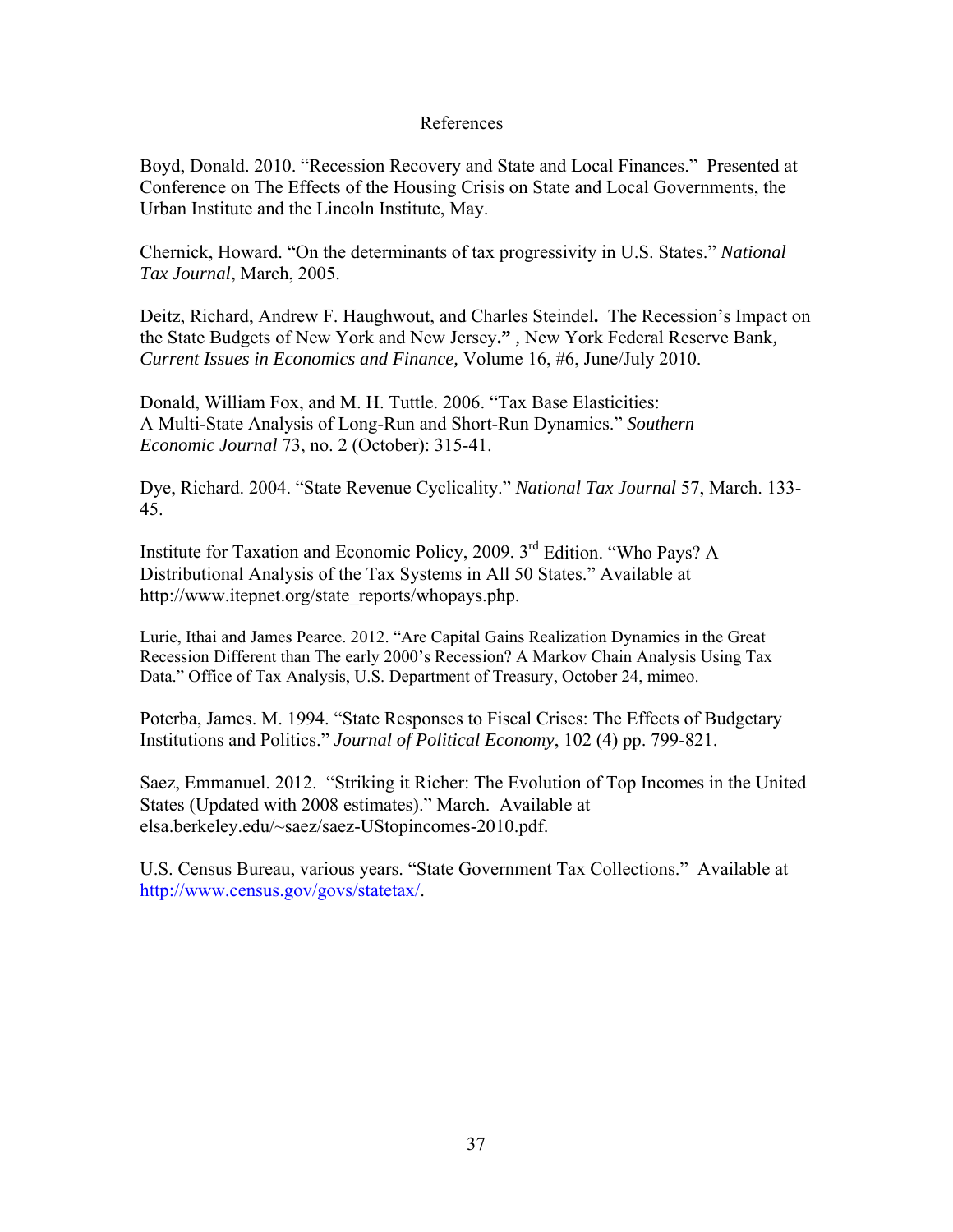# **Table 1. Change in State Tax Revenue 2007-2009 Divided by Number of Federal Tax Returns in 2007**

|                                                         | <b>Mean</b>        | <b>Std Dev</b> | 10 <sub>th</sub><br>percentile      | <b>90th</b><br>percentile |
|---------------------------------------------------------|--------------------|----------------|-------------------------------------|---------------------------|
| All Taxes ( $N = 48$ )                                  |                    |                |                                     |                           |
| Actual revenue change <sup>1</sup><br>(Percent change)* | $-138$<br>$(-3.1)$ | 582<br>(10.2)  | $-712$<br>$(-12.6)$<br>$(N$ Mex $)$ | 335<br>(24)<br>(lowa)     |
| Potential revenue exposure <sup>2</sup>                 | $-255$             | 215            | $-617$<br>(Calif)                   | 74<br>(W Va)              |
| Income Tax $(N=42)$                                     |                    |                |                                     |                           |
| Actual revenue change <sup>3</sup><br>(Percent change)* | $-119$<br>$(-6.2)$ | 157<br>(8.7)   | $-389$<br>$(-18)$<br>(Conn)         | 155<br>(17)<br>(N Dak)    |
| Potential revenue exposure <sup>4</sup>                 | $-171$             | 130            | $-422$<br>(Calif)                   | $-11$<br>(Tenn)           |

### **Notes:**

\* Percentage change in revenues, 2007-2009.

- 1. Change in total state tax revenues, 2007-2009, per number of 2007 federal tax returns.
- 2. Potential change in total state tax revenues per federal tax return, 2007-2009, given actual change in AGI and 2007 total state tax burdens by income quantile.
- 3. Change in state income tax revenue, 2007-2009, per number of 2007 federal tax returns.
- 4. Potential change in state income tax revenue per federal tax return, 2007-2009,
- given actual change in AGI and 2007 state income tax burdens by income quantile.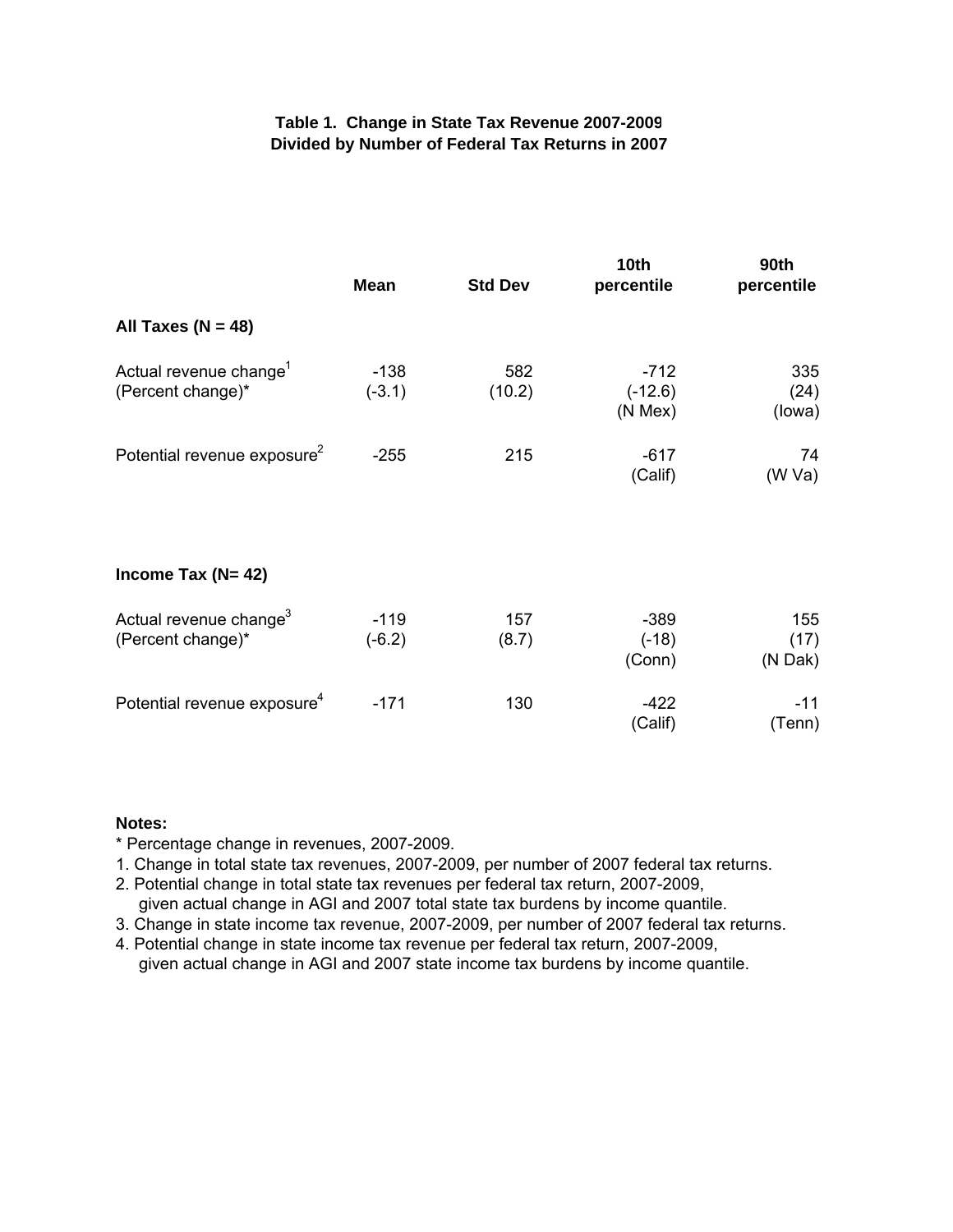#### **Table 2. High and Low States: Change in Actual Tax Revenue vs. Potential Revenue Exposure**

|                                                       | 5 most<br>progressive regressive tax burden tax burden<br>states <sup>3</sup> | 5 most<br>states <sup>4</sup> | 5 Highest<br>average<br>states <sup>5</sup> | 5 lowest     | 5 largest<br>average decreases<br>in state<br>states <sup>6</sup> revenues <sup>7</sup> revenues <sup>8</sup> | 5 largest<br>increases<br>in state | 8 states<br>with high<br>mineral<br>revenues <sup>9</sup> |
|-------------------------------------------------------|-------------------------------------------------------------------------------|-------------------------------|---------------------------------------------|--------------|---------------------------------------------------------------------------------------------------------------|------------------------------------|-----------------------------------------------------------|
| Change in state tax revenue<br>$%$ change)            | $-400$<br>$(-6.7)$                                                            | 232<br>(1.2)                  | $-73$<br>$(-2.6)$                           | 296<br>(2.2) | $-782$<br>$(-14.6)$                                                                                           | 1031<br>(17.7)                     | 480<br>(7.9)                                              |
| Potential revenue exposure<br>(total state taxes) $1$ | -466                                                                          | $-189$                        | $-321$                                      | $-178$       | -459                                                                                                          | $-102$                             | -9                                                        |
| Change in state income tax<br>revenue                 | $-272$                                                                        | <b>NA</b>                     | $-42$                                       | $-13$        | $-381$                                                                                                        | 19                                 | $-21$                                                     |
| Potential Revenue exposure<br>(income taxes) $2$      | $-306$                                                                        | <b>NA</b>                     | $-218$                                      | $-16$        | $-304$                                                                                                        | $-70$                              | $-38$                                                     |
| Progressivity:<br>top5 burden/avg burden              | 0.98                                                                          | 0.54                          | 0.85                                        | 0.56         | 0.78                                                                                                          | 0.77                               | 0.75                                                      |
| Average tax burden                                    | 0.084                                                                         | 0.057                         | 0.102                                       | 0.052        | 0.08                                                                                                          | 0.071                              | 0.079                                                     |

#### **Notes:** `

1. Defined as the sum of the change in AGI 2007-2009 per federal return in 2007 by AGI quantile, multiplied by 2007 effective tax burden by quantile. Quantiles are top 5 percent, next 15 percent, and bottom 80 percent.

2. Defined as the sum of the change in AGI 2007-2009 per federal return in 2007 by AGI quantile, multiplied by 2007 effective income tax burden by quantile. Quantiles are top 5 percent, next 15 percent, and bottom 80 percent.

- 3. California, New Jersey, Oregon, Delaware, Vermont.
- 4. Washington, South Dakota, Wyoming, Nevada, Florida.
- 5. New York, Wisconsin, Ohio, Maine, Arkansas.
- 6. Wyoming, Nevada, New Hampshire, South Dakota, Florida.
- 7. Arizona, California, New Mexico, Florida, Connecticut.
- 8. Wyoming, North Dakota, Iowa, Indiana, Montana.

9. Wyoming, West Virginia, Texas, Oklahoma, North Dakota, Montana, Louisiana, New Mexico.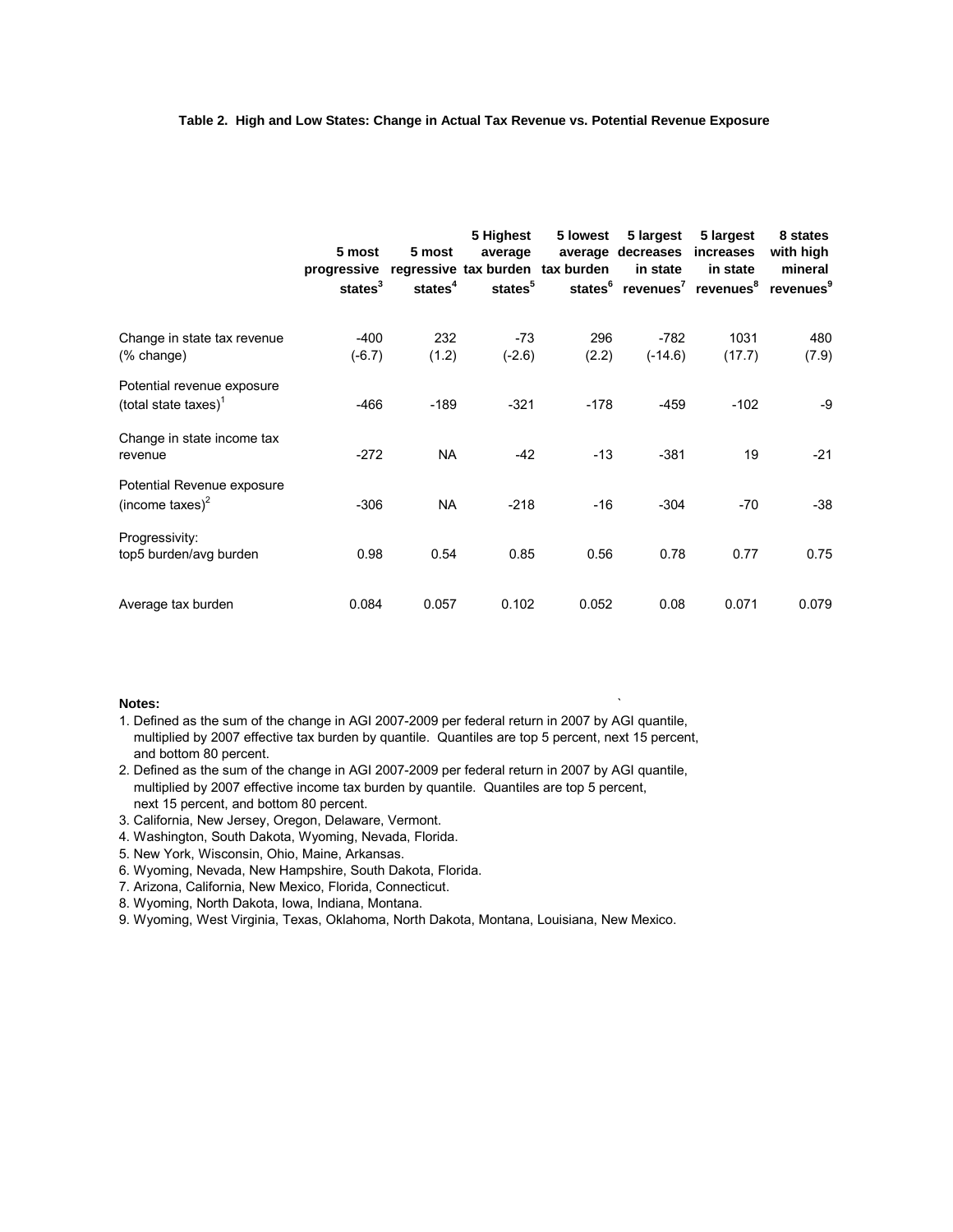#### **Table 3. Alternative Measures of Potential Revenue Exposure**

|                             | Mean   | <b>Std Dev</b> | Min    | Max   |
|-----------------------------|--------|----------------|--------|-------|
| <b>All State Taxes</b>      |        |                |        |       |
| Base case <sup>1</sup>      | $-255$ | 215            | -874   | 214   |
| Simulation $I^2$            | $-251$ | 201            | $-781$ | 253   |
| Simulation $II^3$           | $-251$ | 197            | $-866$ | 219   |
| Simulation III <sup>4</sup> | $-262$ | 85             | $-421$ | $-78$ |
| <b>Income Tax</b>           |        |                |        |       |
| Base case <sup>5</sup>      | $-171$ | 130            | $-555$ | 28    |
| Simulation I <sup>6</sup>   | $-150$ | 95             | $-413$ | 52    |
| Simulation $II^7$           | $-178$ | 131            | $-602$ | 28    |
| Simulation III <sup>8</sup> | $-175$ | 61             | $-295$ | $-12$ |

Notes:

- 1. Simulated potential change in tax revenues actual change in AGI, 2007 state tax progressivity, 2007 state tax rate.
- 2. Simulated potential change in tax revenues actual change in AGI, 2007 state tax progressivity, 2007 national average state tax rate.
- 3. Simulated potential change in tax revenues actual change in AGI, 2007 national average state tax progressivity, 2007 state tax rate.
- 4. Simulated potential change in tax revenues national average change in AGI, 2007 state tax progressivity, 2007 state tax rate.
- 5. Simulated potential change in income tax revenues actual change in AGI, 2007 state income tax progressivity, 2007 state income tax rate.
- 6. Simulated potential change in income tax revenues actual change in AGI, 2007 state income tax progressivity, 2007 national average state income tax rate.
- 7. Simulated potential change in income tax revenues actual change in AGI, 2007 national average state income tax progressivity, 2007 state income tax rate.
- 8. Simulated potential change in income tax revenues national average change in AGI, 2007 state income tax progressivity, 2007 state income tax rate.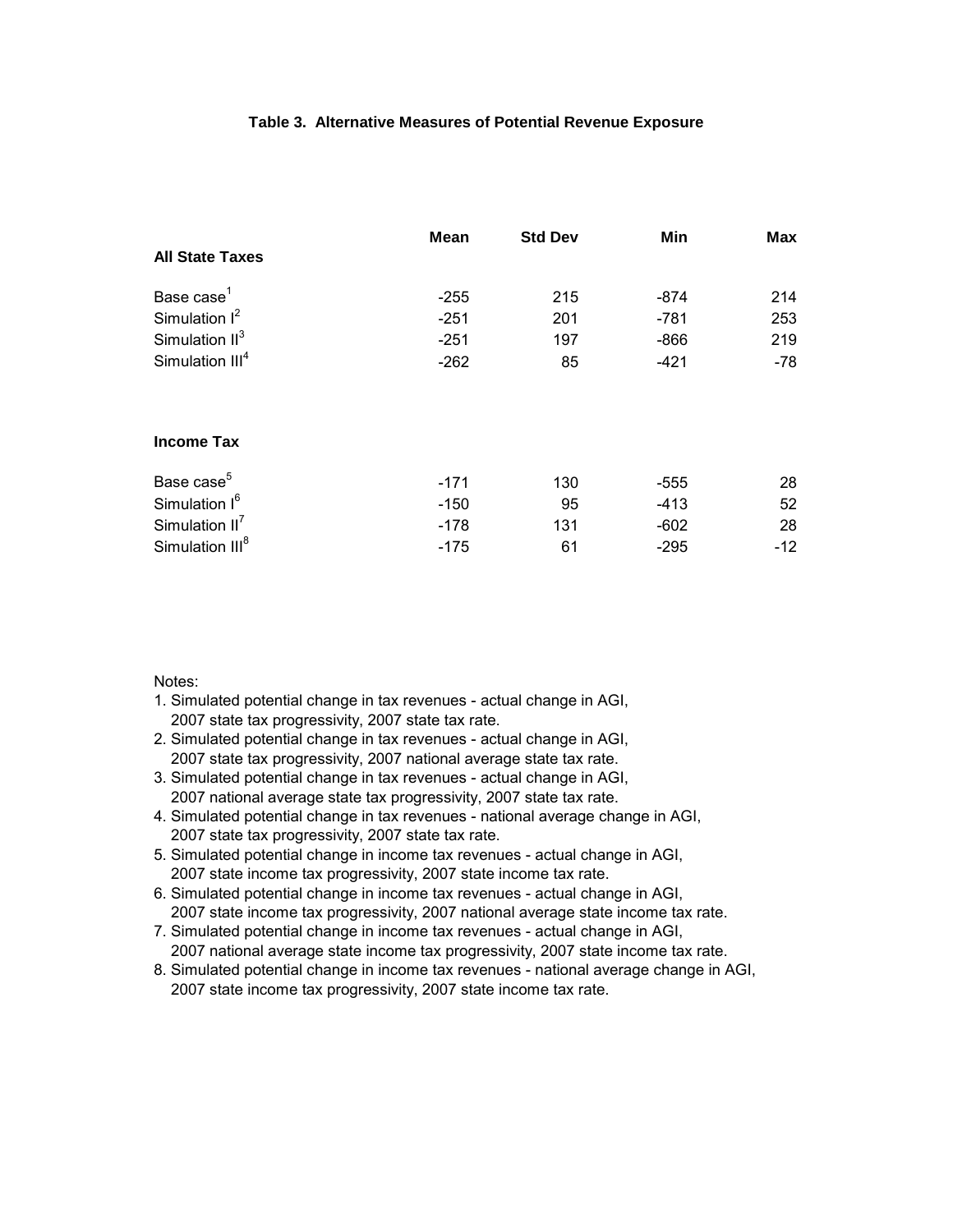# **Table 4. Comparing Potential Revenue Exposure to the National Average, 2009**

|                                    | <b>Potential</b><br><b>Revenue</b><br><b>Exposure</b> | <b>Potential Revenue</b><br><b>Exposure minus</b><br><b>National Average</b><br>(absolute value) |
|------------------------------------|-------------------------------------------------------|--------------------------------------------------------------------------------------------------|
| National average*                  | $-$ \$255                                             |                                                                                                  |
| <b>Closest to average exposure</b> |                                                       |                                                                                                  |
| Maine                              | $-258$                                                | 2                                                                                                |
| South Carolina                     | $-244$                                                | 12 <sup>2</sup>                                                                                  |
| Missouri                           | $-241$                                                | 15                                                                                               |
| Utah                               | $-271$                                                | 16                                                                                               |
| Delaware                           | $-276$                                                | 21                                                                                               |
|                                    |                                                       |                                                                                                  |

# **Farthest from average exposure**

| New Jersey   | $-615$ | 360 |
|--------------|--------|-----|
| California   | $-617$ | 362 |
| Louisiana    | 190    | 446 |
| North Dakota | 214    | 469 |
| New York     | $-751$ | 495 |
| Connecticut  | -874   | 619 |

\* Calculated as (national average AGI change) ͯ (national average progressivity) ͯ (national average average tax rate).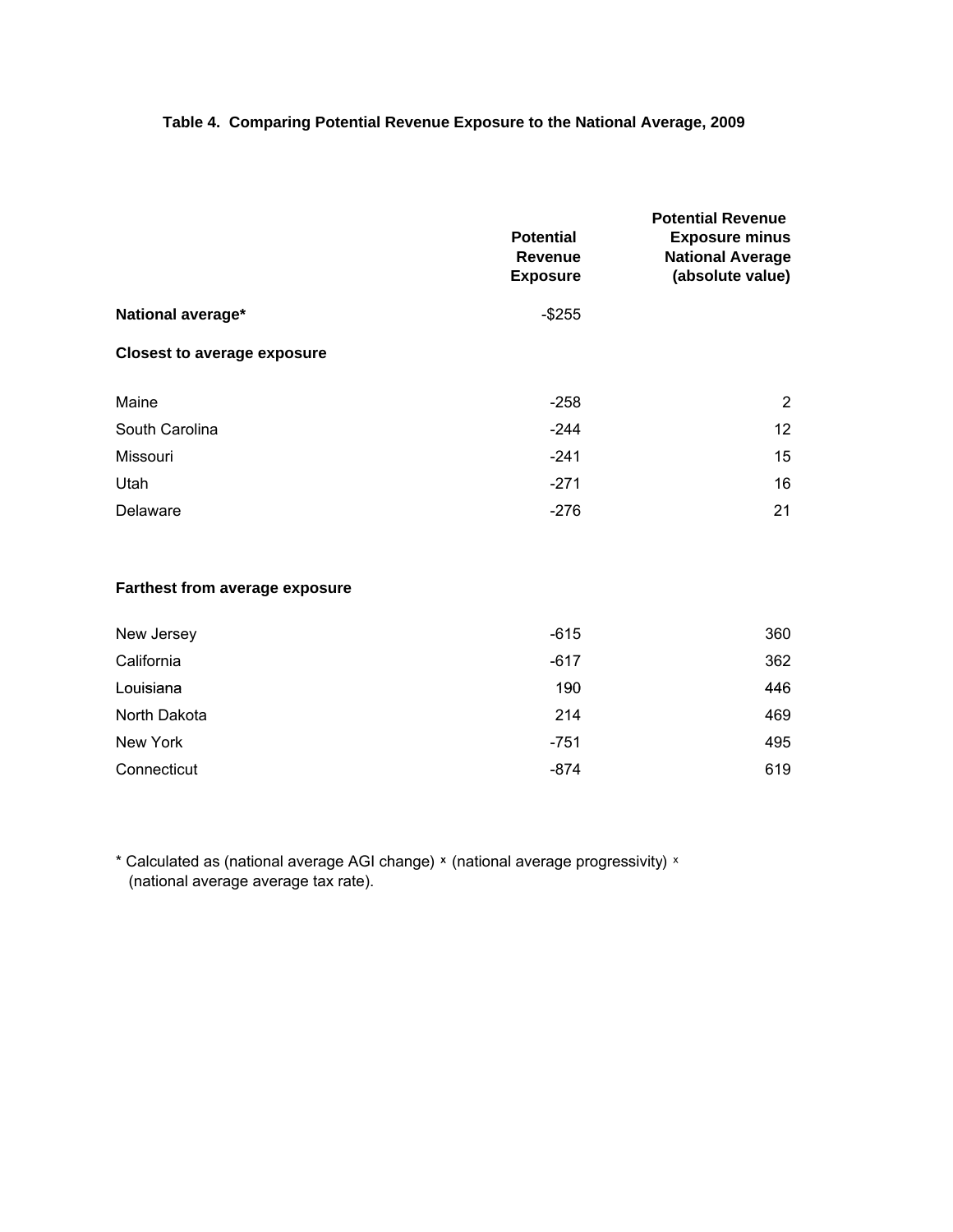#### **Table 5. Spearman Rank Correlation Coefficients between Actual Revenue Change 2007-2009, Potential Revenue Exposure, and Simulated Measures of Revenue Exposure**

|                                                     |                                    | <b>Measures of Potential Revenue Exposure</b> |                                             |                        |       |  |  |  |
|-----------------------------------------------------|------------------------------------|-----------------------------------------------|---------------------------------------------|------------------------|-------|--|--|--|
| <b>All State Taxes</b><br>$(N=48)$                  | <b>Actual</b><br>Revenue<br>Change | Case                                          | Base Natl Average Natl Average Natl Average | Tax Rate Progressivity | Shock |  |  |  |
| Actual revenue change<br>Potential revenue exposure | 1.00                               |                                               |                                             |                        |       |  |  |  |
| Base case                                           | $0.46*$                            | 1.00                                          |                                             |                        |       |  |  |  |
| Natl avg tax rate                                   | 0.06                               | $0.47*$                                       | 1.00                                        |                        |       |  |  |  |
| Natl avg progressivity                              | $0.47*$                            | $0.95*$                                       | 0.23                                        | 1.00                   |       |  |  |  |
| Natl avg shock                                      | $-0.03$                            | 0.36                                          | $0.88*$                                     | 0.18                   | 1.00  |  |  |  |

|                            |                             |         |         | <b>Measures of Potential Revenue Exposure</b>                         |       |  |  |
|----------------------------|-----------------------------|---------|---------|-----------------------------------------------------------------------|-------|--|--|
| Income Tax<br>$(N=42)$     | Actual<br>Revenue<br>Change | Case    |         | Base Natl Average Natl Average Natl Average<br>Tax Rate Progressivity | Shock |  |  |
| Actual revenue change      | 1.00                        |         |         |                                                                       |       |  |  |
| Potential revenue exposure |                             |         |         |                                                                       |       |  |  |
| Base case                  | $0.61*$                     | 1.00    |         |                                                                       |       |  |  |
| Natl avg tax rate          | $0.51*$                     | $0.74*$ | 1.00    |                                                                       |       |  |  |
| Natl avg progressivity     | $0.58*$                     | $0.96*$ | $0.68*$ | 1.00                                                                  |       |  |  |
| Natl avg shock             | 0.18                        | $0.65*$ | 0.23    | $0.59*$                                                               | 1.00  |  |  |

\* Significant at the one percent level.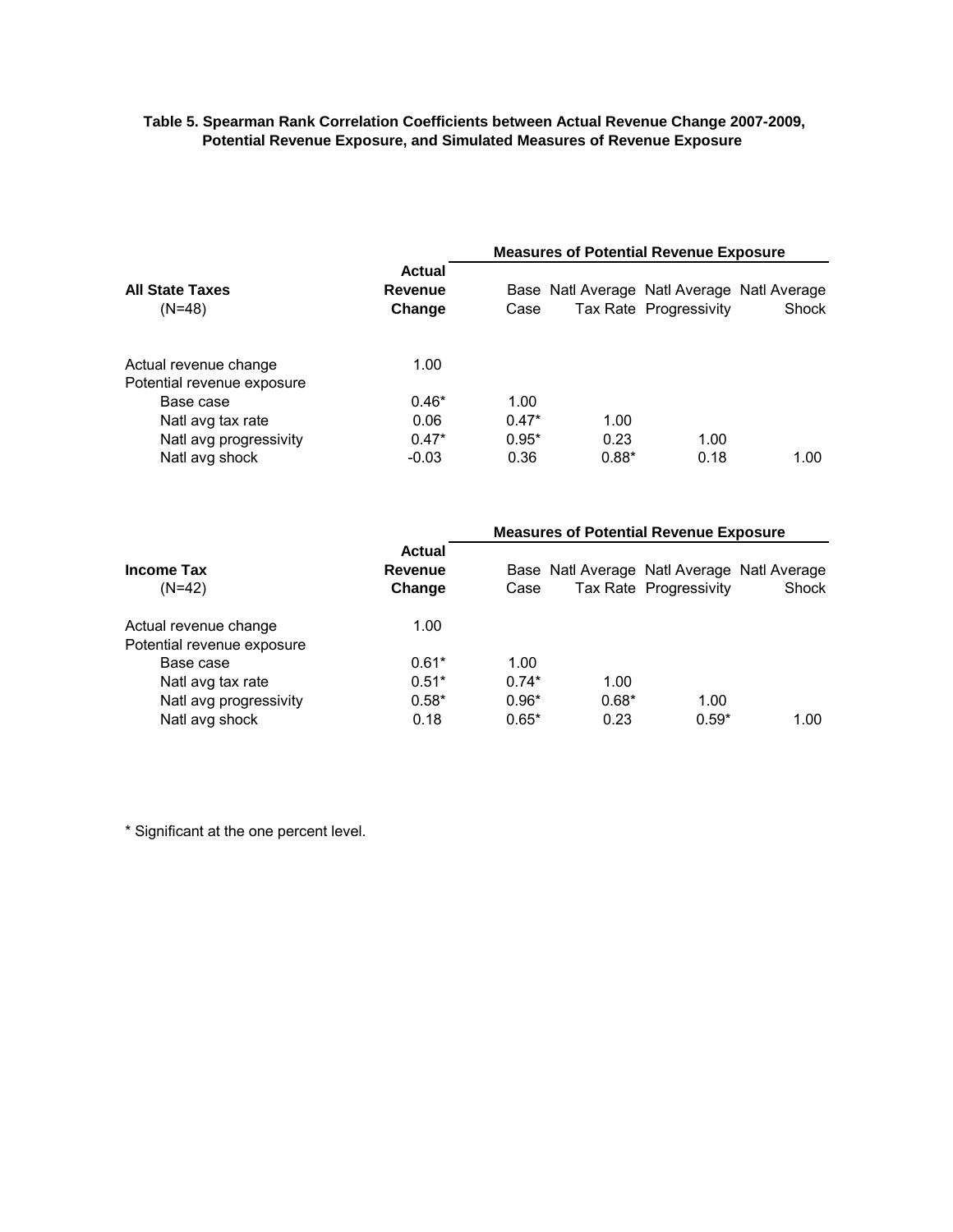#### **Table 6. Definitions and Means, Minimum and Maximum Values of Variables in Regression Models (N = 48)**

| Variable                   | <b>Definition</b>                                            | Mean      | <b>Min</b> | Max       |
|----------------------------|--------------------------------------------------------------|-----------|------------|-----------|
| pret_chg_tax_tot           | Change in total state tax revenue 2007-2009, per 2007 return | $-138$    | $-1,128$   | 2,596     |
| pret_dtax_stagi_prst_atrst | Potential revenue exposure                                   | $-255$    | $-874$     | 214       |
| pret_dagi_state_top5       | Change in AGI per return in top 5% of returns, 2007-2009     | $-83.774$ | $-237,197$ | $-10,729$ |
| pret_dagi_state_nxt15      | Change in AGI per return in next 15% of returns, 2007-2009   | $-5,257$  | $-11,571$  | 5,633     |
| pret_dagi_state_nxt80      | Change in AGI per return in bottom 80% of returns, 2007-2009 | 1,108     | $-821$     | 2,938     |
| burdtop <sub>5</sub>       | Total state tax burden on top 5%, 2007 (CTJ)                 | 0.066     | 0.023      | 0.101     |
| burdnxt15                  | Total state tax burden on next 15%, 2007 (CTJ)               | 0.085     | 0.045      | 0.127     |
| burdnxt80                  | Total state tax burden on bottom 80%, 2007 (CTJ)             | 0.093     | 0.060      | 0.116     |
| atr_ctj_st                 | Average state tax burden, 2007 (CTJ)                         | 0.082     | 0.042      | 0.112     |
| agi_shr_top5               | Share of total AGI in top 5% of returns, 2007                | 0.338     | 0.278      | 0.486     |
| agi_shr_nxt15              | Share of total AGI in next 15% of returns, 2007              | 0.289     | 0.221      | 0.316     |
| shr_kgains_agi_top5        | Capital gains share of AGI in top 5% of returns, 2007        | 0.209     | 0.126      | 0.389     |
| shr_kgains_agi_next15      | Capital gains share of AGI in next 15% of returns, 2007      | 0.033     | 0.018      | 0.054     |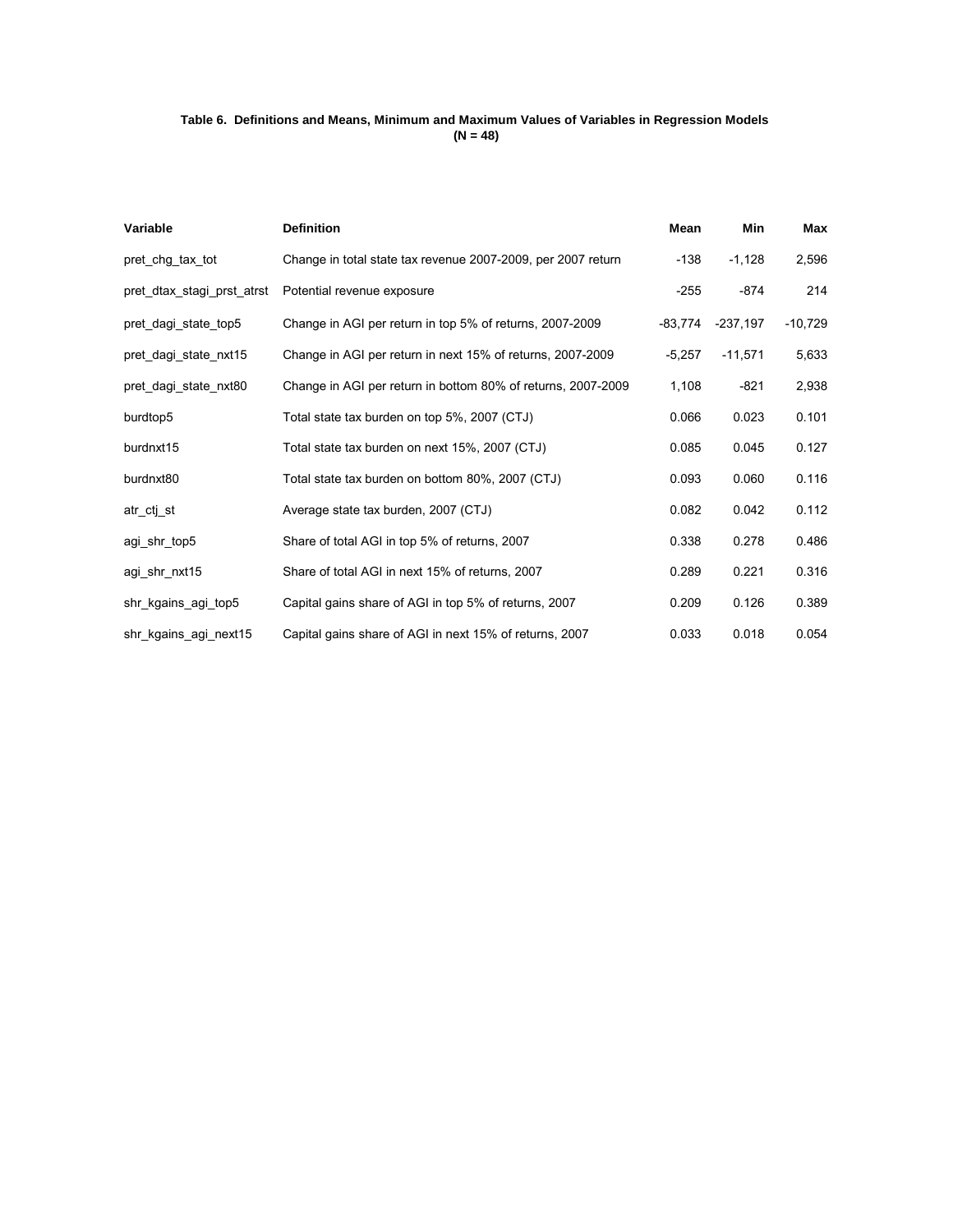# **Table 7. Regression Models for Change in Total Tax Revenue per Return**

Dependent Variable: pret\_chg\_tax\_tot [t-statistics in brackets] \*p<.10, \*\*p<.05, \*\*\*p<.01

| Variable                                  | (1)                  | (2)                    | (3)                        |
|-------------------------------------------|----------------------|------------------------|----------------------------|
| Potential Revenue Exposure                | $1.015***$<br>[2.74] |                        |                            |
| Chg AGI per return, top 5%                |                      | $-0.0013$<br>$[-0.69]$ | $-0.0203$ ***<br>$[-5.09]$ |
| Chg AGI per return, next 15%              |                      | $0.0916**$<br>[2.29]   | $0.6478$ ***<br>[5.44]     |
| Chg AGI per return, next 80%              |                      | 0.0756<br>[0.54]       |                            |
| Tax burden on top 5%                      |                      | $-17077$<br>$[-1.35]$  | 32650 ***<br>[3.41]        |
| Tax burden on next 15%                    |                      | 26227<br>[1.30]        | $-15492$<br>$[-0.76]$      |
| Tax burden on next 80%                    |                      | $-23143*$<br>$[-1.90]$ |                            |
| Chg AGI * Burden, top 5%                  |                      |                        | $0.3025$ ***<br>[5.18]     |
| Chg AGI * Burden, next 15%                |                      |                        | $-6.7538$ ***<br>$[-4.51]$ |
| Average tax burden                        |                      |                        | $-30864$<br>$[-1.48]$      |
| Constant                                  | 121.15<br>[0.99]     | 1216.53 *<br>$[1.98]$  | 1831.16 **<br>[2.40]       |
| No. of observations<br>Adjusted R-squared | 48<br>0.122          | 48<br>0.247            | 48<br>0.573                |

#### **Notes:**

| 68  |
|-----|
|     |
| 37  |
|     |
|     |
| 235 |
|     |
| 152 |
|     |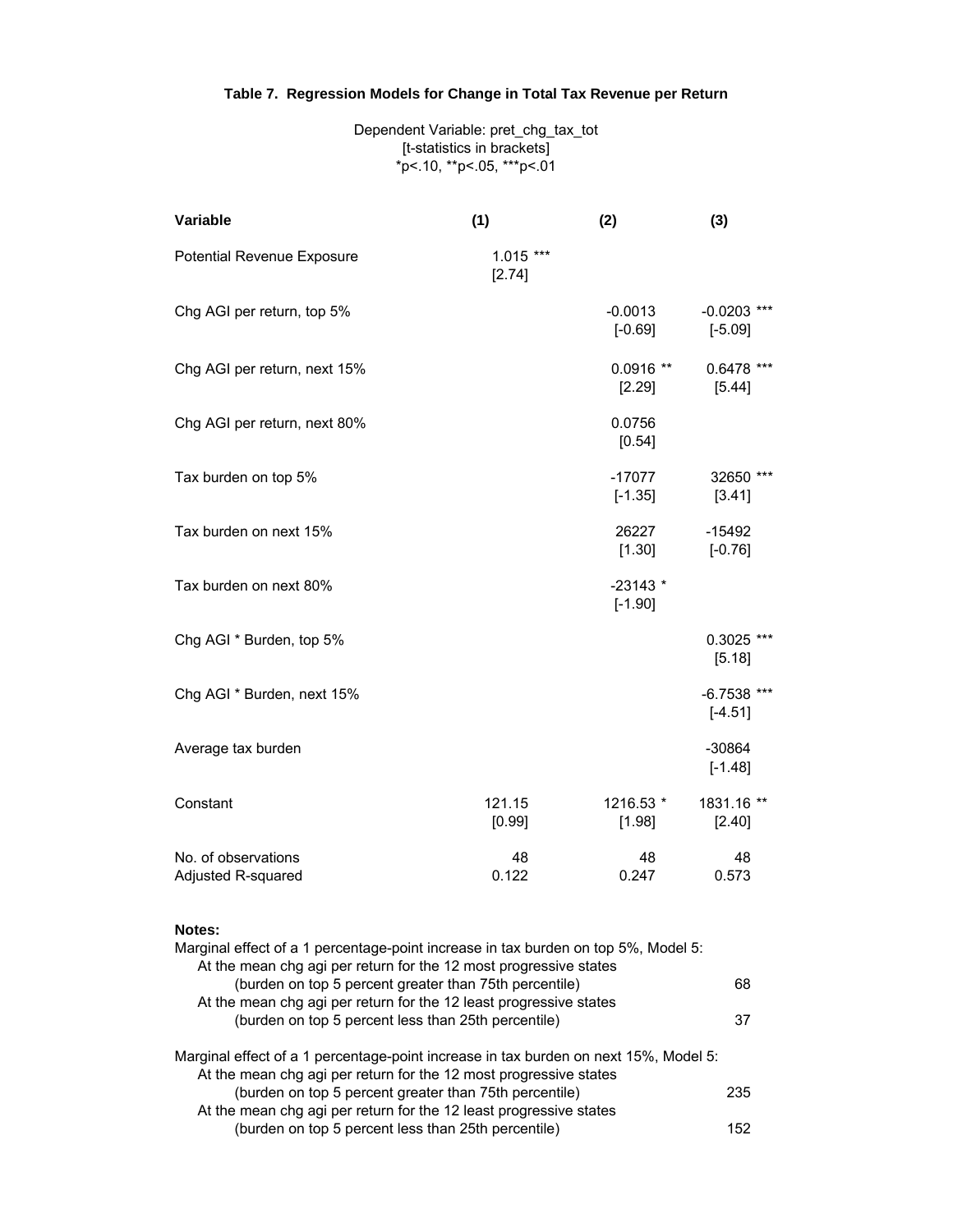### **Table 8 - Regression Models for Change in AGI per Return by Quantile**

Dependent Variable: Change in AGI per return 2007-2009, top 5% or next 15% [t-statistics in brackets] \*p<.10, \*\*p<.05, \*\*\*p<.01

|                               | (1)                        | (2)                        | (3)                          | (4)                          |
|-------------------------------|----------------------------|----------------------------|------------------------------|------------------------------|
| Variable                      | chg agi per<br>return top5 | chg agi per<br>return top5 | chg agi per<br>return next15 | chg agi per<br>return next15 |
| Share of total AGI in top 5%  |                            | ***                        |                              |                              |
| of returns, 2007              | -677927 ***                | $-643475$                  |                              |                              |
|                               | $[-8.35]$                  | $[-8.17]$                  |                              |                              |
| Capital gains share of AGI in |                            | ***                        |                              |                              |
| top 5% of returns, 2007       | -294081 ***                | -378969                    |                              |                              |
|                               | $[-4.17]$                  | $[-4.97]$                  |                              |                              |
| Tax burden on top 5%          |                            | -381995 **                 |                              |                              |
|                               |                            | $[-2.36]$                  |                              |                              |
| Share of total AGI in next    |                            |                            |                              |                              |
| 15% of returns, 2007          |                            |                            | 13499                        | 14802                        |
|                               |                            |                            | [0.61]                       | [0.66]                       |
| Capital gains share of AGI in |                            |                            |                              |                              |
| next 15% of returns, 2007     |                            |                            | $-3336$                      | $-15821$                     |
|                               |                            |                            | $[-0.06]$                    | $[-0.29]$                    |
| Tax burden on next 15%        |                            |                            |                              | $-24120$                     |
|                               |                            |                            |                              | $[-0.89]$                    |
| Constant                      | 206540<br>***              | 237904 ***                 | $-9053$                      | $-6972$                      |
|                               | [9.79]                     | [9.86]                     | $[-1.28]$                    | $[-0.93]$                    |
| No. of observations           | 48                         | 48                         | 48                           | 48                           |
| Adjusted R-squared            | 0.832                      | 0.847                      | $-0.035$                     | $-0.040$                     |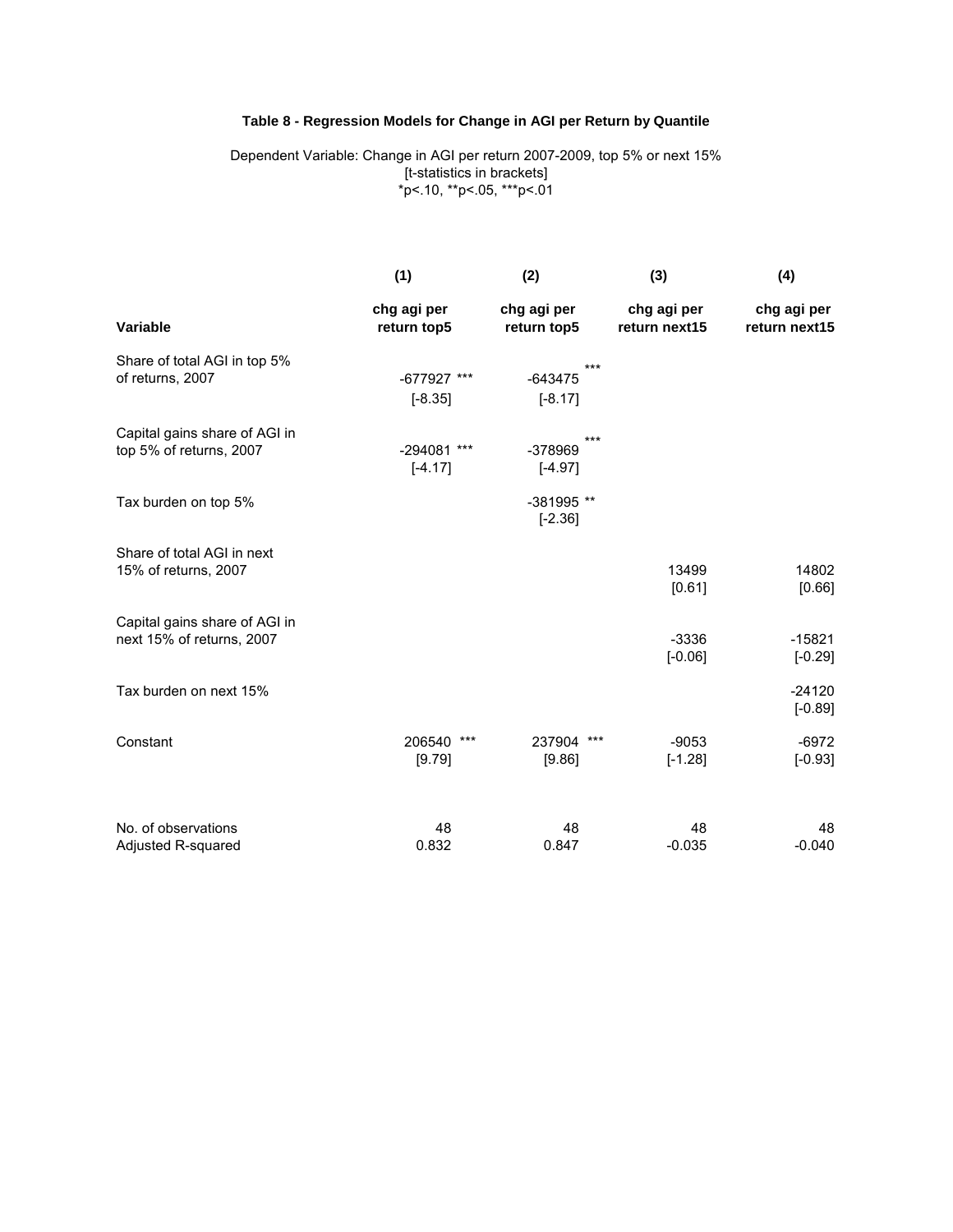#### **Table 9 Predicted Change in Total Tax Revenue per Return, 2007-2009, Compared with Simulated Change with Compressed Tax Progressivity**

|                                                             |                           |                  |               |                     |                                                  | <b>Simulated minus</b>                                    |                                   |                                           |                                     |
|-------------------------------------------------------------|---------------------------|------------------|---------------|---------------------|--------------------------------------------------|-----------------------------------------------------------|-----------------------------------|-------------------------------------------|-------------------------------------|
|                                                             |                           | <b>Total tax</b> |               |                     |                                                  | Predicted Change <sup>2</sup>                             |                                   | Decomposition of column 5 into components |                                     |
|                                                             |                           | revenue per      | <b>Actual</b> | <b>Predicted</b>    | <b>Simulated</b>                                 | <b>Gain from</b>                                          | Lower burden                      | Lower burden                              | Lower average                       |
| <b>Progressive States</b><br>(burden on top 5% greater than |                           | return in 2007   | Change        | Change <sup>1</sup> | Change <sup>1</sup>                              | lower burdens                                             | on top 5%                         | on next 15%                               | tax burden                          |
| 75th percentile nationally)                                 |                           |                  |               |                     |                                                  | Compress top 5% burden only to 25-75 percentiles          |                                   |                                           |                                     |
|                                                             | Unweighted                | 5477             | $-206$        | $-251$              | $-163$                                           | 88                                                        | 12                                | not applicable                            | 77                                  |
|                                                             | Weighted by<br>Population | 5796             | $-352$        | $-430$              | $-217$                                           | 213                                                       | 75                                | not applicable                            | 137                                 |
|                                                             |                           |                  |               |                     |                                                  | Compress top 5% and next 15% burdens to 25-75 percentiles |                                   |                                           |                                     |
|                                                             | Unweighted                | 5477             | $-206$        | $-251$              | $-268$                                           | $-16$                                                     | 12                                | $-150$                                    | 122                                 |
|                                                             | Weighted by<br>Population | 5796             | $-352$        | $-430$              | $-356$                                           | 73                                                        | 75                                | $-190$                                    | 188                                 |
| <b>Regressive States</b>                                    |                           |                  |               |                     |                                                  | Loss from<br>higher burdens                               | <b>Higher burden</b><br>on top 5% | <b>Higher burden</b><br>on next 15%       | <b>Higher average</b><br>tax burden |
| (burden on top 5% less than<br>25th percentile nationally)  |                           |                  |               |                     | Compress top 5% burden only to 25-75 percentiles |                                                           |                                   |                                           |                                     |
|                                                             | Unweighted                | 4292             | 206           | 120                 | $-132$                                           | $-252$                                                    | $-59$                             | not applicable                            | $-193$                              |
|                                                             | Weighted by<br>Population | 3944             | $-205$        | 63                  | $-145$                                           | $-208$                                                    | 0                                 | not applicable                            | $-208$                              |
|                                                             |                           |                  |               |                     |                                                  | Compress top 5% and next 15% burdens to 25-75 percentiles |                                   |                                           |                                     |
|                                                             | Unweighted                | 4292             | 206           | 120                 | $-4$                                             | $-124$                                                    | $-59$                             | 207                                       | $-272$                              |
|                                                             | Weighted by<br>Population | 3944             | $-205$        | 63                  | $-57$                                            | $-120$                                                    | 0                                 | 145                                       | $-264$                              |

Notes:

1. For coefficients see Table 7, Model 3.

2. Positive values indicate that under the particular simulation the **reduction** in state taxes would have been **smaller** than the regression prediction,

or the **increase** in state taxes would have been **larger** than the regression prediction.

 Negative values indicate that under the particular simulation the **reduction** in state taxes would have been **larger** than the regression prediction, or the **increase** in state taxes under the regression prediction would have been **smaller** than the regression prediction.